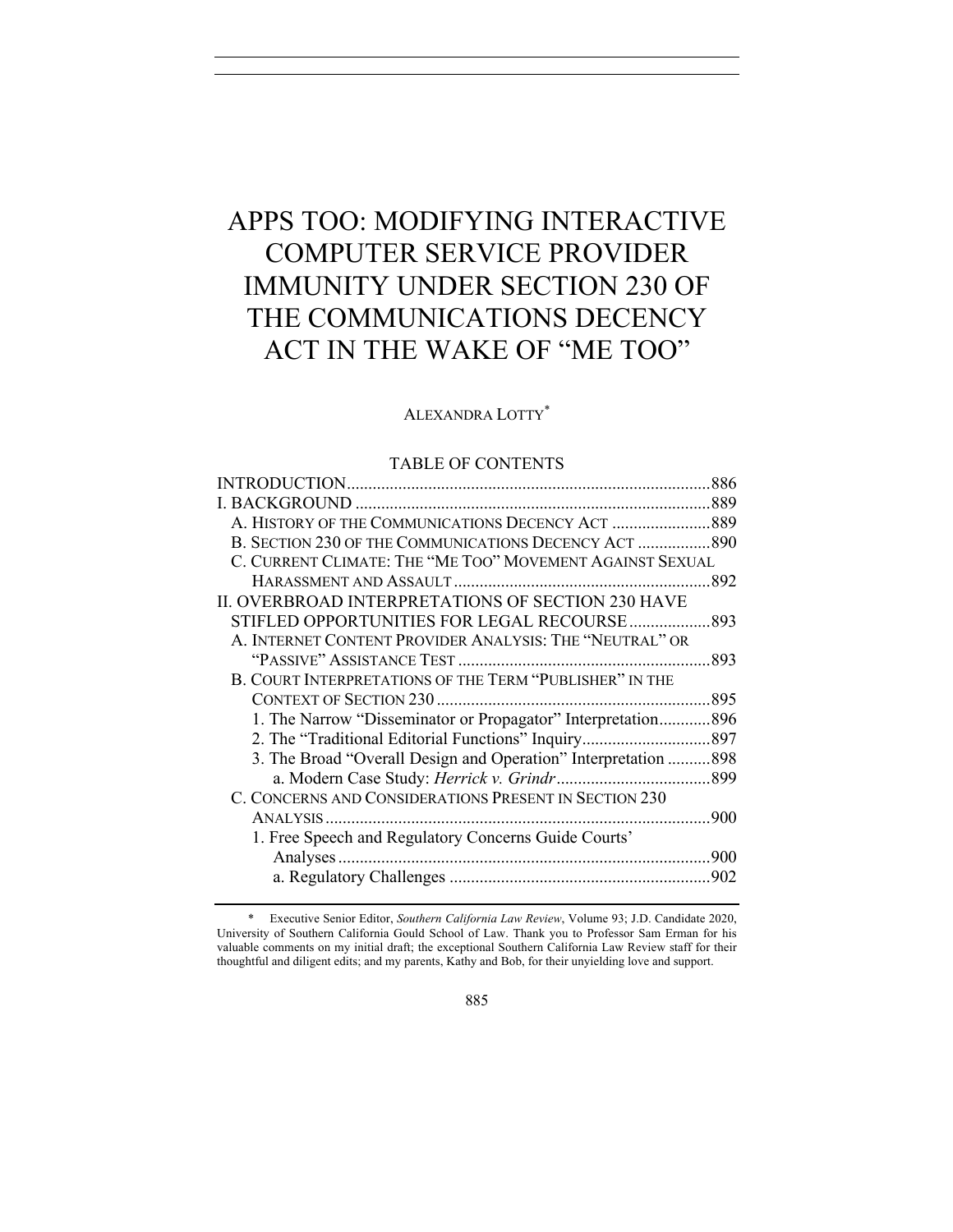| 886 | SOUTHERN CALIFORNIA LAW REVIEW<br>[Vol. 93:885]                  |
|-----|------------------------------------------------------------------|
|     |                                                                  |
|     | 2. An ICSP's Incentives Assume a Limited Role in Section 230     |
|     |                                                                  |
|     |                                                                  |
|     | .905                                                             |
|     | III. MODIFICATION OF SECTION 230 DOCTRINE IS NECESSARY           |
|     | TO PROTECT INTERNET USERS FROM SEXUAL OFFENSES                   |
|     | <b>ENABLED BY INSUFFICIENT USER SAFETY PROTOCOLS906</b>          |
|     | A. A NARROWING OF THE SCOPE OF SECTION 230 IMMUNITY IS BEST      |
|     |                                                                  |
|     | B. POTENTIAL APPROACHES TO MODIFICATION OF THE SECTION 230       |
|     |                                                                  |
|     | 1. Adopting a Narrower Interpretation of "Publisher" Conduct910  |
|     | 2. Elevating the "Good Samaritan" Language of Section 230911     |
|     |                                                                  |
|     | C. ANALYZING THE PROPOSED APPROACH IN LIGHT OF COURTS' KEY       |
|     |                                                                  |
|     | 1. Modification of the Section 230 Immunity Doctrine Will Not    |
|     |                                                                  |
|     | 2. Narrower Section 230 Immunity Better Correlates with Modern   |
|     |                                                                  |
|     | 3. Evaluations of "Good Samaritan" ICSP Behavior Will Help Guide |
|     |                                                                  |
|     | a. Industry Standards Will Provide a Workable Benchmark for      |
|     |                                                                  |
|     |                                                                  |

## INTRODUCTION

*In 1999, an anonymous Internet user posted a fake personal profile of actor Christianne Carafano on the Internet dating service Matchmaker.com.*<sup>1</sup> *It stated that she was looking for a "hard and dominant man" with "a strong sexual appetite" who could control her "in and out of bed," and included Carafano's telephone number and home address.*<sup>2</sup> *Driven out of her home for several months due to the barrage of harassment and threats of sexual violence that followed, Carafano filed suit against Matchmaker.*<sup>3</sup> *Her claims were dismissed.*<sup>4</sup>

*In 2005, thirteen-year-old Julie Doe created a profile on the popular* 

<sup>1.</sup> Carafano v. Metrosplash.com, Inc., 339 F.3d 1119, 1121 (9th Cir. 2003).

<sup>2.</sup> *Id.*

<sup>3.</sup> *Id.* at 1122. 4. *Id.* at 1120–21.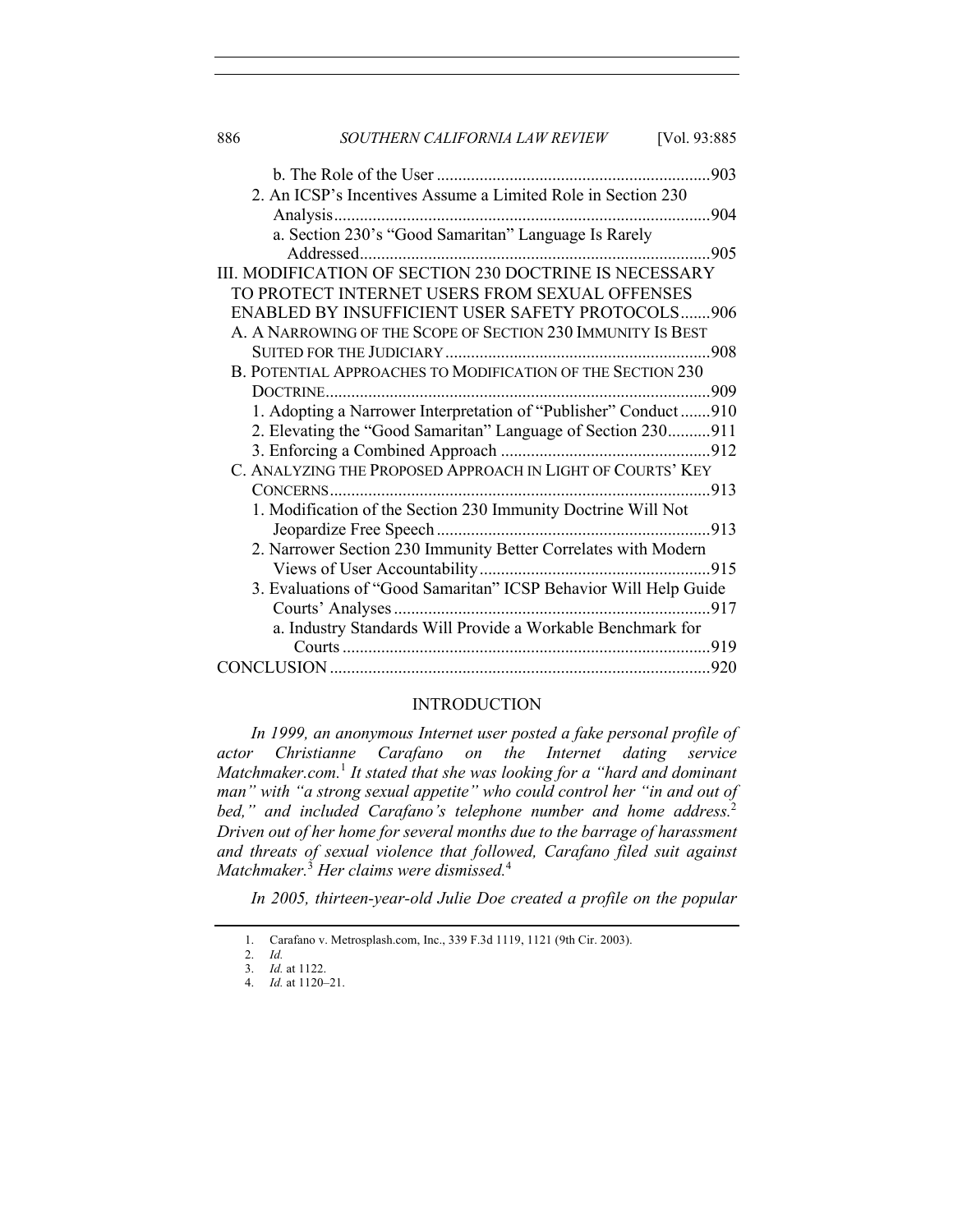#### 2020] *MODIFYING COMPUTER SERVICE PROVIDER IMMUNITY* 887

*social networking website MySpace.com.*<sup>5</sup> *By simply clicking a box indicating that she was eighteen years old, Julie's profile was made public, prompting nineteen-year-old MySpace user Pete Solis to contact her. After communicating online for a period of time, they met in person, where Solis sexually assaulted the child. Julie's mother filed suit against MySpace for failing to adequately protect her daughter.* <sup>6</sup> *Her claims were dismissed.* 7

*In 2016, an ex-boyfriend of Matthew Herrick used the dating app Grindr to post false profiles of Herrick, claiming that he was interested in fetishistic sex and directing other users to his home and workplace.*<sup>8</sup> *Users were transmitted maps of Herrick's location and told that his resistance to their advances was part of his rape-fantasy role play.*<sup>9</sup> *Over a ten-month period, more than 1,400 men arrived in person at Herrick's home and workplace, looking for sex.*<sup>10</sup> *After notifying Grindr dozens of times of the abuse and receiving no response, Herrick filed suit against the app.*<sup>11</sup> *His claims were dismissed.*<sup>12</sup>

\*\*\*

This Note examines the status of interactive computer service provider ("ICSP") liability under section 230 of the federal Communications Decency Act of  $1996^{13}$  (the "Act" or the "CDA") within the context of the "Me Too" movement against sexual harassment and sexual assault. Section 230 has long provided a safe harbor for web-based businesses, shielding online services from legal claims premised on the words or actions of their users. While section 230 has played an instrumental role in promoting the growth of the Internet, much has changed since it was passed two decades ago. In light of these changes, section 230 must be reassessed. This Note will argue that current interpretations of the scope of section 230 immunity wrongfully deny individuals who have been sexually harassed or assaulted an opportunity to hold online services accountable for causing or exacerbating their harms. A reinterpretation of the section 230 doctrine is necessary to align the CDA with modern views regarding the role of the Internet user and

9. *Id.* at 585.

<sup>5.</sup> Doe v. Myspace Inc., 528 F.3d 413, 416 (5th Cir. 2008).

<sup>6.</sup> *Id.*

<sup>7.</sup> *Id.* at 418.

<sup>8.</sup> Herrick v. Grindr, LLC, 306 F. Supp. 3d 579, 584–85 (S.D.N.Y 2018), *aff'd*, 765 F. App'x. 586 (2d Cir. 2019), *cert. denied*, 140 S. Ct. 221 (2019).

<sup>10.</sup> Carrie Goldberg, Herrick v. Grindr*: Why Section 230 of the Communications Decency Act Must Be Fixed*, LAWFARE (Aug. 14, 2019, 8:00 AM), https://www.lawfareblog.com/herrick-v-grindr-wh y-section-230-communications-decency-act-must-be-fixed [https://perma.cc/9ZHF-T76Z].

<sup>11.</sup> *Grindr*, 306 F. Supp. 3d at 584–85.

<sup>12.</sup> *Id.* at 584.

<sup>13.</sup> 47 U.S.C. § 230 (2018).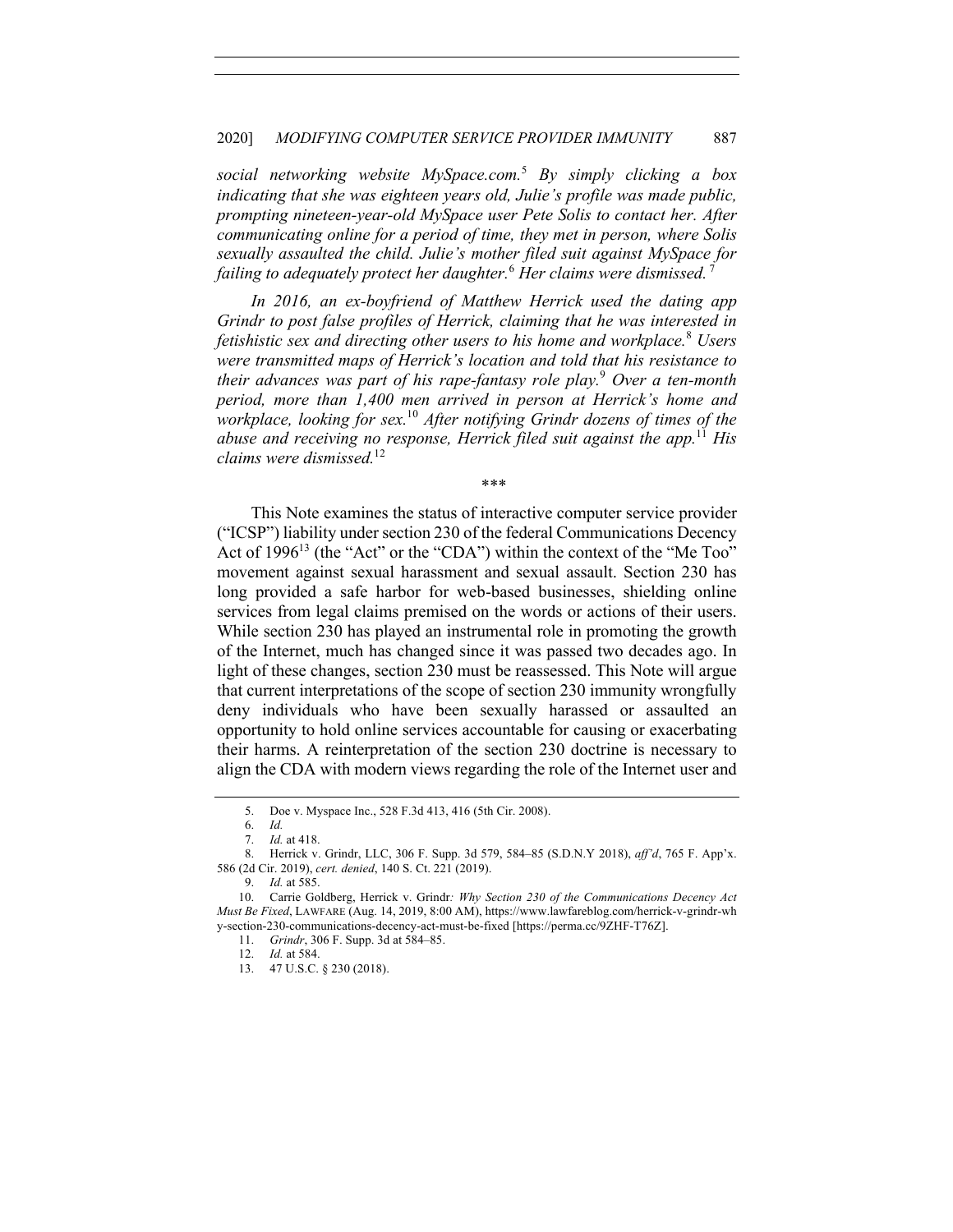the responsibility of technology companies to deter sexual misconduct.<sup>14</sup>

Part I of this Note will briefly discuss the CDA's background and legislative history, as well as a New York Supreme Court decision, *Stratton Oakmont v. Prodigy Services Co.*, <sup>15</sup> that partially inspired the adoption of the section 230 safe harbor. It will examine the social and political landscape surrounding the enactment of the CDA in 1996—a time when the Internet was in its infancy—and contrast the Act's history with the modern "Me Too" era.

Part II will offer an analysis of the disjunctive court interpretations of section 230 of the Act, a provision that extends immunity to interactive computer service providers for claims that treat the ICSP as a "publisher" of third-party content. Specifically, it will examine three interpretations of the term "publisher" within the meaning of the Act: a narrow, textual interpretation that greatly constricts the scope of section 230 immunity; a discretionary interpretation based on an ICSP's "traditional editorial functions"; $^{16}$  and a broad interpretation that provides the widest breadth of immunity. This analysis will demonstrate that while some courts have attempted to narrow section 230's reach and reign in ICSP immunity, most have followed the trend toward an ultrabroad interpretation of the provision. Part II will also discuss key concerns and considerations of courts undertaking section 230 analysis and examine the effect these interpretations have had on whether certain online services are afforded protection from liability.

Part III will then focus on the observation that plaintiffs who bring claims related to sexual harassment or sexual assault against web-based social networking and dating services are provided little opportunity for legal recourse under current section 230 doctrine. It will argue that, with the "Me Too" movement maintaining momentum as a powerful national and global cultural force, courts can and should incorporate changing perspectives about online businesses' accountability for mitigating sexual misconduct on their platforms through some modification of the section 230 doctrine. This may be achieved through judicial adoption of a narrower interpretation of "publisher" conduct within the meaning of the Act, or by courts placing an elevated focus on section 230's "Good Samaritan" language. Ultimately, this Note will advocate a combination of both approaches.

<sup>14.</sup> While a shift in judicial interpretation of section 230 would undoubtedly affect the viability of various types of claims against ICSPs, this Note focuses solely on claims involving sexual harassment and sexual assault.

<sup>15.</sup> Stratton Oakmont v. Prodigy Servs. Co.*,* No. 31063/94, 1995 N.Y. Misc. LEXIS 229 (Sup. Ct. May 24, 1995), *superseded by statute*, 47 U.S.C. § 230 (2018).

<sup>16.</sup> Zeran v. Am. Online, Inc., 129 F.3d 327, 330 (4th Cir. 1997).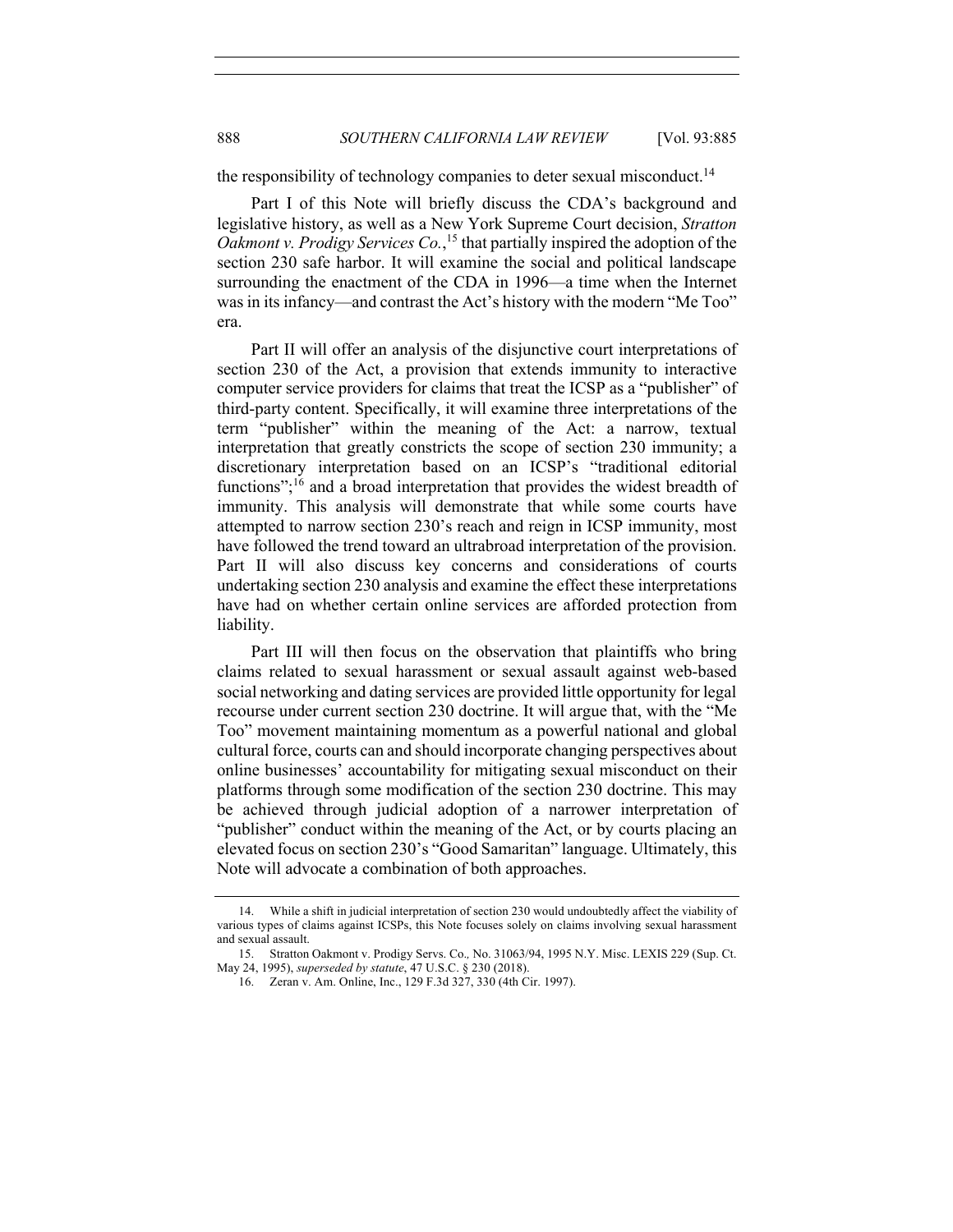#### I. BACKGROUND

#### A. HISTORY OF THE COMMUNICATIONS DECENCY ACT

The federal Communications Decency Act was first introduced in February 1995 by Senator James Exon to address what was viewed as a growing issue of widespread pornography and obscenity on the Internet.<sup>17</sup> The bill Exon proposed was an amendment to the federal Telecommunications Act, which extended the "antiharassment, indecency, and antiobscenity restrictions" that the law imposed on telephones to interactive computer services, making it illegal to knowingly send or display sexually indecent content online in a manner available to minors.<sup>18</sup> The bill was swiftly met with opposition from some lawmakers and interest groups, who resisted "any attempt to meddle with the Internet" and who believed the Act represented a "violation of free speech and . . . of the right of adults to communicate with each other."<sup>19</sup> In opposition to the CDA due to these concerns, as well as alarm over a 1995 New York Supreme Court decision, *Stratton Oakmont v. Prodigy Services Co.*, <sup>20</sup> Representatives Christopher Cox and Ron Wyden proposed The Online Family Empowerment Amendment ("the Cox-Wyden Amendment") to Exon's bill, parts of which would eventually become section 230 of the CDA as it stands today.<sup>21</sup>

In *Stratton Oakmont*, the court held that an online bulletin board service provider could be held liable for defamatory content posted by users on its platform because the website proactively monitored, screened, and removed offensive user content, thereby serving as an editor and publisher of all posted content and assuming legal responsibility for it.22 In contrast, a 1991 New York case, *Cubby, Inc. v. CompuServe, Inc.*, held that an ICSP that did *not* review third-party user content evaded liability for libel since it did not know of and had no editorial control over defamatory content posted on its forums. <sup>23</sup> In conjunction with this decision, *Stratton Oakmont* somewhat perplexingly suggested that an online service that does nothing to monitor or

<sup>17.</sup> Robert Cannon, *The Legislative History of Senator Exon's Communications Decency Act: Regulating Barbarians on the Information Superhighway*, 49 FED. COMM. L.J. 51, 52–53 (1996).

<sup>18.</sup> *Id.* at 57–58.

<sup>19.</sup> *Id.* at 65–67; *see also* Craig Bicknell, *CDA: From Conception to Supreme Court*, WIRED (Mar. 19, 1997, 5:00 AM), https://www.wired.com/1997/03/cda-from-conception-to-supreme-court [http s://perma.cc/84H8-CP2U].

<sup>20.</sup> Stratton Oakmont v. Prodigy Servs. Co.*,* No. 31063/94, 1995 N.Y. Misc. LEXIS 229 (Sup. Ct. May 24, 1995), *superseded by statute*, 47 U.S.C. § 230 (2018).

<sup>21.</sup> David S. Ardia, *Free Speech Savior or Shield for Scoundrels: An Empirical Study of Intermediary Immunity Under Section 230 of the Communications Decency Act*, 43 LOY. L.A. L. REV. 373, 410 (2010); Cannon, *supra* note 17, at 67–69.

<sup>22.</sup> *Stratton Oakmont*, 1995 N.Y. Misc. LEXIS 229*,* at \*3, \*10, \*12–14.

<sup>23.</sup> Cubby, Inc. v. CompuServe, Inc., 776 F. Supp. 135, 139–40 (S.D.N.Y. 1991).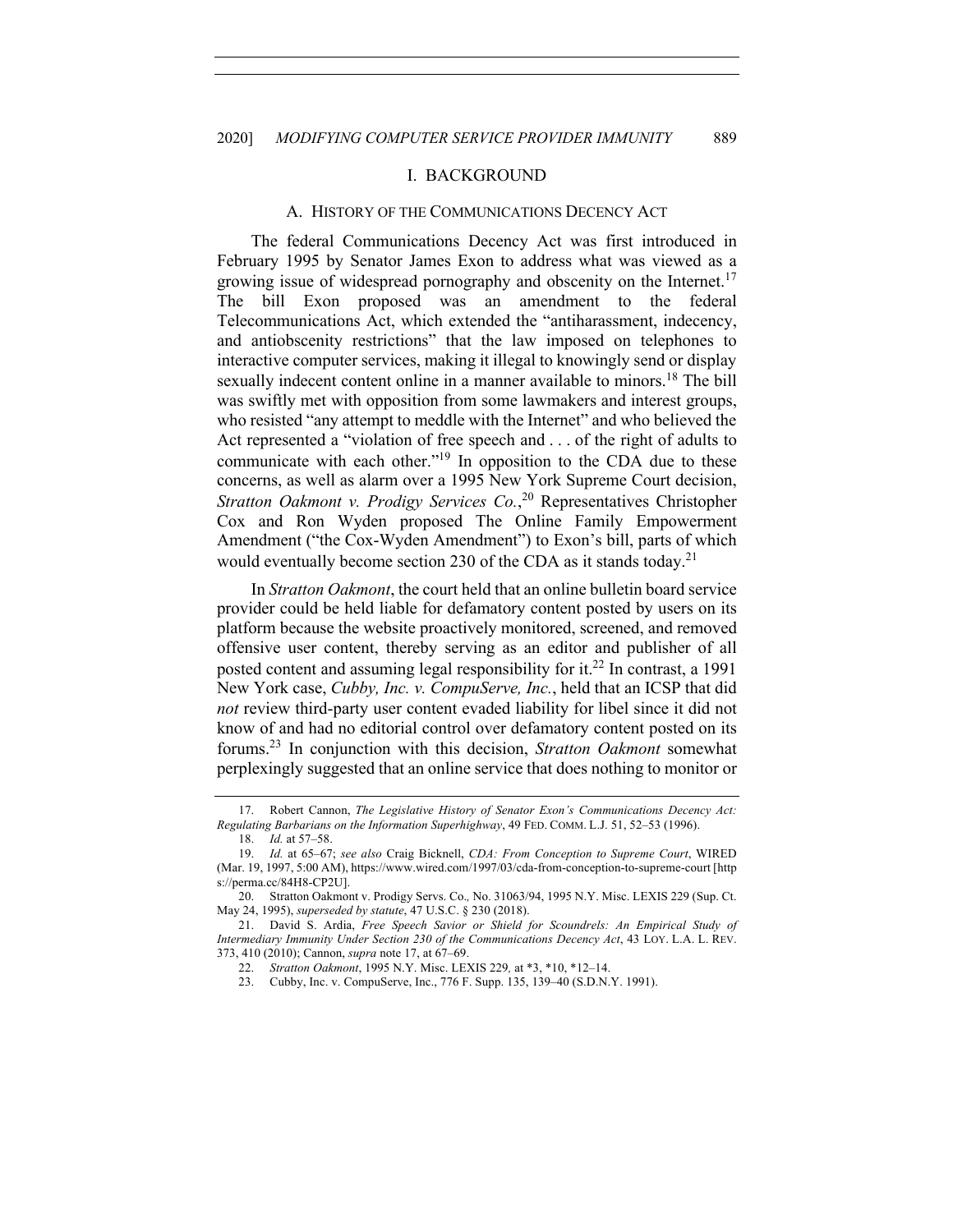screen for problematic content can never be legally responsible for the content of its users, while a service that takes good-faith steps to monitor and screen such content necessarily subjects itself to potential liability.<sup>24</sup>

The Cox-Wyden Amendment was a direct response to *Stratton*  Oakmont.<sup>25</sup> The Amendment was proposed to encourage online services to take proactive measures to increase online safety and monitor for objectionable content without fear of heightened liability.26 It would allow private ICSPs to address the problem of widespread online indecency, while promoting the Representatives' policy goal of fostering the "vibrant and competitive free market that presently exists for the Internet and other interactive computer services."27 Despite the considerable opposition to the CDA, Congress passed the Telecommunications Act of 1996 in February of that year, which included the Communications Decency Act as well as the Cox-Wyden Amendment.<sup>28</sup> It was signed into law by President Clinton on February 8, 1996.<sup>29</sup> Before the law took effect, however, the United States Supreme Court in *Reno v. ACLU* struck down many portions of the CDA as unconstitutional.<sup>30</sup> The Cox-Wyden Amendment—now known as section 230 of the CDA—was one portion of the legislation that survived.<sup>31</sup>

# B. SECTION 230 OF THE COMMUNICATIONS DECENCY ACT

Section 230 of the Communications Decency  $Act^{32}$  is perhaps the most consequential piece of legislation regarding regulation of the Internet, lauded by commentators for allowing the Internet as we know it today to flourish.<sup>33</sup> The provision significantly restricts the scope of potential liability for interactive computer service providers based on content transmitted by thirdparty users of the service as well as the ICSP's good-faith actions to restrict access to objectionable material transmitted by users.<sup>34</sup> The term "interactive" computer service" refers to "any information service, system, or access software provider that provides or enables computer access by multiple users to a computer server," including most websites and Internet-based apps.<sup>35</sup>

<sup>24.</sup> *See* Ardia, *supra* note 21, at 407–09; Cannon, *supra* note 17, at 61–63.

<sup>25.</sup> *See* Ardia, *supra* note 21, at 410.

<sup>26.</sup> *Id.*

<sup>27.</sup> *Id.* (quoting 47 U.S.C. § 230(b)(2) (2018)).

*<sup>28.</sup> Id.* at 410–11*.*

<sup>29.</sup> *Id.* at 411.

<sup>30.</sup> *See* Reno v. ACLU, 521 U.S. 844, 849 (1997).

<sup>31.</sup> Ardia, *supra* note 21, at 411.

<sup>32.</sup> 47 U.S.C. § 230 (2018).

<sup>33.</sup> *See, e.g.*, *Section 230 of the Communications Decency Act*, ELECTRONIC FRONTIER FOUND.,

https://www.eff.org/issues/cda230 [https://perma.cc/H7BK-B6QH].

<sup>34.</sup> *See id.*

<sup>35.</sup> 47 U.S.C. § 230(f)(3); *see also* Herrick v. Grindr, LLC, 306 F. Supp. 3d 579, 588 (S.D.N.Y.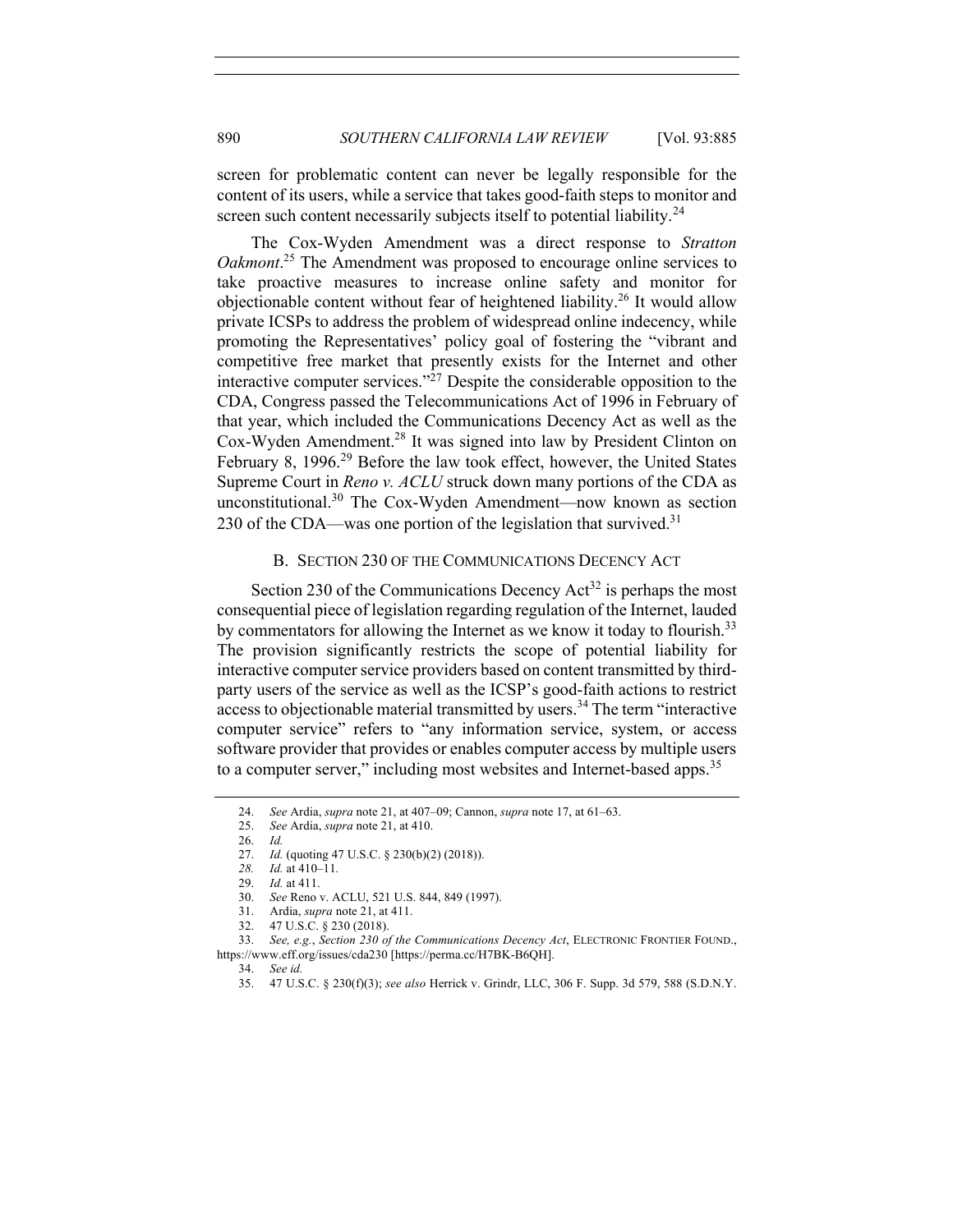Section 230 is titled "Protection for private blocking and screening of offensive material."36 Section 230(b) lists its policy objectives, which include promoting the continued development of the Internet, preserving the free market of the Internet, encouraging technological innovation that maximizes user control over online content, removing "disincentives for the development and utilization of blocking and filtering technologies," and ensuring enforcement of federal laws that address online obscenity, stalking, and harassment.<sup>37</sup> Section 230(c) of the Act dictates how these policy goals may be achieved. Under the heading "Protection for 'Good Samaritan' blocking and screening of offensive material," section  $230(c)(1)$  states: "No provider or user of an interactive computer service shall be treated as the publisher or speaker of any information provided by another information content provider."<sup>38</sup> Section 230(c)(2) restricts civil liability for any "provider or user of an interactive computer service" on the basis of "any action voluntarily taken in good faith to restrict access to or availability of material that the provider or user considers to be obscene, lewd, lascivious, filthy, excessively violent, harassing, or otherwise objectionable, whether or not such material is constitutionally protected."39 Further, section 230(e) provides that "[n]o cause of action may be brought and no liability may be imposed under any State or local law that is inconsistent with" the section.<sup>40</sup>

These provisions overrule *Stratton Oakmont* by granting interactive online services that make efforts to monitor and screen content immunity from legal actions based on user content generated or transmitted on their platforms.41 The Act explicitly does not permit ICSP immunity from liability for certain offenses, including violations of federal criminal law, intellectual property law, communications privacy law, and federal sex trafficking law.<sup>42</sup> However, courts have increasingly interpreted section 230 to broadly restrict the scope of potential civil and state law liability for ICSPs, creating an expansive safe harbor for web-based businesses against a wide variety of claims. 43

<sup>2018),</sup> *aff'd*, 765 F. App'x 586 (2d Cir.), *cert. denied*, 140 S. Ct. 221 (2019); *Section 230 of the Communications Decency Act*, *supra* note 33 ("The protected intermediaries include . . . basically any online service that publishes third-party content.").

<sup>36.</sup> 47 U.S.C. § 230 (2018).

<sup>37.</sup> *Id.* § 230(b)(1)–(5).

<sup>38.</sup> *Id.* § 230(c)(1).

<sup>39.</sup> *Id.* § 230(c)(2)(A).

<sup>40.</sup> *Id.* § 230(e)(3).

<sup>41.</sup> *See* Ardia, *supra* note 21, at 410.

<sup>42.</sup> 47 U.S.C. § 230(e)(1)–(5).

<sup>43.</sup> Ardia, *supra* note 21 at 452. Courts have applied section 230 to various claims, including "invasion of privacy, misappropriation, tortious interference, civil liability for criminal law violations, general negligence, and negligent failure to remove information after notification." *Id*. (footnotes omitted).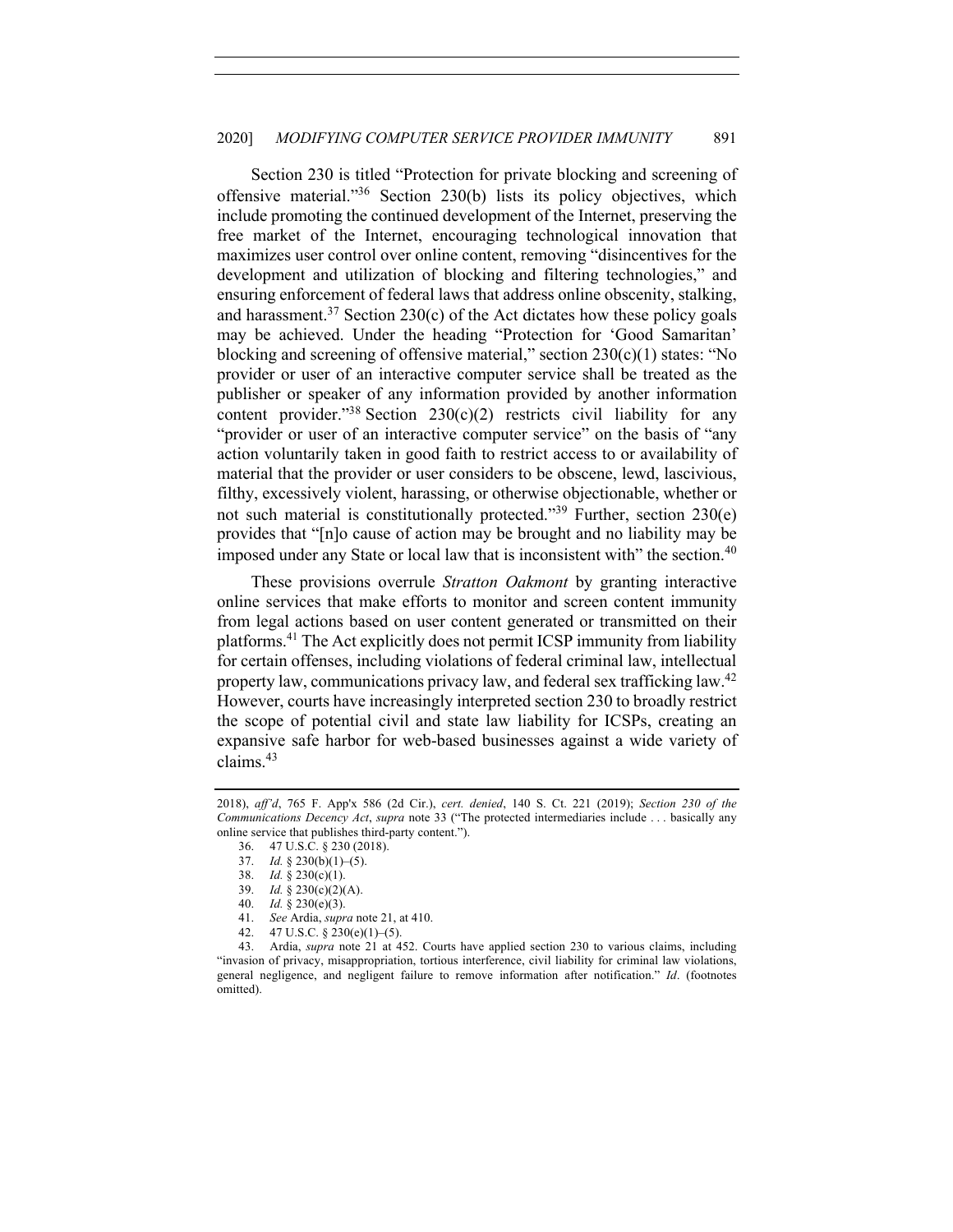# C. CURRENT CLIMATE: THE "ME TOO" MOVEMENT AGAINST SEXUAL HARASSMENT AND ASSAULT

The origins of the Communications Decency Act reflect a desire in the early stages of the Internet to shield young users from what was viewed as a growing prevalence of obscene and offensive content online.<sup>44</sup> While this backdrop is important in understanding the basis for the legislation, this Note examines the CDA in the context of the movement against sexual harassment and sexual assault driven by the viral "Me Too" campaign ("MeToo"), which rose to prominence in October 2017. The movement was originally founded in 2006 by civil rights activist and sexual assault survivor Tarana Burke to connect survivors of sexual violence, particularly minorities and low-income individuals, to necessary resources. $45$  MeToo gained national and global momentum after sexual assault and rape allegations against successful Hollywood producer Harvey Weinstein were made public,<sup>46</sup> prompting actor Alyssa Milano to invite women who had been sexually harassed or assaulted to use the hashtag #MeToo on Twitter.<sup>47</sup> One year later, the hashtag had been shared more than 19 million times on Twitter in multiple languages.<sup>48</sup>

MeToo ushered in a global conversation around sexual misconduct that has permeated nearly every field, from arts and entertainment, to sports, to news and media49—prompting companies across industries to react and adapt to new cultural understandings.<sup>50</sup> Major players in the technology industry have responded to societal pressures, with ride-sharing apps Uber and Lyft ending mandatory arbitration for victims of sexual assault against

<sup>44.</sup> *See* Cannon, *supra* note 17, at 53–55.

<sup>45.</sup> *History & Vision*, ME TOO, https://metoomvmt.org/about [https://perma.cc/U842-VWVU]; *see also #MeToo: A Timeline of Events*, CHI. TRIB. (Dec. 6, 2019, 11:56 AM), https://www.chicagotribun e.com/lifestyles/ct-me-too-timeline-20171208-htmlstory.html [https://perma.cc/3UNE-U7XX].

<sup>46.</sup> Jodi Kantor & Megan Twohey, *Harvey Weinstein Paid Off Sexual Harassment Accusers for Decades*, N.Y. TIMES (Oct. 5, 2017), https://nyti.ms/2xVPfVW [https://perma.cc/NVC4-DDDE].

<sup>47.</sup> Elizabeth Chuck, *#MeToo: Hashtag Becomes Anti-Sexual Harassment and Assault Rallying Cry*, NBC NEWS (Oct. 16, 2017, 8:32 PM), https://www.nbcnews.com/storyline/sexual-misconduct/me too-hashtag-becomes-anti-sexual-harassment-assault-rallying-cry-n810986 [https://perma.cc/LV4Z-QD 5C]; Abby Ohlheiser, *How #MeToo Really Was Different, According to Data*, WASH. POST (Jan. 22, 2018, 1:22 PM), https://www.washingtonpost.com/news/the-intersect/wp/2018/01/22/how-metoo-reallywas-different-according-to-data [https://perma.cc/2KS5-PAHW].

<sup>48.</sup> Monica Anderson & Skye Toor, *How Social Media Users Have Discussed Sexual Harassment Since #MeToo Went Viral*, PEW RES.CTR. (Oct. 11, 2018), https://pewrsr.ch/2NABkuU [https://perma.cc/ 9YY8-P2NF].

<sup>49.</sup> *See #MeToo: A Timeline of Events*, *supra* note 45.

<sup>50.</sup> *American Business and #MeToo*, ECONOMIST (Sept. 27, 2018), https://www.economist.com/ business/2018/09/27/american-business-and-metoo [https://perma.cc/H6KF-B439]; Elisabeth Buchwald, *In the Wake of #MeToo, More U.S. Companies Reviewed Their Sexual Harassment Policies*, MARKETWATCH (July 14, 2018, 7:03 PM), https://www.marketwatch.com/story/in-the-wake-of-metoomore-than-half-of-companies-have-reviewed-their-sexual-harassment-policies-2018-07-10 [https://perm a.cc/83HY-TV23].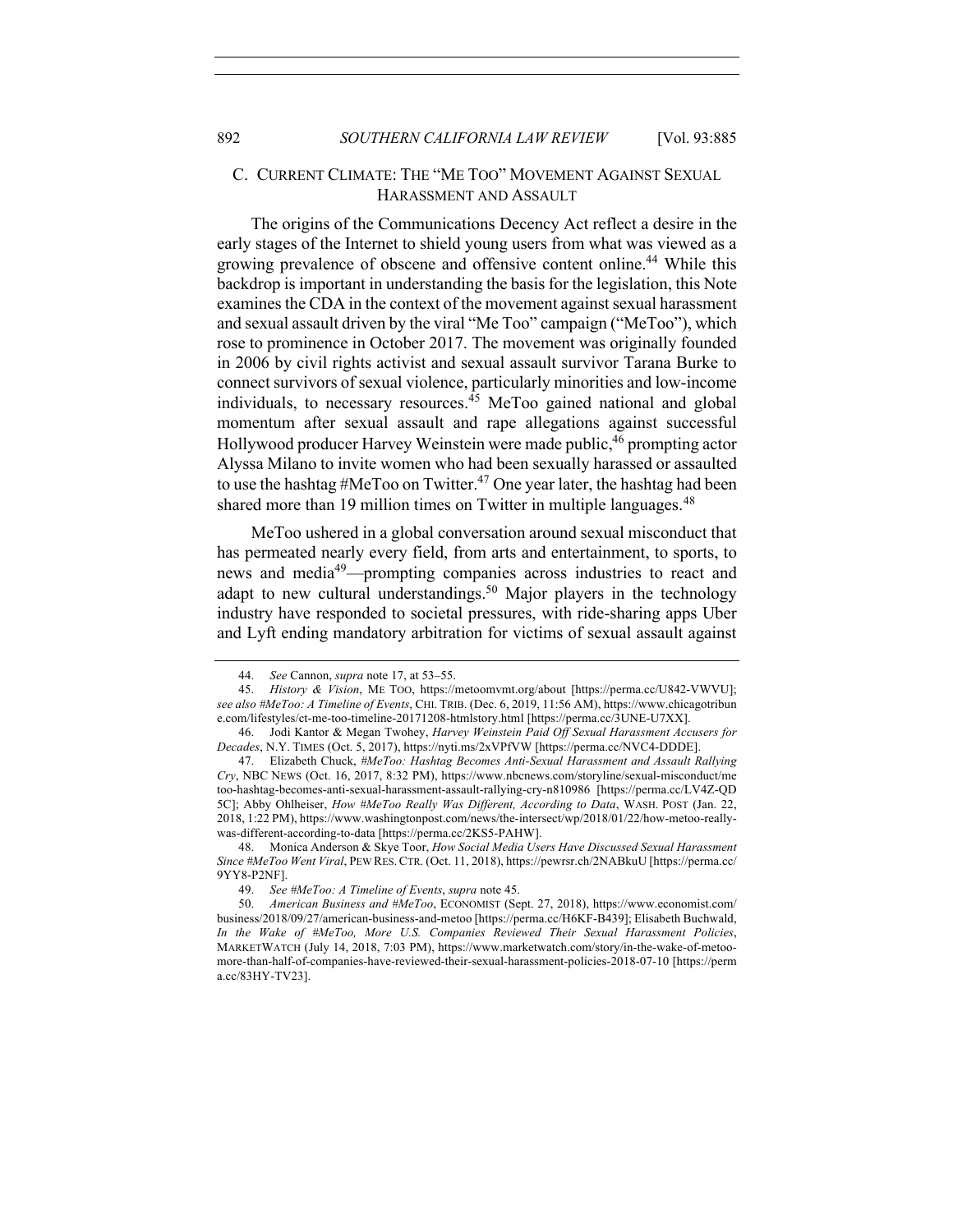the companies or their drivers<sup>51</sup> and tech behemoths Google and Facebook also terminating forced-arbitration policies.<sup>52</sup> State legislatures have also reviewed and amended laws in the wake of MeToo, exploring provisions such as barring employers from preventing employees from speaking out publicly, extending or ending statutes of limitations, and banning forcedarbitration clauses in employment contracts.53 If the teachings of MeToo and related movements<sup>54</sup> prove persistent, this shift in understanding may extend to interpretations of ICSP accountability under section 230 of the CDA, potentially carving out new avenues for legal recourse for plaintiffs who have historically been denied relief.

# II. OVERBROAD INTERPRETATIONS OF SECTION 230 HAVE STIFLED OPPORTUNITIES FOR LEGAL RECOURSE

Part II of this Note will examine the body of caselaw involving section 230 of the CDA. Section II.A will discuss the first inquiry for courts assessing a section 230 defense: whether an ICSP has served as a "provider" of unlawful or offensive third-party content, thus precluding immunity from liability under the Act's safe harbor. Section II.B will then discuss a separate inquiry that arises once the "provider" test has been passed: whether the ICSP is impermissibly being treated as a "publisher" of the content in question. Drawing from this body of law, Section II.C aims to identify certain factors and themes present in courts' reasoning. This discussion of the interpretative approaches to section 230 analysis will help explain why plaintiffs who have attempted to bring claims against online services for enabling sexual misconduct are rarely able to achieve legal success.

# A. INTERNET CONTENT PROVIDER ANALYSIS: THE "NEUTRAL" OR "PASSIVE" ASSISTANCE TEST

An important inquiry for courts confronted with an assertion of section 230 immunity is whether the ICSP is a "provider" of the offensive or

<sup>51.</sup> Emily Stewart, *Uber and Lyft Are Getting Rid of Tactics That Keep Sexual Assault Victims Silent*, VOX (May 15, 2018, 3:10 PM), https://www.vox.com/technology/2018/5/15/17355702/uberdriver-arbitration-nondisclosure-sexual-harassment-assault [https://perma.cc/AK56-6GKP].

<sup>52.</sup> Jena McGregor, *Google and Facebook Ended Forced Arbitration for Sexual Harassment Claims. Why More Companies Could Follow.*, WASH. POST (Nov. 12, 2018, 1:42 PM), https://www.was hingtonpost.com/business/2018/11/12/google-facebook-ended-forced-arbitration-sex-harassment-claim s-why-more-companies-could-follow [https://perma.cc/3DEE-BSHA].

<sup>53.</sup> *American Business and #MeToo*, *supra* note 50; Alexia Fernández Campbell, *California Approves a Law that Helps Sexual Harassment Survivors Sue Employers*, VOX (Aug. 28, 2018, 8:30 AM), https://www.vox.com/2018/8/28/17777128/california-me-too-bill-mandatory-arbitration [https://perma. cc/GU4T-JTQJ].

<sup>54.</sup> *See #MeToo: A Timeline of Events*, *supra* note 45 (referencing MeToo-related movements including the antiharassment coalition "Times Up" and the annual Women's March).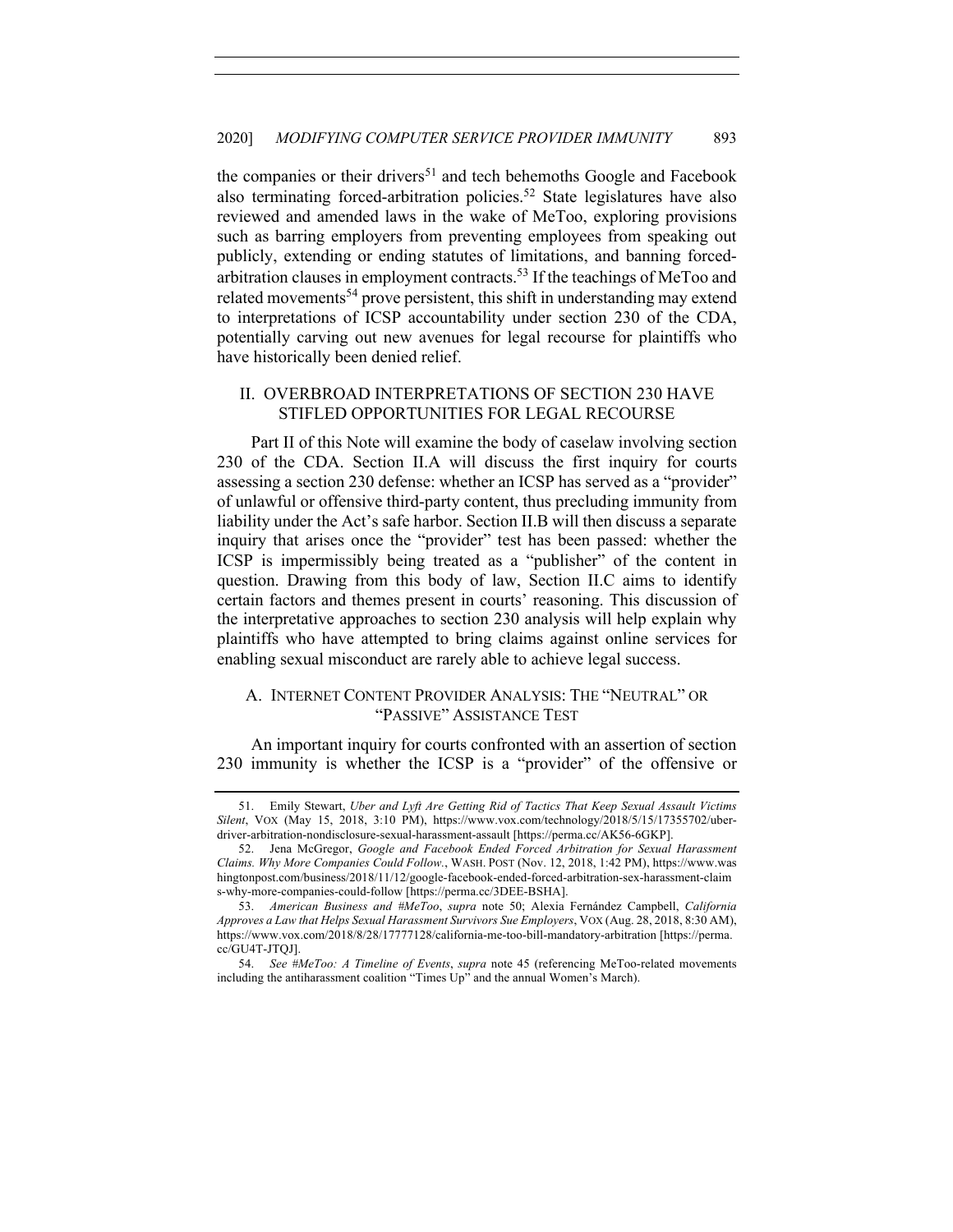unlawful content in question—and thereby subject to potential liability—or merely a publisher of content created by another provider.<sup>55</sup> The basis for this distinction is the text of the Act itself. The CDA defines "internet content provider" as "any person or entity that is responsible, in whole or in part, for the creation or development of information provided through the Internet or any other interactive computer service."<sup>56</sup> When coupled with section  $230(c)(1)$  ("No provider or user of an interactive computer service shall be treated as the publisher or speaker of any information provided by *another* information content provider"), it is clear that ICSPs are only shielded from liability for publishing content generated by third-party users, and not from publishing content that the ICSP itself helped develop.57 Because online services often implement tools that facilitate user content creation (for example, questionnaires, text boxes, and drop-down menus designed to elicit certain responses from users),<sup>58</sup> courts have had to delineate the boundary line where mere publishing ends and content creation begins. This has led to adoption by several courts of a "neutral" or "passive" assistance test: under section 230 of the CDA, an online service cannot be liable as a provider of content where it merely provided *neutral* tools to facilitate the creation of the content by a third-party user.<sup>59</sup>

This analysis originates from *Fair Housing Council v. Roommates.com*, *LLC*, in which the Ninth Circuit held that the defendant ICSP (an online forum for housing-rental listings) was not entitled to section 230 immunity because it had crossed the line from publishing user content to developing the content.<sup>60</sup> In order to access the website's marketplace, prospective users were *required* to answer questions via drop-down menu about their gender, sexual orientation, and family status, which the plaintiffs argued violated federal and state housing discrimination laws.<sup>61</sup> By mandating that users provide the discriminatory information and providing a limited set of responses, the website stepped outside its role as "a passive transmitter of information provided by others" and became a "developer" of the unlawful

<sup>55.</sup> *See, e.g.*, Barnes v. Yahoo!, Inc., 570 F.3d 1096, 1101 (9th Cir. 2009) (confirming that there is no "dispute that the 'information content' . . . at issue in this case was provided by another 'information content provider' " before moving on to publisher analysis).

<sup>56.</sup> 47 U.S.C. § 230(f)(3) (2018).

<sup>57.</sup> 47 U.S.C. § 230(c)(1) (emphasis added); Fair Hous. Council v. Roommates.com, LLC, 521 F.3d 1157, 1162 (9th Cir. 2008) (en banc) ("[Section 230] immunity applies only if the interactive computer service provider is not also an 'information content provider,' which is defined as someone who is 'responsible, in whole or in part, for the creation or development of' the offending content." (quoting 47 U.S.C. § 230(f)(3)).

<sup>58.</sup> *See Roommates*, 521 F.3d at 1165.

<sup>59.</sup> *Id.* at 1169. *See also* Carafano v. Metrosplash.com, Inc., 339 F.3d 1119, 1124 (9th Cir. 2003); Ardia, *supra* note 21, at 463.

<sup>60.</sup> *Roommates*, 521 F.3d at 1161, 1166.

<sup>61.</sup> *Id.* at 1162, 1165.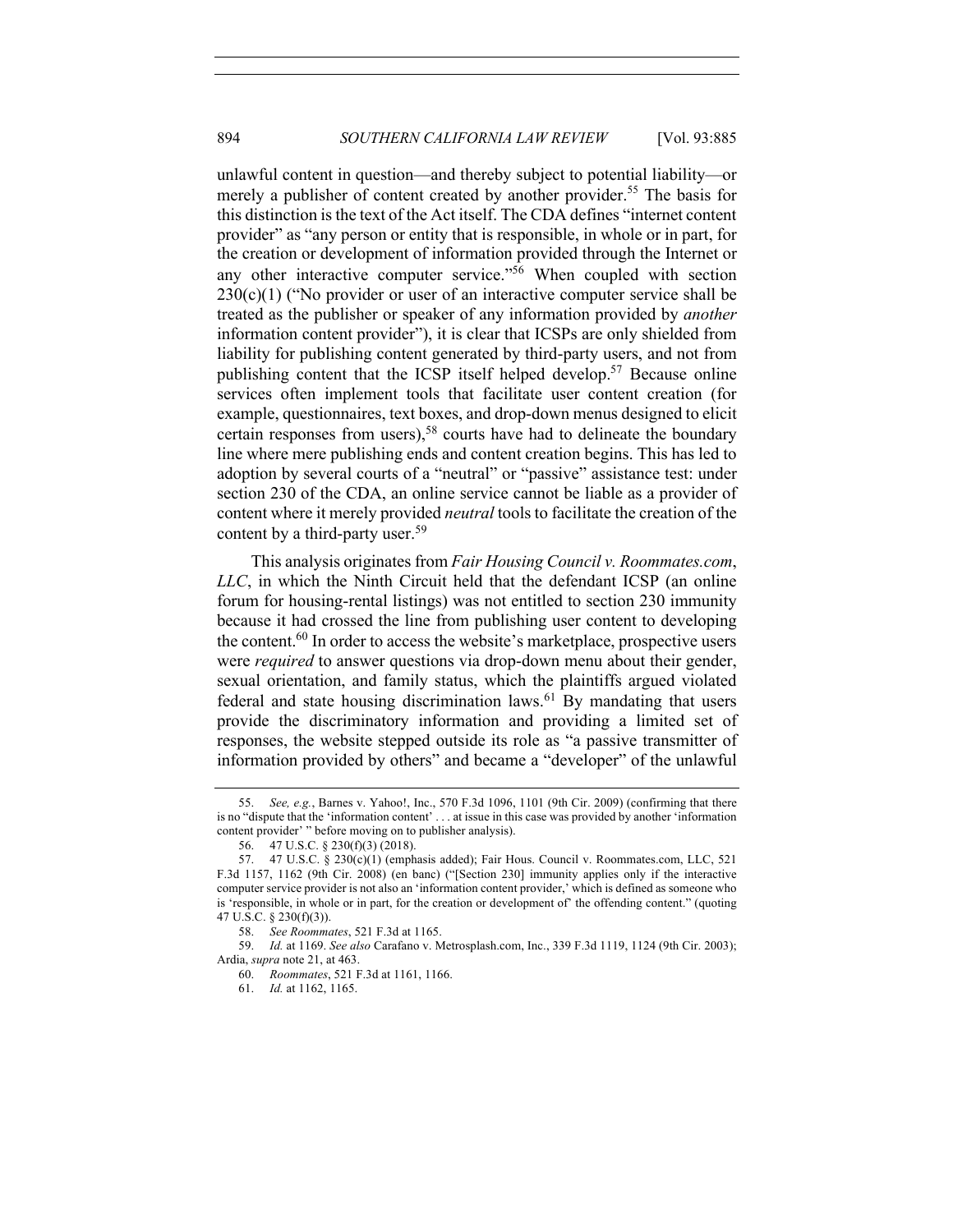## content.<sup>62</sup>

The court in *Roommates* further extrapolated that an ICSP is responsible for developing illegal content and thereby unentitled to section 230 protection if it "contributes materially" to the content's alleged unlawfulness. $63$  This reasoning permitted the court to allow for potential liability related to Roommates' search engine functionality, which was "designed to steer users based on discriminatory criteria."64 This opinion is significant in two ways. First, it suggests that courts may, to some degree, consider an ICSP's purpose and intentions in determining whether it should be afforded protection from liability. Second, it suggests that operational and functional features of an ICSP's design are not automatically shielded from liability under the Act, which, as will be explained further, has particular relevance in cases against ICSPs involving sexual harassment or assault.

## B. COURT INTERPRETATIONS OF THE TERM "PUBLISHER" IN THE CONTEXT OF SECTION 230

If a court determines that an ICSP did not serve as a "provider" of the offending user content, it must decide whether a plaintiff's allegations impermissibly treat the ICSP as a "publisher" of that content.<sup>65</sup> As discussed above, section 230 of the CDA bars claims that treat an interactive computer service provider as a publisher or speaker of third-party content.<sup>66</sup> This provision has led to substantial interpretive challenges, as the term "publisher" is not defined in the  $Act^{67}$  and the U.S. Supreme Court has not weighed in on how it should be interpreted.<sup>68</sup> Courts have thus provided various interpretations of what rightfully falls under the umbrella of publisher conduct. The following analysis of caselaw identifies three potential interpretations of section 230, sometimes used in conjunction with one another: (1) a controversial, narrow interpretation of "publisher" that encompasses only the dissemination of specific content; (2) a discretionary interpretation of "publisher" as one who carries out "traditional editorial functions"; and (3) an expansive interpretation that encompasses nearly all activities related to maintaining an interactive user platform.

An important inquiry and focus of this Note is whether ICSP activity

<sup>62.</sup> *Id.* at 1166.

<sup>63.</sup> *Id.* at 1168.

<sup>64.</sup> *Id.* at 1167.

<sup>65.</sup> *See supra* note 55 and accompanying text.

<sup>66.</sup> *See supra* Section I.B.

<sup>67.</sup> *See* 47 U.S.C. § 230(f) (2018).

<sup>68.</sup> Daniel v. Armslist*,* LLC, 913 N.W.2d 211, 219 (Wis. Ct. App. 2018), *rev'd*, 926 N.W.2d 710 (Wis. 2019), *cert. denied*, 140 S. Ct. 562 (2019).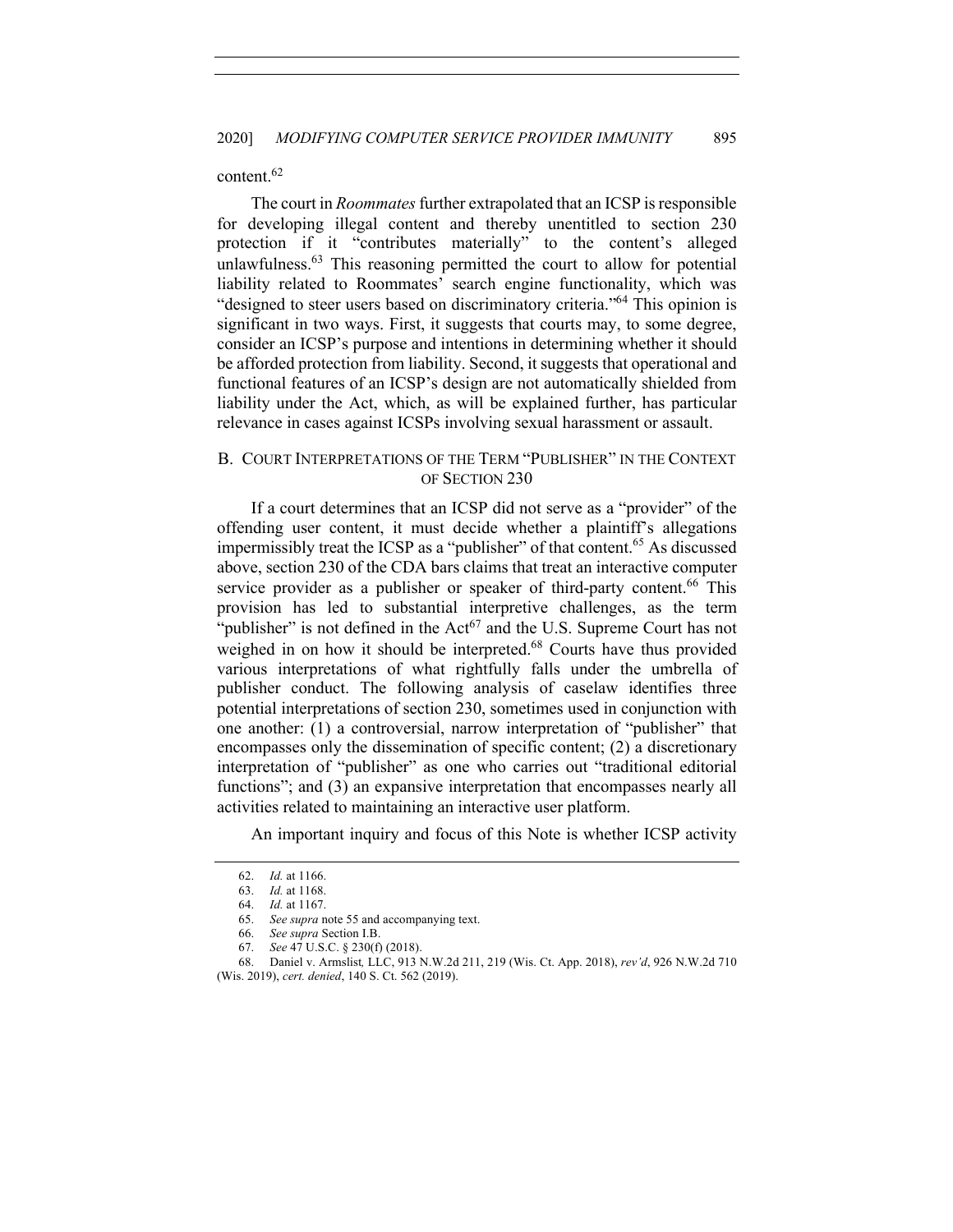related to overall design, operation, and user functionality reasonably falls within the ambit of "publisher" conduct under each interpretation. As will be discussed further, the answer to this inquiry bears greatly on a plaintiff's ability to bring suit against an ICSP for enabling sexual misconduct.

#### 1. The Narrow "Disseminator or Propagator" Interpretation

A 2018 opinion from the Wisconsin Court of Appeals offers a narrow interpretation of the term "publisher" within the meaning of section 230 of the CDA,<sup>69</sup> which breaks somewhat radically from other courts' interpretations and was subsequently rejected by the Supreme Court of Wisconsin. This interpretation restricts the scope of publisher conduct to the specific act of transmitting or spreading online particular content or information provided by a third-party user.<sup>70</sup> Thus, under this construction, an ICSP is subject to liability so long as the plaintiff does not allege that his or her harm arose *directly* from the third-party content itself (for example, as it would in a defamation or obscenity suit). $71$ 

The underlying suit was brought by a daughter of a deceased shooting victim against the creator and operator of Armslist.com, an online firearms marketplace.<sup>72</sup> The plaintiff argued that the website's design and operational features facilitated illegal firearm sales, which allowed the victim's killer to unlawfully purchase the murder weapon.<sup>73</sup> Specifically, the plaintiff pointed to features of the site that facilitated illegal transactions, such as user ability to limit search results to "private" sellers that are not required to conduct background checks, the lack of a user registration requirement, and the absence of restrictions imposed on buyers, which allowed online purchasers to evade certain state legal requirements.<sup>74</sup> The complaint thereby argued that Armslist's own conduct in regard to the *design and operations* of its website caused the plaintiff's harm, rather than the firearm advertisement posted by the seller itself.75

In interpreting the term "publisher" and thus determining the scope of section 230 immunity, the court focused on the phrase "of any information" in the Act's text, finding that the term "publisher" is directly and inextricably linked to this phrase.<sup>76</sup> According to the court, Armslist could only be

<sup>69.</sup> *See id.* at 221.

<sup>70.</sup> *Id.*

<sup>71.</sup> *Id.*

<sup>72.</sup> *Id.* at 213–14.

<sup>73.</sup> *Id.* at 214–16.

<sup>74.</sup> *Id.* at 216.

<sup>75.</sup> *Id.* at 221.

<sup>76.</sup> *Id.* Recall that the Act prohibits an ICSP from being "treated as the publisher or speaker *of any information* provided by another information content provider." 47 U.S.C. § 230(c)(1) (2018) (emphasis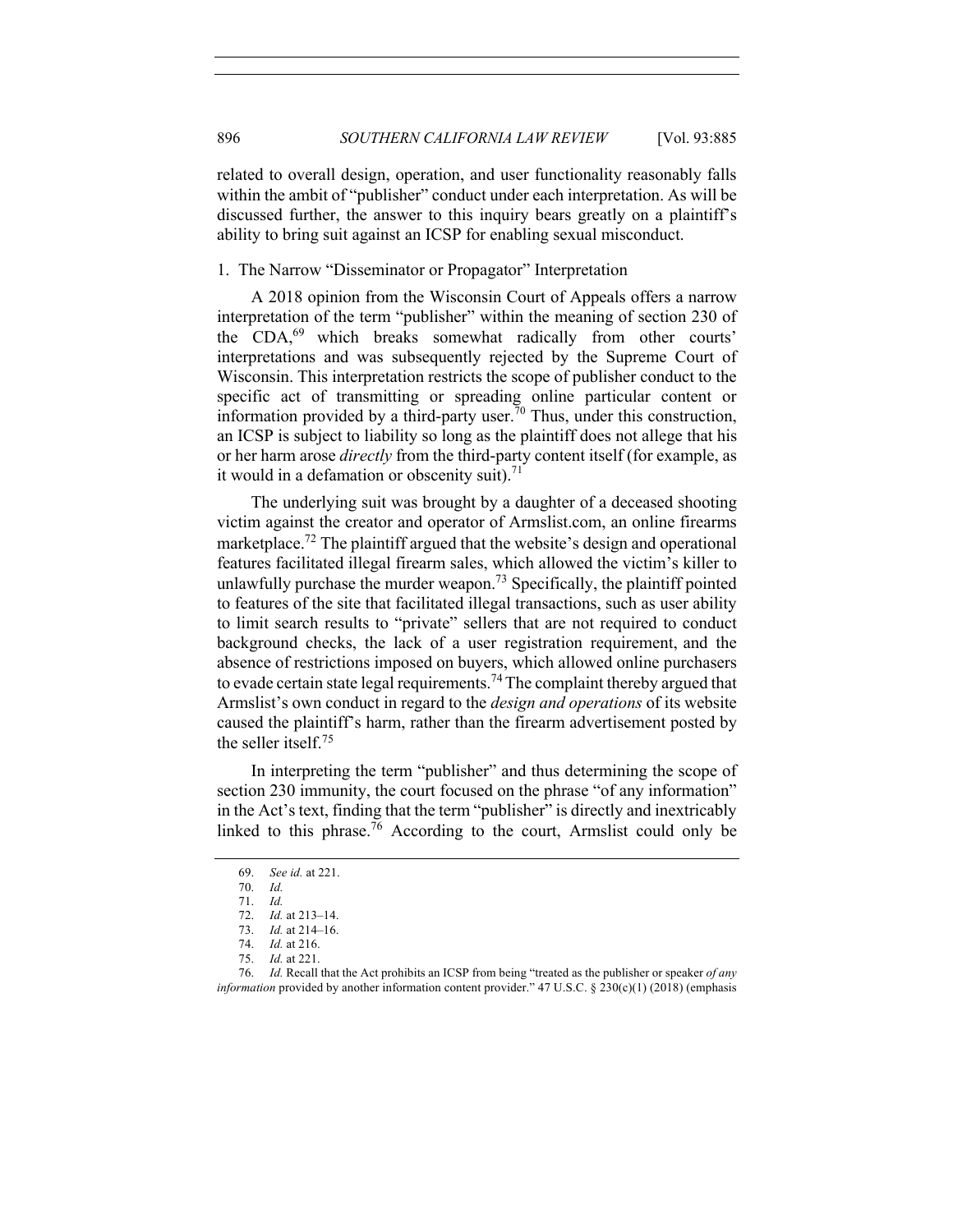protected under section 230 if the plaintiff's theory of liability was based on the "specific act of publishing or speaking" *the particular content* provided by either the purchaser or seller of the firearm on the website.<sup>77</sup> In other words, the court viewed the term "publisher" as solely referring to one who "disseminat[es] or propagat[es]" specific information.<sup>78</sup> This interpretation declines to sweep into the ambit of protected publisher conduct "all actions of websites that could be characterized as publishing activities or editorial functions," including website design and functionality.<sup>79</sup> Rather, under this interpretation, the term "publisher" refers only to the singular instance where an ICSP disseminates particular user content.80

#### 2. The "Traditional Editorial Functions" Inquiry

While the narrow definition of "publisher" posited by the Wisconsin Court of Appeals has been rejected by its reviewing court, the Ninth Circuit in *Barnes v. Yahoo!* adopted a more influential interpretation that focuses less on the specific act of publishing particular words and more on the general duties derived from an ICSP's "status or conduct" as a publisher.<sup>81</sup> Under this interpretation, a court must determine if the action complained of falls within the traditional functions of one whose business is publication.<sup>82</sup> This includes "all publication decisions, whether to edit, to remove, or to post" with respect to content provided by third-party users.<sup>83</sup> In adopting this analysis, the court in *Barnes* approved and supplemented a Fourth Circuit interpretation of "publisher"<sup>84</sup> found in *Zeran v. American Online*, which specified that "lawsuits seeking to hold a service provider liable for its exercise of a publisher's traditional editorial functions—such as deciding whether to publish, withdraw, postpone or alter content—are barred."<sup>85</sup>

added).

<sup>77.</sup> *Armslist*, 913 N.W.2d at 221–22.

<sup>78.</sup> *Id.* at 221. The word "disseminate" means "to spread abroad as though sowing seed" or "to disperse throughout." *Disseminate*, MERRIAM-WEBSTER, https://www.merriam-webster.com/dictionary/ disseminate [https://perma.cc/YC9V-RY58]. The word "propagate" means, most relevantly, "to cause to spread out and affect a greater number or greater area" or "to transmit . . . through a medium." *Propagate*, MERRIAM-WEBSTER, https://www.merriam-webster.com/dictionary/propagate [https://perma.cc/8XB6- P83E].

<sup>79.</sup> *Armslist*, 913 N.W.2d at 222.

<sup>80.</sup> *Id*. The California Court of Appeal in *Doe II v. MySpace Inc.*, 96 Cal. Rptr. 3d 148 (Ct. App. 2009) also considered—and rejected—a similarly narrow interpretation: that publisher protection under section 230 extends "only to claims 'stemming from harms caused by the defendant's republication of inherently offensive or harmful content.'" *Id.* at 153 (quoting Brief of Appellants at 39, Doe II v. MySpace Inc., 96 Cal. Rptr. 3d 148 (Ct. App. 2009) (No. B205643).

<sup>81.</sup> Barnes v. Yahoo!, Inc., 570 F.3d 1096, 1102 (9th Cir. 2009).

<sup>82.</sup> *Id.* at 1102–03.

<sup>83.</sup> *Id.* at 1105.

<sup>84.</sup> *Id.* at 1102.

<sup>85.</sup> Zeran v. Am. Online, Inc., 129 F.3d 327, 330 (4th Cir. 1997).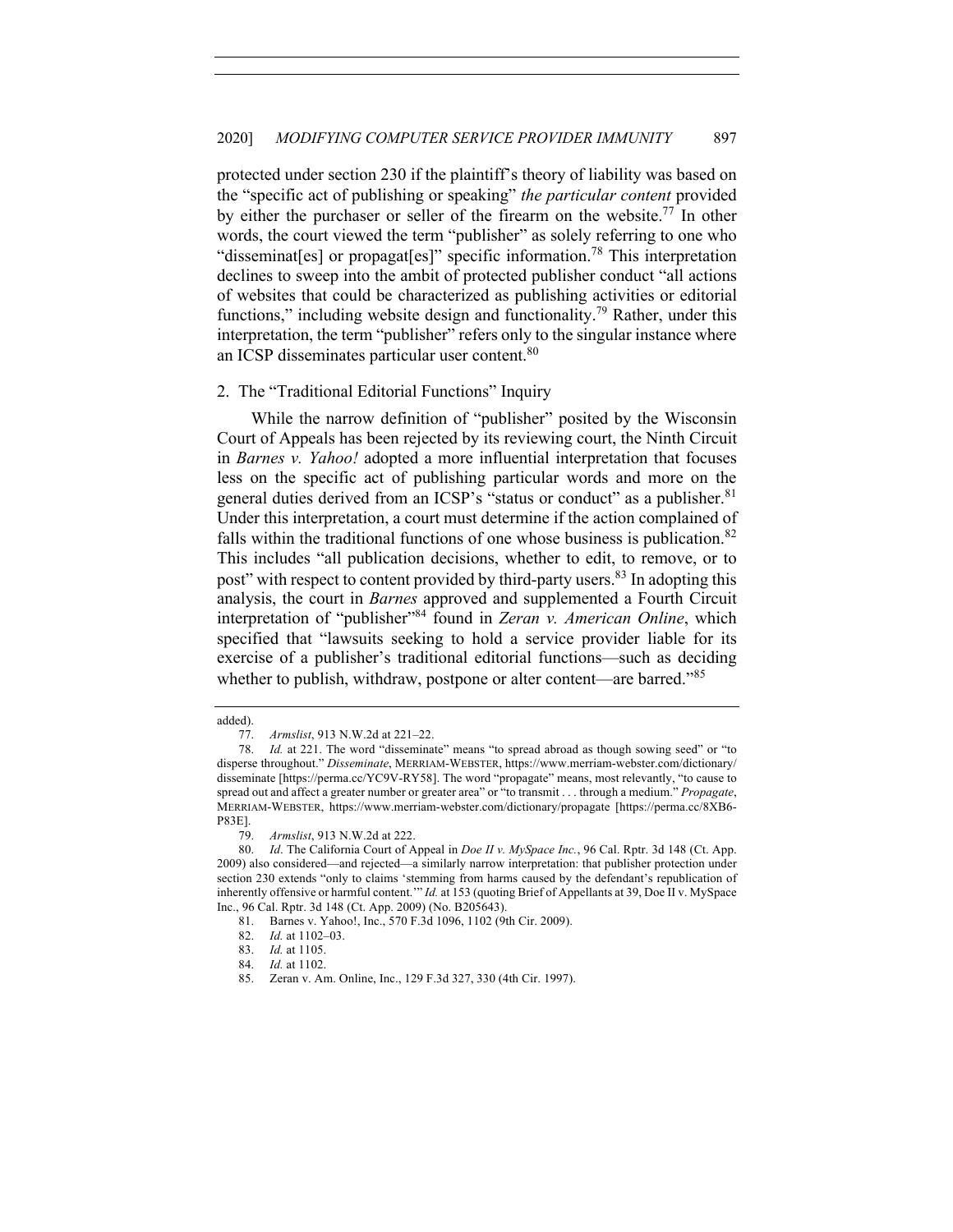In *Barnes*, the Ninth Circuit determined that a plaintiff's negligent undertaking claim against the web service provider Yahoo (arising from its failure to remove harassing profiles posted by the plaintiff's former boyfriend, which contained explicit images along with open solicitations for  $\text{sex}$ <sup>86</sup> was barred under the CDA because the undertaking Yahoo failed to perform—removing the profiles—was quintessential publisher conduct. $87$ The opinion therefore represents an interpretation of publisher conduct that extends beyond the act of transmitting specific content and includes other activities traditionally exercised by those in the business of publishing: specifically, editorial discretion to remove, edit, or delay posting of thirdparty content online. This interpretation leaves open the question of whether an ICSP's design and operational features reflect traditional "editorial" choices that are protected by section 230.

#### 3. The Broad "Overall Design and Operation" Interpretation

A 2016 opinion from the First Circuit, *Doe v. Backpage.com*, *LLC*<sup>88</sup> responded to the inquiry above, establishing an expansive interpretation of publisher conduct by expressly including an ICSP's decisions regarding the design, operation, and functionality of its platform under the "publisher" umbrella. The *Backpage* plaintiffs (three women who were advertised in the classified advertising website's "Escorts" section while minors and as a result, were trafficked and raped)<sup>89</sup> brought suit against the website for engaging in conduct "designed to facilitate sex traffickers' efforts" in order to profit from the traffickers' advertisements.<sup>90</sup> Similar to *Armslist*, the plaintiffs pointed to specific measures Backpage took or forewent to make transactions easier for sex traffickers, such as not requiring phone number or email verification, allowing users to "hide" their emails, stripping photos used in advertisements of their metadata, and accepting anonymous payments.<sup>91</sup> The court determined that each of these policies and practices fell squarely under the ambit of publisher conduct for the purposes of section 230 analysis, and therefore could not be a basis of liability.<sup>92</sup> Implementing the "traditional editorial functions" analysis above, the First Circuit reasoned that the plaintiffs' claims attacked features that were "part and parcel of the overall design and operation of the website" and "reflect[ed] choices about

<sup>86.</sup> *Barnes*, 570 F.3d at 1098.

<sup>87.</sup> *Id.* at 1103. However, the plaintiff was able to proceed with a claim based on a theory of promissory estoppel because she sought to hold Yahoo liable for failing to remove the content not as a publisher, but as a "counter-party to a contract." *Id.* at 1107–09.

<sup>88.</sup> Doe v. Backpage.com, LLC, 817 F.3d 12 (1st Cir. 2016).

<sup>89.</sup> *Id.* at 15, 17.

<sup>90.</sup> *Id.* at 16.

Id. at 16–17, 20.

<sup>92.</sup> *Id.* at 20.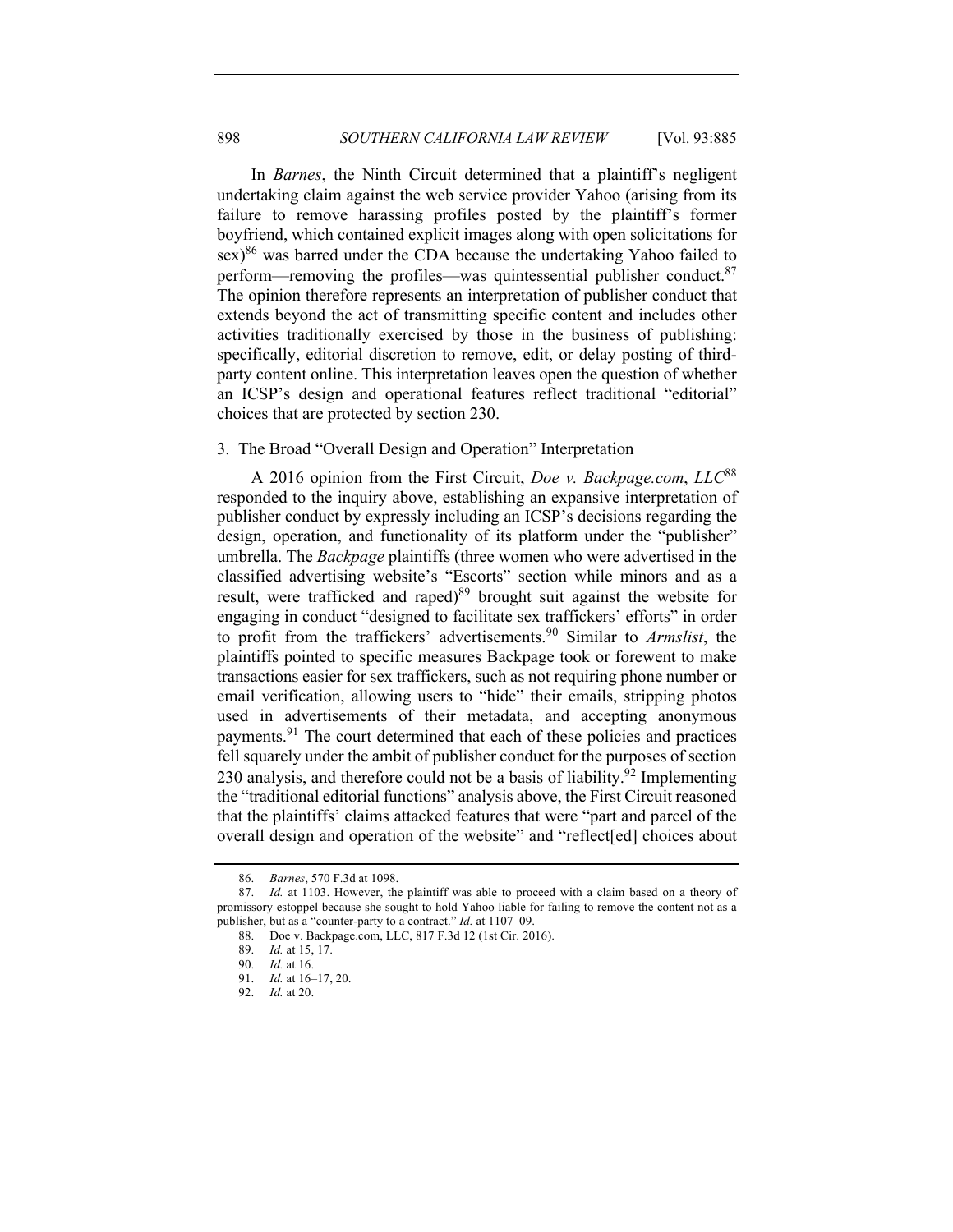what content can appear on the website and in what form.<sup>"93</sup>

a. Modern Case Study: *Herrick v. Grindr*

This broad interpretation of publisher conduct has gained traction in other courts. In *Armslist*, the Wisconsin Supreme Court relied on *Backpage* in ultimately rejecting the lower court's narrow interpretation of "publisher,"<sup>94</sup> finding that claims based on a website's design are indistinguishable from claims based on its monitoring of user content, "no matter how artfully pled."<sup>95</sup> Another prominent case, *Herrick v. Grindr*,<sup>96</sup> similarly embraces this approach, providing an important glance into the state of liability for online dating services. Herrick, a former user of a dating app for gay and bisexual men, sued the app after his ex-boyfriend used it to post fraudulent profiles of Herrick that directed other users to his home and workplace to act out fetishistic and violent sex fantasies.<sup>97</sup> Despite notifying Grindr approximately one hundred times of the abuse, Herrick received only automated responses from the company, and Grindr did not take any steps to remove the profiles.<sup>98</sup> Herrick argued, *inter alia*, that the design of the app enabled his harassment because it did not incorporate commonly-used technological features that would protect users from fraudulent and harassing activity.<sup>99</sup> He also argued that Grindr was aware that its platform was susceptible to misuse, yet it failed to warn users of potential harm.<sup>100</sup>

The district court, in a decision affirmed by the Second Circuit, concluded that the app was shielded from liability under section 230 for all causes of action.<sup>101</sup> It echoed *Roommates* in finding that Herrick's claims regarding the app's alleged design defects and failure to warn were fundamentally "based on content provided by another user" (his exboyfriend), and that Grindr's only role in developing that content was through "neutral assistance."<sup>102</sup> The court also found that the claims were inextricably linked to, and inseparable from, an allegation that Grindr failed to monitor and remove fraudulent content.<sup>103</sup> Approving the reasoning in

<sup>93.</sup> *Id.* at 21.

<sup>94.</sup> *See supra* Section II.C.1.

<sup>95.</sup> Daniel v. Armslist, LLC, 926 N.W.2d 710, 724–26 (Wis.), *cert. denied*, 140 S. Ct. 562 (2019).

<sup>96.</sup> Herrick v. Grindr, LLC, 306 F. Supp. 3d 579 (S.D.N.Y 2018), *aff'd*, 765 F. App'x 586 (2d Cir.), *cert. denied*, 140 S. Ct. 221 (2019).

<sup>97.</sup> *Id.* at 584; Goldberg, *supra* note 10.

<sup>98.</sup> *Grindr*, 306 F. Supp. 3d at 585; Andy Greenberg, *Spoofed Grindr Accounts Turned One Man's Life into a 'Living Hell*,*'* WIRED (Jan. 31, 2017, 2:57 PM), https://www.wired.com/2017/01/grinderlawsuit-spoofed-accounts [https://perma.cc/LZX4-DQB6].

<sup>99.</sup> *Grindr*, 306 F. Supp. 3d at 584.<br>100. *Id.* at 585.

*Id.* at 585.

<sup>101.</sup> *Id.* at 584.

<sup>102.</sup> *Id.* at 589.

<sup>103.</sup> *Id.* at 590–91.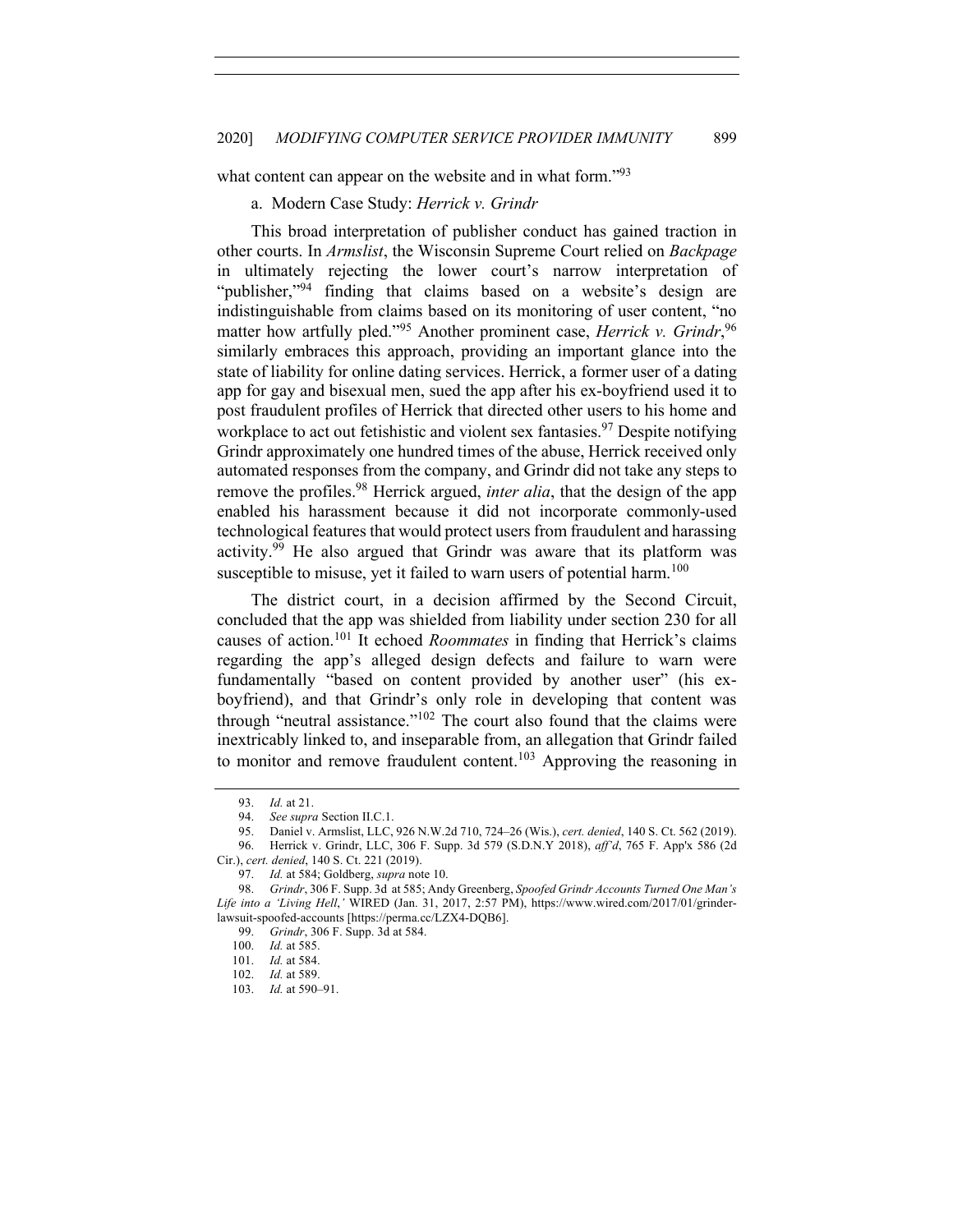*Backpage*, the court found that Grindr's operational features "bear on [its] ability to search for and remove content posted to the app – exactly the sort of 'editorial choices' that are a function of being a publisher."104

The outcomes in both *Grindr* and *Armslist* reveal that the trend toward an ultrabroad interpretation of publisher conduct under section 230 remains in force, despite calls for greater accountability for online platforms.<sup>105</sup> While the plaintiffs in both cases appealed to the United States Supreme Court for review of their decisions, both petitions for certiorari were denied in 2019.106

#### C. CONCERNS AND CONSIDERATIONS PRESENT IN SECTION 230 ANALYSIS

Although courts have been in nearly unanimous agreement that section 230 of the CDA should afford online platforms broad protection, $107$  a lack of consensus on proper interpretation of the provision reveals that doctrinal lines have not yet been fully settled upon.<sup>108</sup> This Section provides a brief analysis of some of the frequently cited caselaw in this area, shedding light on some of the factors involved in courts' decisionmaking.

### 1. Free Speech and Regulatory Concerns Guide Courts' Analyses

The First Amendment right to freedom of speech<sup>109</sup> has always underlain discussions of the CDA and continues to today. At its earliest stages, the CDA was harshly criticized by opponents who considered it a violation of free speech.<sup>110</sup> The Act emerged at a time when the Internet was

<sup>104.</sup> *Id.* at 591.

<sup>105.</sup> *See* Ambika Kumar Doran et al., *Grindr and* Armslist *Cases Reaffirm Core Protections for User-Generated Content*, JDSUPRA (May 17, 2019), https://www.jdsupra.com/legalnews/grindr-andarmslist-cases-reaffirm-core-55499 [https://perma.cc/2L9G-K84S] (authors are practicing attorneys at Davis Wright Tremaine LLP).

<sup>106.</sup> Herrick v. Grindr, LLC, 306 F. Supp. 3d 579 (S.D.N.Y 2018), *aff'd*, 765 F. App'x 586 (2d Cir.), *cert. denied*, 140 S. Ct. 221 (2019); Daniel v. Armslist, LLC, 926 N.W.2d 710 (Wis.), *cert. denied*, 140 S. Ct. 562 (2019).

<sup>107.</sup> Doe v. Backpage.com, LLC, 817 F.3d 12, 18 (1st Cir. 2016); *see also* Fair Hous. Council v. Roommates.com, LLC, 521 F.3d 1157, 1176 (9th Cir. 2008) (McKeown, J., dissenting) ("[T]he majority upends the settled view that interactive service providers enjoy broad immunity when publishing information provided by third parties."); Carafano v. Metrosplash.com, Inc., 339 F.3d 1119, 1123 (9th Cir. 2003) ("[R]eviewing courts have treated § 230(c) immunity as quite robust . . . ."); Danielle Keats Citron & Benjamin Wittes, *The Internet Will Not Break: Denying Bad Samaritans § 230 Immunity*, 86 FORDHAM L. REV. 401, 407, 409 (2017) ("[H]undreds of decisions have extended § 230 immunity, with comparatively few denying or restricting it.").

<sup>108.</sup> *See* Ardia, *supra* note 21, at 450–52, 474–75; Michal Lavi, *Evil Nudges*, 21 VAND. J. ENT. & TECH. L. 1, 35–46 (2018) (highlighting uncertainties in the applicability of section 230 immunity); Goldberg, *supra* note 10.

<sup>109.</sup> U.S. CONST. amend. I ("Congress shall make no law . . . abridging the freedom of speech  $\dots$ .").

<sup>110.</sup> *See supra* note 19 and accompanying text.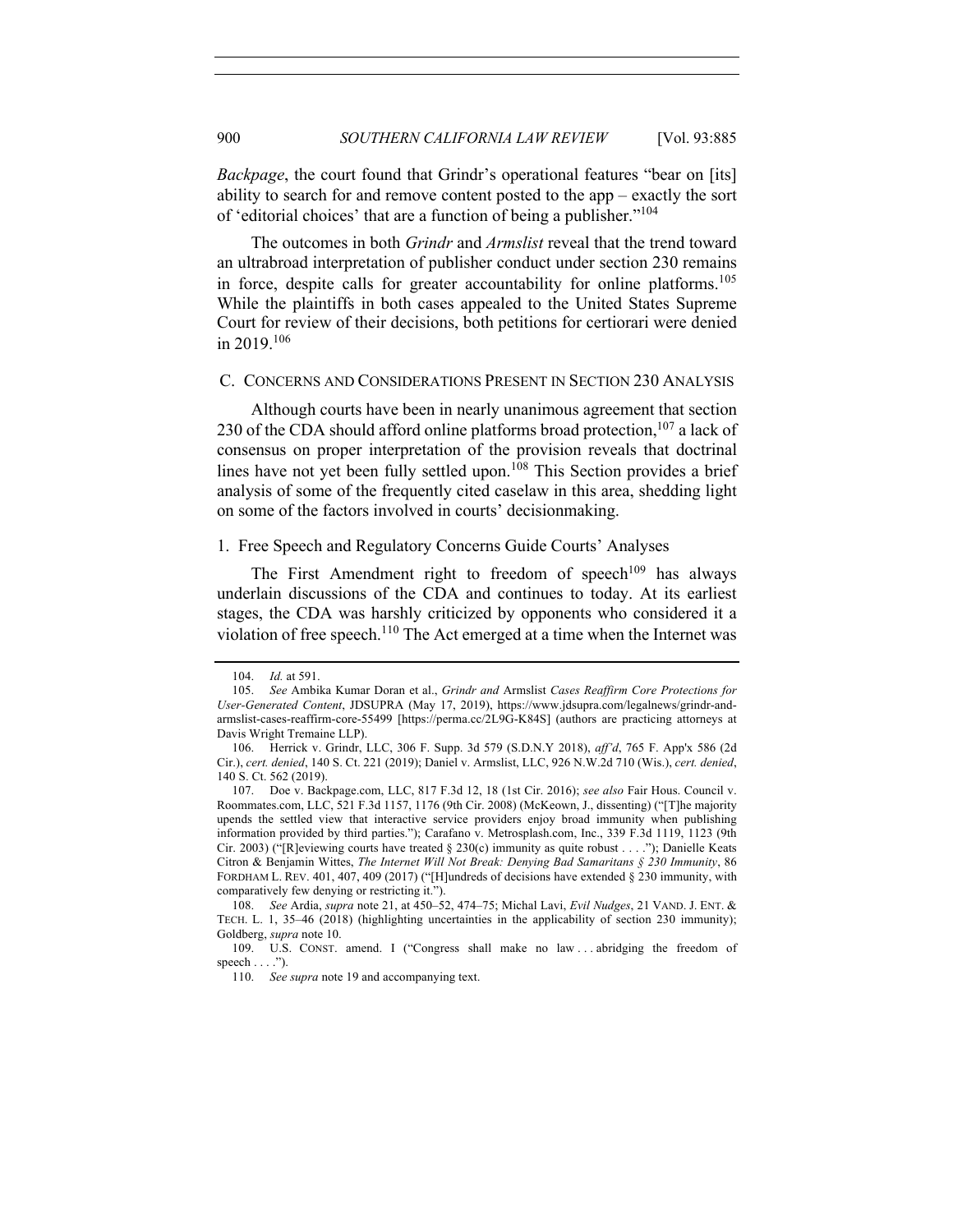new and its impact unforeseen; attempts to regulate this new frontier were unwelcome due to fear of squandering its potential and hindering its growth.111 In the period of backlash over *Stratton Oakmont*, which in part inspired the Cox-Wyden Amendment as a means of shielding ICSPs from extensive liability,  $112$  most major interactive online services were bulletin boards designed for users to express ideas, thoughts, and opinions—online behavior that is unquestionably tethered to protected free speech.<sup>113</sup> In this context, if ICSPs were to be held legally responsible for defamatory postings on their bulletins, they would undoubtedly need to shut down their services or overcensor user content in order to avoid liability.

These concerns have carried over into modern analyses of section 230 of the CDA. Courts appear reluctant to hold online services legally responsible for isolated incidents of harassment that occur on their platforms,114 especially if the ICSP was notified of a particular user's specific bad act and failed to adequately address or respond to it.<sup>115</sup> On the other hand, online services that engage in more systemic patterns of conduct with far-reaching implications, such as the pervasive housing discrimination in *Roommates*, may be more vulnerable to liability.<sup>116</sup> Resistance to allowing liability for ICSPs that fail to remove objectionable content upon notice from a harmed party derives from the free speech concerns described above. In *Zeran*, the Fourth Circuit opined that if ICSPs could be subjected to liability each time they were notified of defamatory content and failed to remove it, they would be incentivized to remove all content upon notification,

115. *See* Barnes v. Yahoo!, Inc., 570 F.3d 1096, 1098 (9th Cir. 2009); *Carafano*, 339 F.3d at 1122; *Zeran*, 129 F.3d at 328; Herrick v. Grindr, LLC, 306 F. Supp. 3d 579, 585 (S.D.N.Y. 2018), *aff'd*, 765 F. App'x 586 (2d Cir.), *cert. denied*, 140 S. Ct. 221 (2019).

116. *See* Fair Hous. Council v. Roommates.com, LLC, 521 F.3d 1157, 1167 (9th Cir. 2008) (discussing how the website was designed to "force users to participate in its discriminatory process"); *see also* J.S. v. Vill. Voice Media Holdings, LLC, 359 P.3d 714, 715 (Wash. 2015) (denying section 230 protection to Backpage.com in suit brought to "bring light to . . . how children are bought and sold for sexual services online").

<sup>111.</sup> *See* Cannon, *supra* note 17, at 90–91.

<sup>112.</sup> *See supra* Section I.A.

<sup>113.</sup> Citron & Wittes, *supra* note 107, at 411–12.

<sup>114.</sup> *See, e.g.*, Herrick v. Grindr LLC, 765 F. App'x 586, 588–89 (2d Cir.) (granting section 230 protection to a web-based dating app on which the plaintiff suffered a "campaign of harassment."), *cert. denied*, 140 S. Ct. 221 (2019); Doe v. MySpace, Inc., 528 F.3d 413, 415–16 (5th Cir. 2008) (granting section 230 protection to a social networking website in cases where minor plaintiffs were sexually assaulted by adults met on the site); Carafano v. Metrosplash.com, Inc., 339 F.3d 1119, 1120–21 (9th Cir. 2003) (granting section 230 protection to an online dating service on which the plaintiff was harassed by a user who created fraudulent profiles); Zeran v. Am. Online, Inc., 129 F.3d 327, 328 (4th Cir. 1997) (granting section 230 protection to an interactive service provider in case where the plaintiff was victimized by an online hoax); Doe II v. MySpace Inc., 96 Cal. Rptr. 3d 148, 149 (Ct. App. 2009) (granting section 230 protection to a social networking website in cases where minor plaintiffs were sexually assaulted by adults met on the site).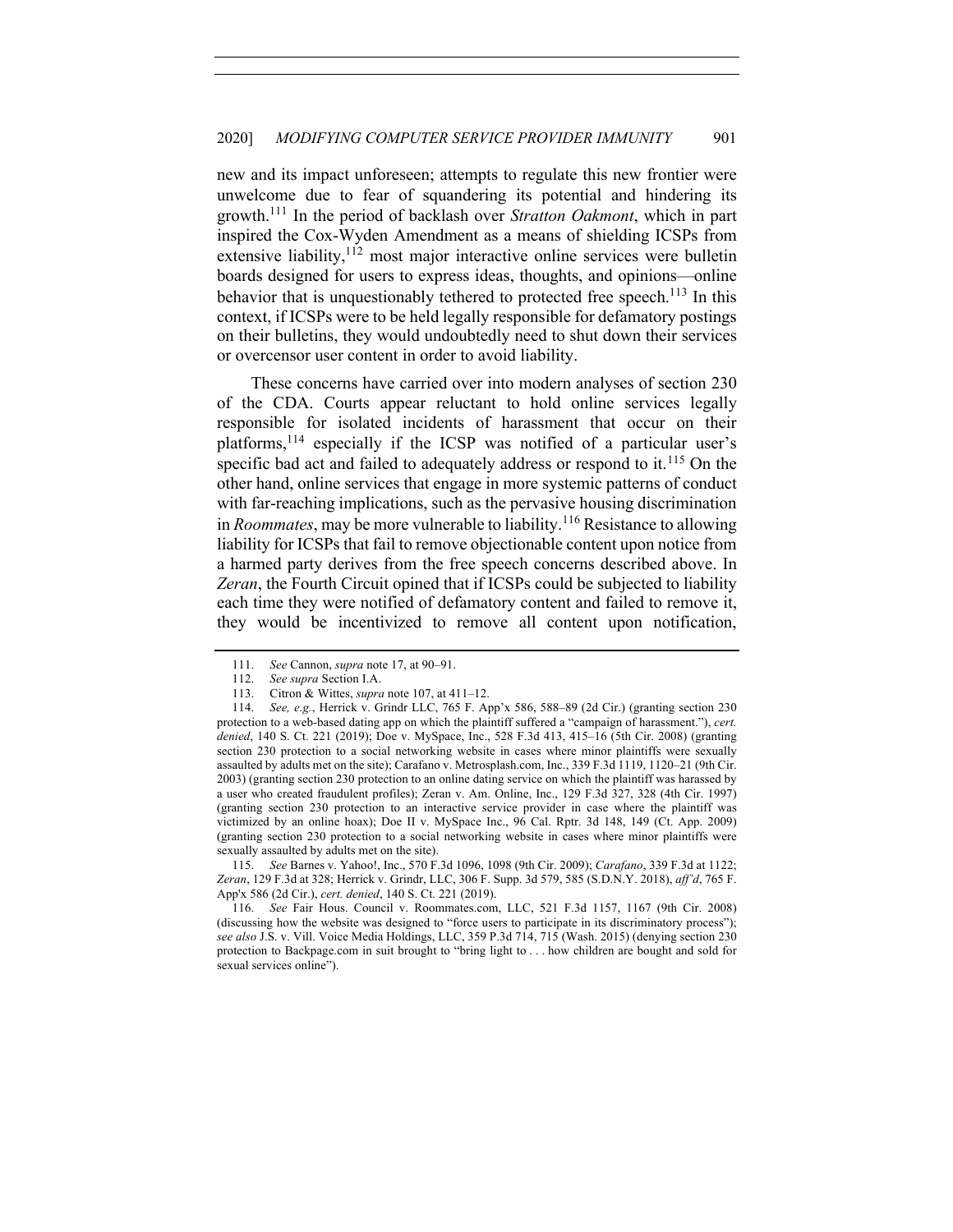regardless of whether removal is actually warranted.<sup>117</sup> This, the court reasoned, would result in a chilling of online speech, in direct contravention of Congress's intentions.<sup>118</sup>

a. Regulatory Challenges

Courts' analyses of section 230 immunity are further complicated by the unique composition of the online universe. The Internet's confluence of speech, expression, and commerce has posed questions as to how, where, and by whom it should be regulated.<sup>119</sup> While the First Amendment does not prevent Congress from reasonably regulating commercial speech, it places a premium on personal expression.120 The federal government has therefore faced challenges with how online speech and commerce should be regulated, and the resistance that inevitably comes with it.<sup>121</sup>

Since the Internet was mainly a vehicle for communication and expression at the time the CDA was enacted, ICSP immunity was deemed necessary to promote the policy goal of encouraging its development.<sup>122</sup> As the availability of web-based platforms and apps has diversified, however, courts have considered the application of section 230 immunity to a variety of online services with different functions and business models. The caselaw suggests that some courts may be more reluctant to grant section 230 protection to ICSPs that serve as online marketplaces or seek to connect users for transactional commercial purposes,  $123$  while online services connecting users for social or romantic purposes are frequently afforded protection from liability.<sup>124</sup>

Courts' potential willingness to extend liability to commerce-based online services comports with a societal expectation that government

<sup>117.</sup> *Zeran*, 129 F.3d at 333.

<sup>118.</sup> *Id*.; *see also* Todd G. Hartman, *The Marketplace vs. the Ideas: The First Amendment Challenges to Internet Commerce*, 12 HARV. J.L. & TECH. 419, 445–48 (1999).

<sup>119.</sup> *See* Hartman, *supra* note 118, at 441–44 (discussing conflicts between the regulation of online commerce and online speech in the early days of the Internet).

<sup>120.</sup> *See id.* at 420–21.

<sup>121.</sup> *Id.* at 422–24.

<sup>122.</sup> *See supra* Section I.A

<sup>123.</sup> *See, e.g.*, Doe v. Internet Brands, Inc., 824 F.3d 846, 848 (9th Cir. 2016) (denying section 230 protection to a networking site for the modeling industry); Fair Hous. Council v. Roommates.com, LLC, 521 F.3d 1157, 1161 (9th Cir. 2008) (denying section 230 protection to an online housing forum); J.S. v. Vill. Voice Media Holdings, LLC, 359 P.3d 714, 715–16 (Wash. 2015) (denying section 230 protection to a classified advertising website).

<sup>124.</sup> *See, e.g.*, Herrick v. Grindr LLC, 765 F. App'x 586, 588–89 (2d Cir.) (granting section 230 protection to a "web-based 'hook-up' application"), *cert. denied*, 140 S. Ct. 221 (2019); Carafano v. Metrosplash.com, Inc., 339 F.3d 1119, 1120–21 (9th Cir. 2003) (granting section 230 protection to a match-making website); Doe v. MySpace, Inc., 528 F.3d 413, 415, 418 (5th Cir. 2008) (granting section 230 protection to a social networking website); Doe II v. Myspace Inc., 96 Cal. Rptr. 3d 148, 149 (Ct. App. 2009) (same).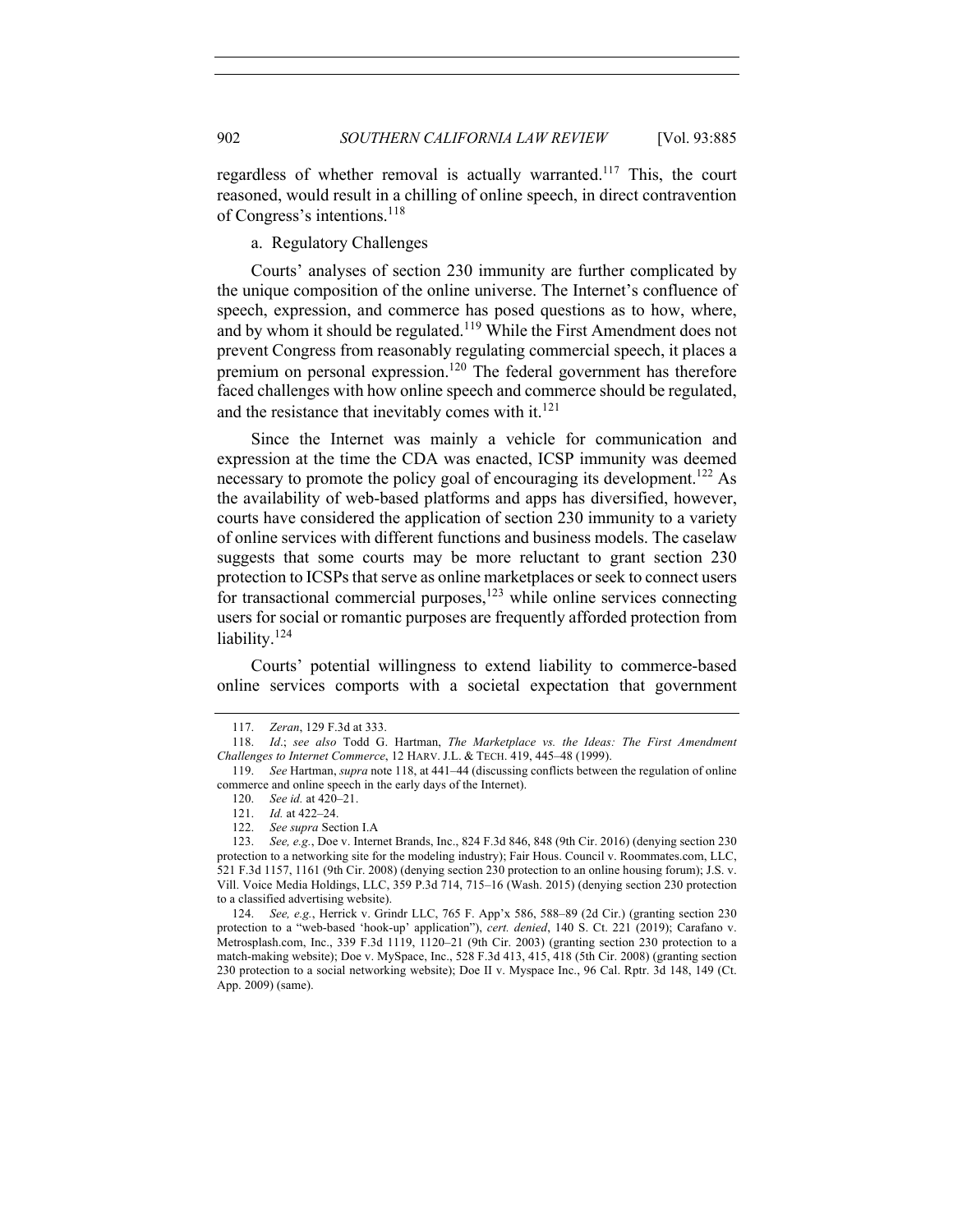regulation of physical businesses is necessary to protect consumers—an understanding that potentially paves the way for courts to accept similar oversight of online services that facilitate commercial transactions online.<sup>125</sup> On the other hand, there is a competing expectation that personal affairs, including social and romantic relationships, are the subject of self-regulation (or for minors, parental regulation), making third-party policing of this sphere less intuitive.<sup>126</sup> This balancing of interests bleeds free speech concerns into considerations of individual accountability.

b. The Role of the User

Because the implications of forcing interactive online services to regulate their users' content are significant, courts accept that responsibility for online behavior must be imposed on the user in some circumstances. This concept is expressly touched upon in some court opinions involving social networking and dating services. In addressing the plaintiff's fraud claim in *Grindr*, for example, the district court stressed that Grindr's terms of service impose obligations on the app's users not to engage in impermissible conduct, while Grindr itself claims no obligation to monitor such conduct.<sup>127</sup> In this context, the onus is on users to moderate and police their own activity, and the risks associated with noncompliance fall on the users and not the service itself—a structure the court appears reluctant to disrupt.<sup>128</sup>

A 2008 Fifth Circuit opinion, *Doe v. MySpace*, also explicitly appeals to the idea of personal (or parental) accountability for online conduct, suggesting that social media users or their guardians are more appropriately positioned to protect users from predatory behavior than are the services themselves.<sup>129</sup> This illustrates the debate that courts, regulators, and policymakers grapple with in balancing the need to protect Internet users from known harms with the notion that individuals have a right to selfexpression online and must accept some degree of responsibility for

<sup>125.</sup> *See Roommates*, 521 F.3d at 1164 n.15.

<sup>126.</sup> For an argument of this point, see Nicholas P. Dickerson, Comment, *What Makes the Internet So Special? And Why, Where, How and By Whom Should Its Content Be Regulated?* 46 HOUS. L. REV. 61, 75, 98–100 (2009).

<sup>127.</sup> Herrick v. Grindr, LLC, 306 F. Supp. 3d 579, 595–96 (S.D.N.Y. 2018), *aff'd*, 765 F. App'x 586 (2d Cir.), *cert. denied*, 140 S. Ct. 221 (2019).

<sup>128.</sup> *See id.*

<sup>129.</sup> *Doe v. MySpace*, 528 F.3d at 420–21. The following statement of the District Court from a preliminary hearing is illustrative:

I want to get this straight. You have a 13-year-old girl who lies, disobeys all of the instructions, later on disobeys the warning not to give personal information, obviously, [and] does not communicate with the parent. More important, the parent does not exercise the parental control over the minor. The minor gets sexually abused, and you want somebody else to pay for it?

*Id.* at 421 (alteration in original) (quoting Transcript of Record, Doe v. MySpace, Inc*.*, 528 F.3d 413 (5th Cir. 2008) (No. 07-50345)).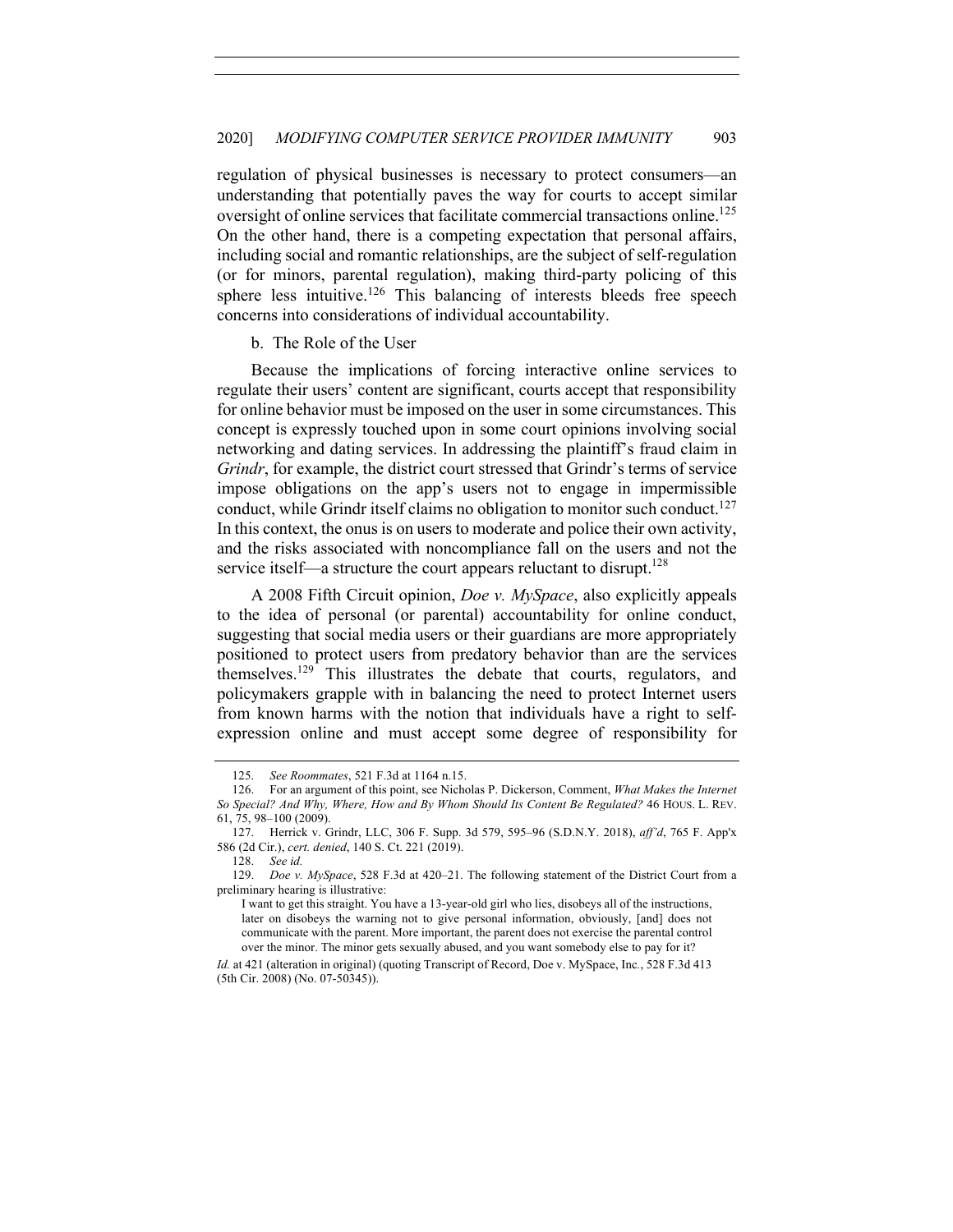engaging in activities that contain inherent risks.

#### 2. An ICSP's Incentives Assume a Limited Role in Section 230 Analysis

An additional observation from the caselaw is that an online service's purpose has some relevance to section 230 analysis, but this consideration is limited. ICSPs that maintain a specific motive or interest in the alleged wrongdoing—or that are active participants in the wrongdoing—may be less likely to receive the statute's protection.<sup>130</sup> Conversely, online services that have no interest in the alleged wrongdoing and maintain explicit policies against the conduct (whether or not these policies are ultimately enforced) are frequently shielded from liability.<sup>131</sup> Social media and dating services will nearly always fall into the latter category, as these services have nothing to gain from rampant harassment on their platforms.

Discussion of an ICSP's purpose or incentives tends to occur, if at all, when a court implements the "neutral or passive assistance" test from *Roommates* to determine whether or not an ICSP helped develop the offending content.<sup>132</sup> In denying section 230 immunity to the housing website, the Ninth Circuit in *Roommates* emphasized that the website's search function was purposefully "designed to achieve illegal ends."<sup>133</sup> Similarly, in *J.S. v. Village Voice Media Holdings*, the Supreme Court of Washington found that the plaintiffs' state law claims for damages against Backpage.com survived a motion to dismiss, stressing the importance of "ascertain[ing] whether in fact Backpage designed its posting rules to *induce* sex trafficking," of which the plaintiffs were victims.<sup>134</sup> One element of this consideration may be whether the online service intended to profit from unlawful activity, $135$  although this factor is ultimately irrelevant to the

<sup>130.</sup> *See supra* note 63 and accompanying text.

<sup>131.</sup> *See, e.g.*, *Doe v. MySpace*, 528 F.3d at 416 (discussing various measures employed by the website to protect users in case granting section 230 protection); Carafano v. Metrosplash.com, Inc., 339 F.3d 1119, 1121 (9th Cir. 2003) (discussing dating site's policy prohibiting members from posting personal information and practice of reviewing member photos for impropriety in case granting section 230 protection); *Grindr*, 306 F. Supp. 3d at 586 (describing Grindr's terms of service prohibiting users from fraudulent and harassing behavior in case granting section 230 protection).

<sup>132.</sup> *See supra* Section II.A.

<sup>133.</sup> Fair Hous. Council v. Roommates.com, LLC, 521 F.3d 1157, 1167 (9th Cir. 2008).

<sup>134.</sup> J.S. v. Vill. Voice Media Holdings, LLC, 359 P.3d 714, 718 (Wash. 2015) (emphasis added).

<sup>135.</sup> *See, e.g.*, *Roommates*, 521 F.3d at 1165, 1167 (finding that because discriminatory housing screening is prohibited offline, Congress did not intend to "make it lawful to profit from it online"); *J.S. v. Vill. Voice*, 359 P.3d at 718 (discussing how Backpage's website is designed to facilitate sex trafficking so the website can "continue to profit from those advertisements" (quoting Second Amended Complaint for Damages at 13, J.S. v. Vill. Voice Holdings, LLC, No. 3:12-cv-06031-BHS, 2013 U.S. Dist. LEXIS 29881 (W.D. Wash. Mar. 5, 2013))); *see also* Daniel v. Armslist*,* LLC, 913 N.W.2d 211, 215 (Wis. Ct. App. 2018) (discussing that the defendant "saw a commercial opening" and created Armslist.com after several major websites prohibited firearm sales), *rev'd*, 926 N.W.2d 710 (Wis.), *cert. denied*, 140 S. Ct. 562 (2019).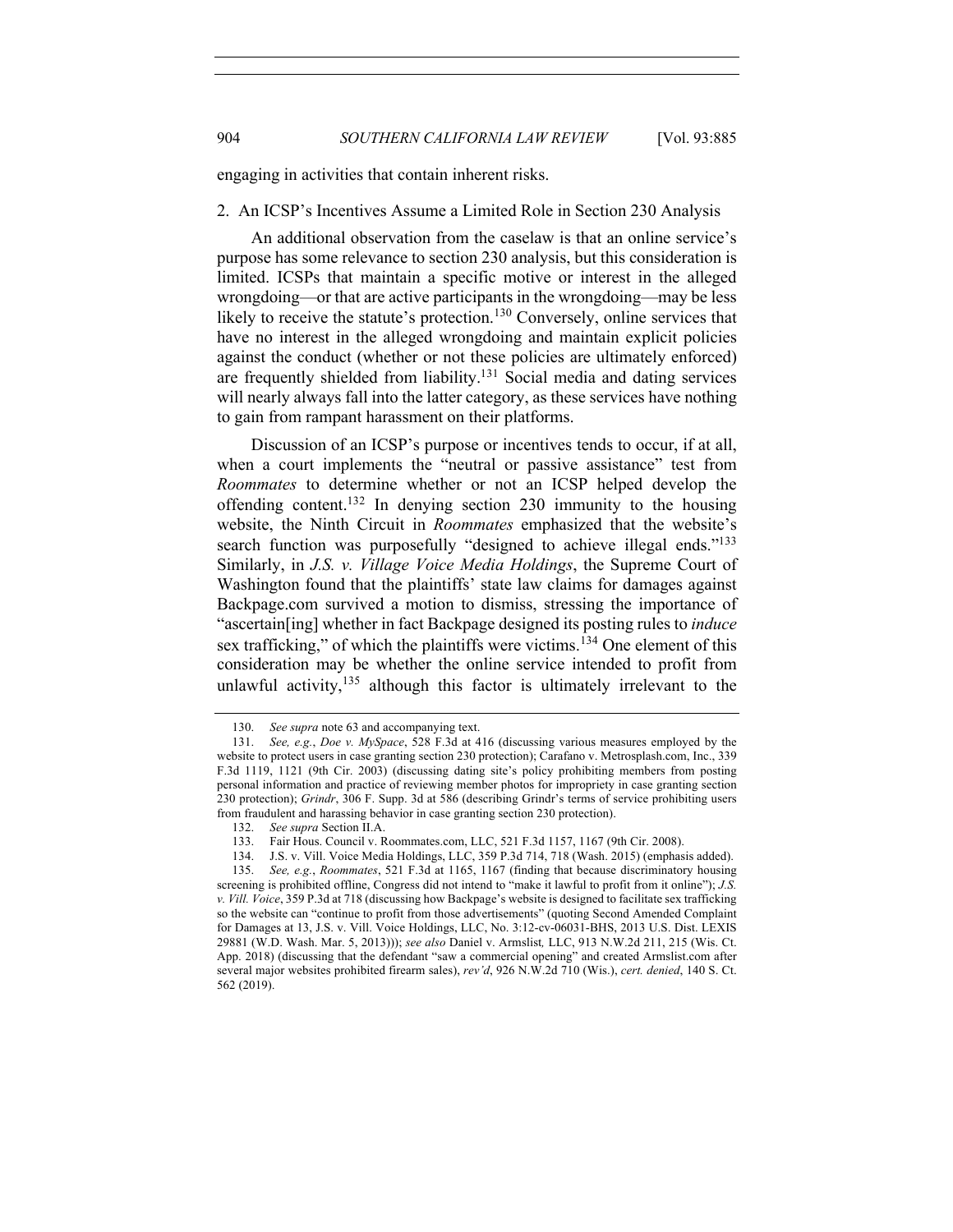determination of whether an ICSP is afforded immunity under section 230.<sup>136</sup>

a. Section 230's "Good Samaritan" Language Is Rarely Addressed

Evaluation of an ICSP's incentives may also be relevant to the "Good Samaritan" language of section 230 and the Act's stated policy to "remove disincentives for the development and utilization of blocking and filtering technologies."137 These elements of section 230 suggest that Congress intended to protect online intermediaries that take good-faith steps to prevent the proliferation of objectionable content, incorporating a normative consideration into the determination of ICSP liability. However, courts do not appear to put much stock in this consideration. Various courts have provided section 230 immunity to good and bad actors alike,  $^{138}$  and no clear doctrinal understanding of what makes an ICSP a "Good Samaritan"—nor the language's legal relevance—has emerged.<sup>139</sup> This also may be driven by free speech considerations. There is some concern that holding online services to a heightened standard of conduct would promote Internet censorship by forcing smaller websites that lack sufficient resources to shut down.140 Providing the section 230 safe harbor to all ICSPs without the qualifier of "Good Samaritan" conduct ensures that the highest volume of Internet speech is protected.<sup>141</sup>

Additionally, drawing the line between a "Good Samaritan" ICSP that is entitled to protection and a "Bad Samaritan" ICSP that is not could present interpretive challenges. For example, Grindr maintains a "system of digital and human screening tools" to protect users from dangerous conduct, and its Terms of Service prohibit users from stalking, harassing, abusing, and threatening others on the app. $142$  The service also reserves the right to delete and ban accounts that violate its safety policies.<sup>143</sup> Thus, on its face, Grindr appears to take a well-intentioned stance against the type of abusive behavior the plaintiff in *Herrick v. Grindr* suffered.

<sup>136.</sup> Goddard v. Google, Inc., No. C 08-2738 JF (PVT), 2008 U.S. Dist. LEXIS 101890, at \*10 (N.D. Cal. Dec. 17, 2008).

<sup>137.</sup> 47 U.S.C. § 230(b)(4), (c) (2018).

<sup>138.</sup> *See* Citron & Wittes, *supra* note 107, at 417; *see also Armslist*, 926 N.W.2d 723 ("[T]he allegation of intent is 'a distinction without a difference' and does not affect CDA immunity." (quoting Doe v. Backpage.com, LLC, 817 F.3d 12, 21 (1st Cir. 2016))), *cert. denied*, 140 S. Ct. 562 (2019).

<sup>139.</sup> *See* Citron & Wittes, *supra* note 107, at 416–18 (discussing potential legal interpretations of "Good Samaritan" activity).

<sup>140.</sup> *See* Brief of Electronic Frontier Foundation & Center for Democracy & Technology as Amici Curiae in Support of Defendants-Appellees at 8–9, Herrick v. Grindr LLC, 765 F. App'x 586 (2d Cir.), *cert. denied*, 140 S. Ct. 221 (2019) (No. 18-396) [hereinafter EFF Amicus Brief].

<sup>141.</sup> *See* Ardia, *supra* note 21, at 391 ("[A]ny increase in baseline liability for intermediaries will impact their willingness to facilitate potentially injurious speech.").

<sup>142.</sup> Herrick v. Grindr, LLC, 306 F. Supp. 3d 579, 586 (S.D.N.Y. 2018), *aff'd*, 765 F. App'x 586 (2d Cir.), *cert. denied*, 140 S. Ct. 221 (2019).

<sup>143.</sup> *Id.*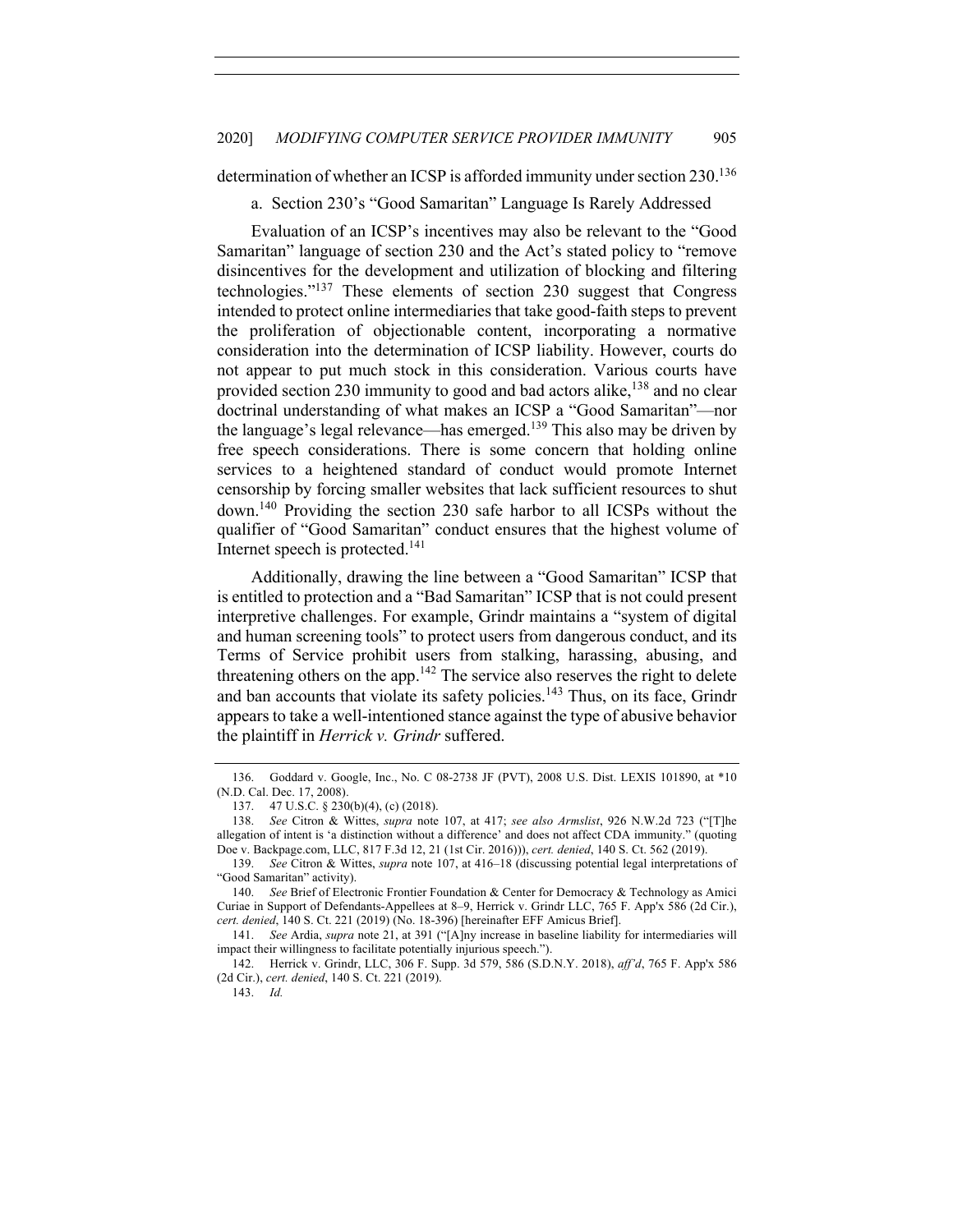The crux of the Herrick's failure to warn claim, however, was that Grindr's policies are effectively window dressing with little practical value, and the app fails to notify users of the actual risks associated with its use.<sup>144</sup> Herrick also argued that Grindr failed to utilize common technologies, such as image recognition software and "geofencing," which could help prevent harassment.<sup>145</sup> Amici for the plaintiff argued along similar lines, asserting that although Grindr maintains terms of service similar to other dating apps, it does not have mechanisms that effectively address harassment and fails to police abuse to the extent other services do.<sup>146</sup> Since Grindr does not follow "industry standards to protect users from abuse" but rather "appears to do nothing," they contend that it is not entitled to "Good Samaritan" immunity under section 230.147

These dissonant interpretations of Grindr's terms and policies illustrate the challenges that may arise for courts in considering whether an ICSP acted as a Good Samaritan. In light of the uncertainty in this area and the history of affording broad section 230 immunity to ICSPs regardless of their intentions, courts seem to ignore this element of the Act altogether.

# III. MODIFICATION OF SECTION 230 DOCTRINE IS NECESSARY TO PROTECT INTERNET USERS FROM SEXUAL OFFENSES ENABLED BY INSUFFICIENT USER SAFETY PROTOCOLS

As it stands, section 230 analysis provides little opportunity for legal recourse for individuals who have suffered sexual harassment or sexual assault potentially enabled by the policies and conduct of web-based social networking and dating services.<sup>148</sup> These types of interactive services do not facilitate commercial transactions between users; rather, they promote social, romantic, and sexual interactions that fit more comfortably in the private sphere, making government oversight less intuitive and placing a

<sup>144.</sup> *Id.* at 585–86.

<sup>145.</sup> *Id.*

<sup>146.</sup> Brief of Amici Curiae Electronic Privacy Information Center in Support of Appellant & Urging Reversal at 8–14, Herrick v. Grindr LLC, 765 F. App'x 586 (2d Cir.), *cert. denied*, 140 S. Ct. 221 (2019) (No. 18-396) [hereinafter EPIC Amicus Brief]; *see also* Ari Ezra Waldman, *Law, Privacy, and Online Dating: "Revenge Porn" in Gay Online Communities*, 44 LAW & SOC. INQUIRY 987, 1002–03 (2019) (comparing Grindr's safety features and policies with those of another popular dating app).

<sup>147.</sup> EPIC Amicus Brief, *supra* note 146, at 10–11.

<sup>148.</sup> Victims of online sexual harassment face threats of immediate physical danger and ongoing psychological trauma. *See* Danielle Keats Citron, *Sexual Privacy*, 128 YALE L.J. 1870, 1924–28 (2019) (discussing the harms that can follow from online invasions of sexual privacy). *See generally* Azy Barak, *Sexual Harassment on the Internet*, 23 SOC. SCI. COMPUTER REV. 77 (2005) (discussing the prevalence and effects of online sexual harassment).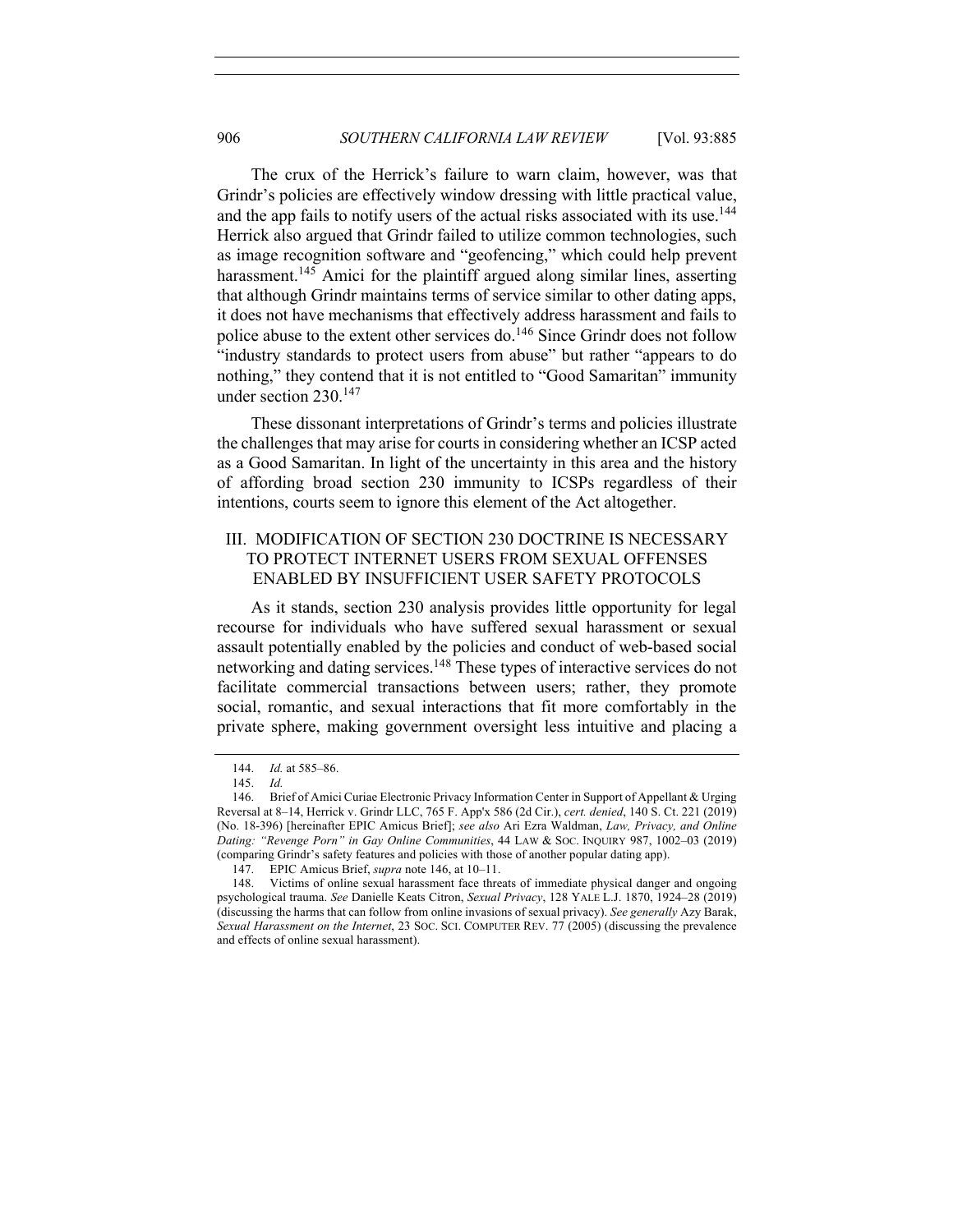greater focus on personal user responsibility.<sup>149</sup> Additionally, plaintiffs' claims against these types of services tend to involve isolated instances of harassment that run afoul of the platform's terms and conditions, rather than purposeful, systematic wrongful conduct on the part of the  $ICSP$ <sup>150</sup> As seen in *Grindr*, most social networking and dating sites maintain policies against abusive behavior and do not materially benefit from the unlawful actions of harassing third parties.<sup>151</sup>

Consistent broadening of section 230's scope has also led several courts to adopt an interpretation of "publisher" conduct that places safety features and user protection policies within the confines of the provision's protection from liability.<sup>152</sup> Plaintiffs who suffer sexual harassment or assault as a result of online activity are generally barred from asserting claims that the ICSP was aware of and could have implemented measures to prevent or reduce the likelihood of the harm, but did not do so. Courts have dismissed these claims through the "traditional editorial functions" analysis discussed in Section II.B, finding that claims asserting a failure to implement reasonable safety features are equivalent to asserting that the ICSP failed to screen and remove content, a traditional publisher function.<sup>153</sup> Additionally, in at least one case, a court has rejected the claim that there is a standard of "heightened accountability" for an ICSP that is aware its services are being used to commit acts of sexual violence.<sup>154</sup> Particularly in cases where a victim cannot identify his or her harasser because of online anonymity, this leaves little or no opportunity for justice available.<sup>155</sup>

This Part will argue that to allow for greater legal recourse for survivors of sexual offenses in line with new cultural understandings of the MeToo era, a shift in section 230 immunity doctrine is needed. Changing the doctrine is not merely desired, it is in fact "a matter of life or death for victims of stalking and violence caused and exacerbated by computer technologies

<sup>149.</sup> *See* Teodora Pasca, *Online Dating Apps Have a Major Problem with Sexual Harassment—But Solutions Must Start Offline*, THIS (Sept. 27, 2018), https://this.org/2018/09/27/online-dating-apps-havea-major-problem-with-sexual-harassment-but-solutions-must-start-offline [https://perma.cc/KTT4-J8L H].

<sup>150.</sup> *See id.*

<sup>151.</sup> *Id.*

<sup>152.</sup> *See* Citron & Wittes, supra note 107, at 404 ("[Section 230's] overbroad interpretation has left victims of online abuse with no leverage against site operators whose business models facilitate abuse.").

<sup>153.</sup> *See, e.g.*, Barnes v. Yahoo!, Inc., 570 F.3d 1096, 1102–03 (9th Cir. 2009); Herrick v. Grindr LLC, 765 F. App'x 586, 590 (2d Cir. 2019), *cert. denied*, 140 S. Ct. 221 (2019); Beckman v. Match.com, 2:13-CV-97 JCM (NJK), 2013 U.S. Dist. LEXIS 78839, at \*11–12 (D. Nev. May 29, 2013), *aff'd in part and rev'd in part*, 668 F. App'x 759 (9th Cir. 2016).

<sup>154.</sup> Herrick v. Grindr, LLC, 306 F. Supp. 3d 579, 592 (S.D.N.Y. 2018), *aff'd*, 765 F. App'x 586 (2d Cir.), *cert. denied*, 140 S. Ct. 221 (2019).

<sup>155.</sup> *See* Citron, *supra* note 148, at 1929–31, 1943; *see also* Ardia, *supra* note 21, at 432; Barak, *supra* note 148, at 83.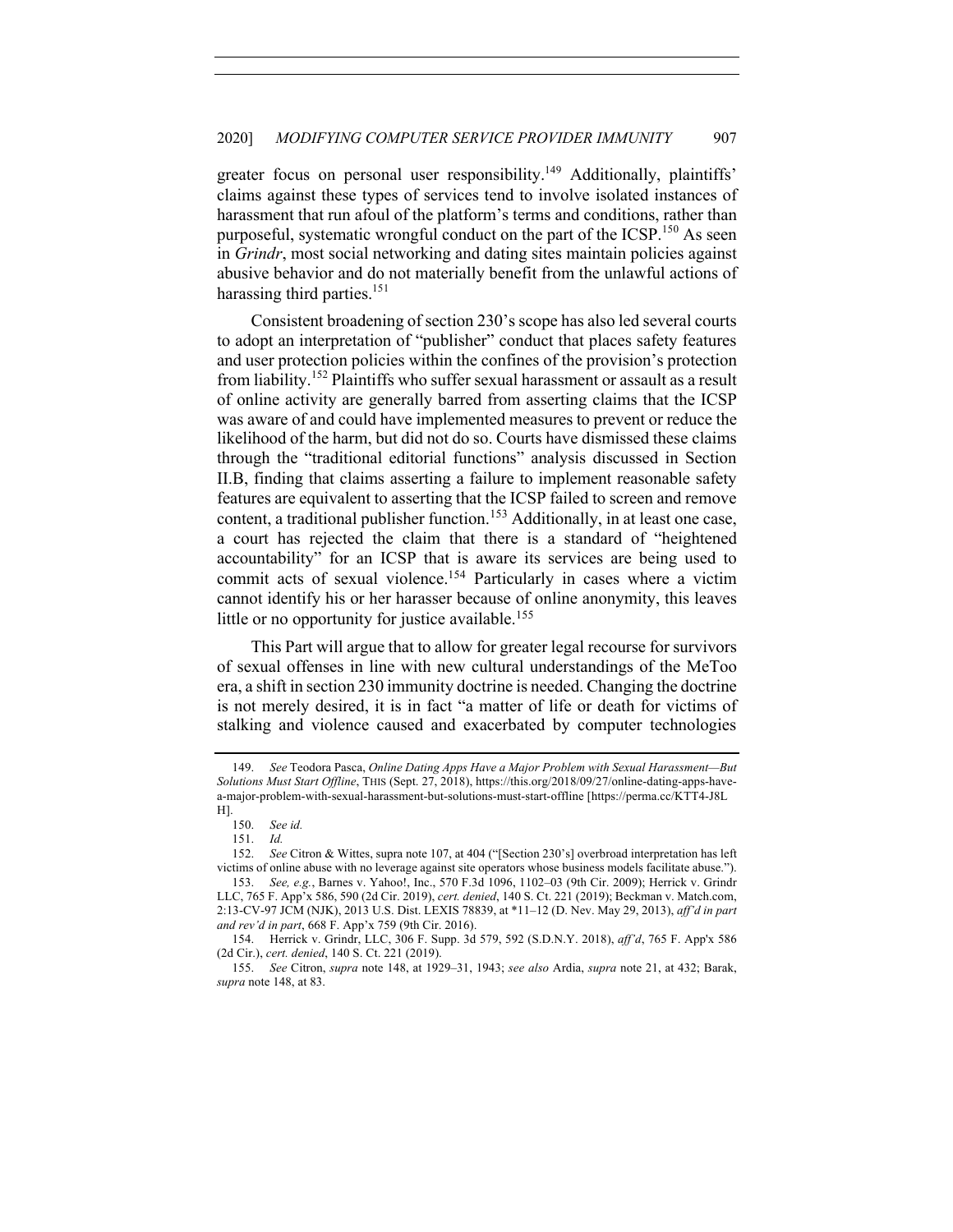unimagined when Congress passed the law in 1996."<sup>156</sup>

## A. A NARROWING OF THE SCOPE OF SECTION 230 IMMUNITY IS BEST SUITED FOR THE JUDICIARY

This Section will demonstrate that the judiciary is the governmental branch best suited to limit section 230 immunity for online services in a way that better aligns with new cultural understandings. However, it is worth considering the possibility that the doctrine could be modified by the legislature. Congress could amend the CDA in a way that reigns in the scope of immunity that courts have historically provided ICSPs under section 230. This could be achieved by statutorily defining the term "publisher" in a way that formally distinguishes conduct that facilitates user speech and contentsharing (publisher conduct) from that which helps users navigate real-world social and commercial interactions (nonpublisher conduct). A refined definition that captures a specific, narrower range of ICSP conduct could allow for more successful claims against online services that allegedly help facilitate acts of sexual misconduct through their platforms. However, as website and app technology continues to become more complex, involving mechanisms such as artificial intelligence and ad-targeting algorithms, capturing the scope of an ICSP's "publisher" conduct textually may prove challenging.<sup>157</sup>

Alternatively, the legislature could explore amending the CDA in a way that carves out a specific exception for crimes of sexual violence. Congress made a similar move in early 2018 by passing the two-bill package "Fight Online Sex Trafficking Act<sup>"158</sup> and "Stop Enabling Sex Traffickers Act"<sup>159</sup> ("FOSTA-SESTA"), which amends section 230 of the CDA to allow for liability against ICSPs that facilitate or promote sex trafficking. FOSTA-SESTA arose in part from public outcry over *Doe v. Backpage*<sup>160</sup> and the continued lack of legal or criminal accountability for the advertising website's nefarious conduct.<sup>161</sup> However, the law was met with strong opposition from victims' rights groups as well as pro-Internet and pro-speech advocates, who feared it could overcensor online speech, cause smaller

<sup>156.</sup> Goldberg, *supra* note 10.

<sup>157.</sup> *See* Lavi, *supra* note 108, at 19–20; Adi Robertson, *What Happens Next in the Housing Discrimination Case Against Facebook?*, VERGE (Apr. 2, 2019, 1:09 PM), https://www.theverge.com/20 19/4/2/18286660/facebook-hud-housing-discrimination-case-section-230-legal-defense [https://perma.c c/2FBA-RYS8].

<sup>158.</sup> Allow States and Victims to Fight Online Sex Trafficking Act of 2017, Pub. L. No. 115-164, 132 Stat. 1253 (2018).

<sup>159.</sup> Stop Enabling Sex Traffickers Act of 2017, S. 1693, 115th Cong. (2017).

<sup>160.</sup> *See supra* Section II.B.3.

<sup>161.</sup> *What You Can Do: The Battle*, I AM JANE DOE, https://www.iamjanedoefilm.com/join-us [http s://perma.cc/KJW6-9HXF].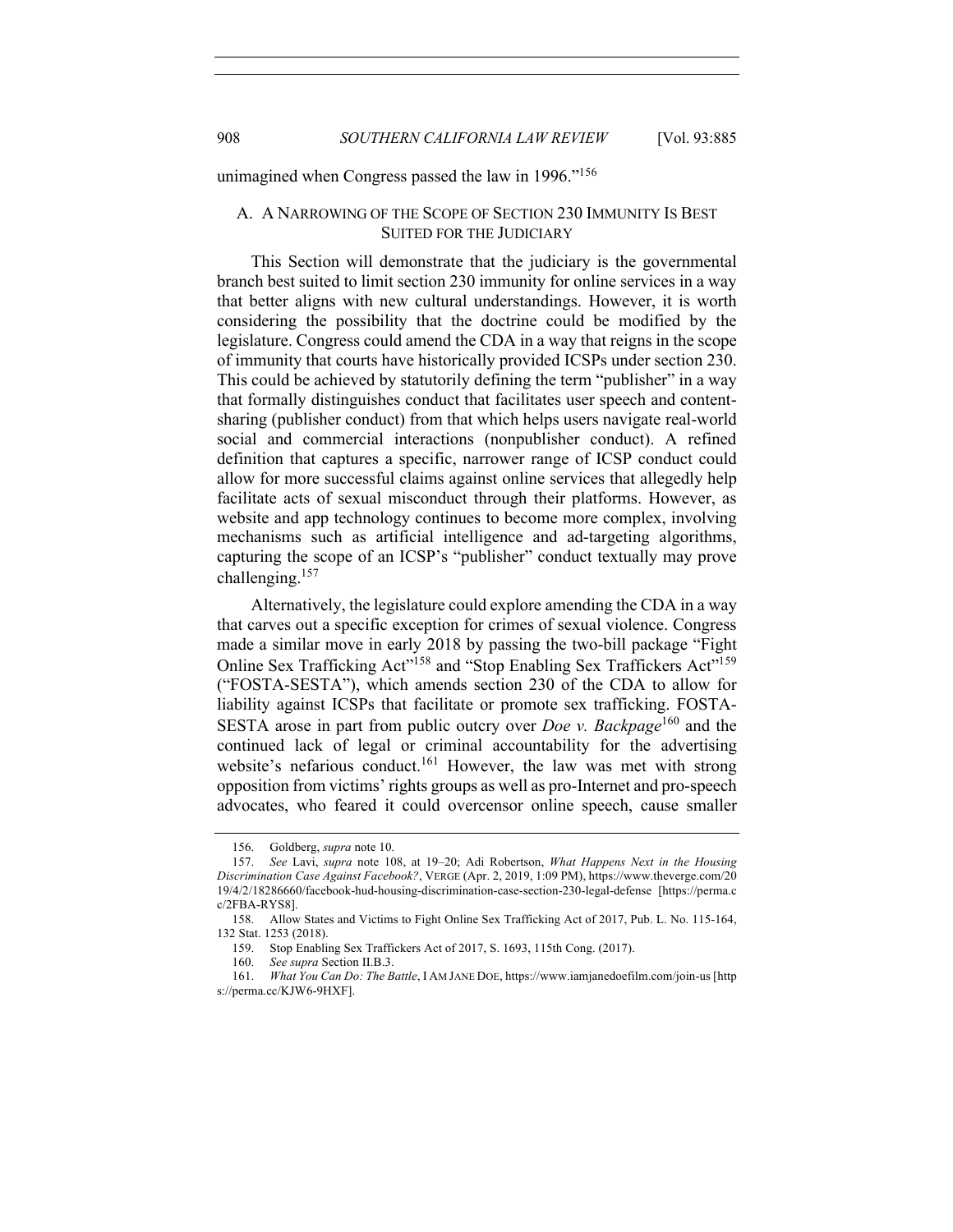websites to shut down, and force sex workers to the dark web.<sup>162</sup> Just a year after its enactment, several lawmakers moved to reexamine the law and evaluate its effectiveness.<sup>163</sup> The controversy surrounding FOSTA-SESTA casts doubts as to whether a further legislative amendment would be the best course of action to address the issue of ICSP accountability for sexual harassment and sexual assault claims.<sup>164</sup>

Given these challenges, the best opportunity for change exists in the judiciary. As discussed in Part II, strict doctrinal lines concerning section 230 of the CDA have not yet been fully drawn, and courts often balance competing interests in favor of heavily-weighted free speech concerns. In response to the emerging view of sexual violence as a far-reaching public issue rather than a strictly-confined private matter,  $165$  judicial interpretations of the CDA can and should shift in way that helps provide survivors of sexual assault and harassment an avenue for legal recourse against web-based services that enable unlawful behavior through their platforms.

# B. POTENTIAL APPROACHES TO MODIFICATION OF THE SECTION 230 **DOCTRINE**

This Section explores two ways in which section 230 analysis could be modified in the courts. First, potential ICSP liability could be expanded through judicial adoption of a narrower interpretation of the term "publisher," providing a check on unfettered ICSP immunity which has been advocated for by some scholars.<sup>166</sup> Second, courts could limit immunity only to online services that meet certain standards of conduct, giving credence to

<sup>162.</sup> *See, e.g.*, *ACLU Letter Opposing SESTA*, ACLU, https://www.aclu.org/letter/aclu-letteropposing-sesta [https://perma.cc/BK9J-Z9F3]; David Greene, *EFF Sues to Invalidate FOSTA, an Unconstitutional Internet Censorship Law*, ELECTRONIC FRONTIER FOUND. (June 28, 2018), https://www.eff.org/deeplinks/2018/06/eff-sues-invalidate-fosta-unconstitutional-internet-censorshiplaw [https://perma.cc/X7EC-GNQW]; Miles McCain, *FOSTA-SESTA Is Now Law—Where Does that Leave the Internet?*, PRIVACY NEWS ONLINE (May 29, 2018), https://www.privateinternetaccess.com/ blog/2018/05/fosta-sesta-is-now-law-where-does-that-leave-the-internet [https://perma.cc/8AEG-P9GJ]; Aja Romano, *A New Law Intended to Curb Sex Trafficking Threatens the Future of the Internet as We Know It*, VOX (July 2, 2018, 1:08 PM), https://www.vox.com/culture/2018/4/13/17172762/fosta-sestabackpage-230-internet-freedom [https://perma.cc/X3CU-TUBW]; Siouxsie Q, *Anti-Sex-Trafficking Advocates Say New Law Cripples Efforts to Save Victims*, ROLLING STONE (May 25, 2018, 7:01 PM), https://www.rollingstone.com/culture/culture-features/anti-sex-trafficking-advocates-say-new-lawcripples-efforts-to-save-victims-629081 [https://perma.cc/B4K6-BFQN].

<sup>163.</sup> David McCabe & Kate Conger, *Stamping Out Online Sex Trafficking May Have Pushed It Underground*, N.Y. TIMES (Dec. 18, 2019, 11:58 AM), https://nyti.ms/35C5vLM [https://perma.cc/X9JP-BXMZ].

<sup>164.</sup> *See id.*

<sup>165.</sup> *See* Anna North, *7 Positive Changes That Have Come from the #MeToo Movement*, VOX (Oct. 4, 2019, 7:00 AM), https://www.vox.com/identities/2019/10/4/20852639/me-too-movement-sexual-hara ssment-law-2019 [https://perma.cc/U4MD-EXST].

<sup>166.</sup> *See, e.g.*, Citron & Wittes, *supra* note 107 (arguing that section 230 immunity is too sweeping and should be modified).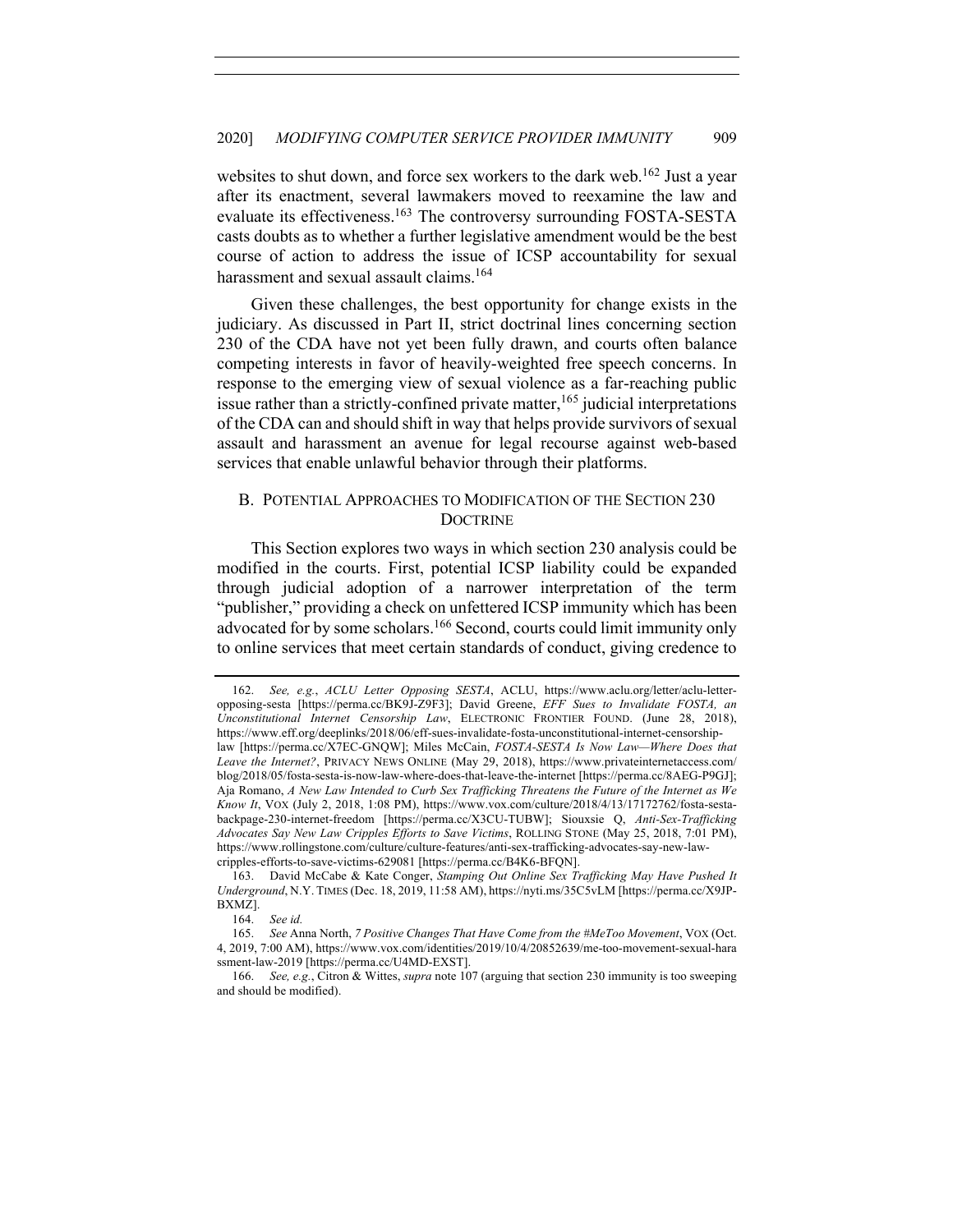the largely ignored "Good Samaritan" language of section 230(c). Ultimately, the most effective method would be adoption of both approaches.

## 1. Adopting a Narrower Interpretation of "Publisher" Conduct

First, courts could restrict the scope of section 230 immunity by adopting a narrower interpretation of the term "publisher" within the meaning of the Act. This approach would require rejection of the ultrabroad *Doe v. Backpage* "overall design and operations" construction of publisher conduct<sup>167</sup> and the adoption of a more tailored analytical approach.

As one potential option, more courts could endorse the interpretation advanced by the Wisconsin Court of Appeals in *Armslist*, which restricts publisher conduct to the specific act of transmitting user content and outwardly rejects broader consideration of an ICSP's editorial functions, operations, and platform design.<sup>168</sup> Under this interpretation, claims alleging that an online service failed to implement reasonable safety measures to protect users and third parties from foreseeable sexual misconduct, similar to the allegations in *Grindr*, would likely survive a motion to dismiss. Because such claims are not centered upon the specific objectionable content posted but rather on the service's overall design and functionality, they would not treat the ICSP as a "publisher" within the meaning of the Act.

Widespread adoption of this narrow definition is unlikely, however, particularly given the Supreme Court of Wisconsin's rejection of this proposed interpretation.169 As discussed in Part II, publisher immunity under section 230 has historically been construed broadly, and courts would likely be reluctant to break from this precedent. Indeed, the lower court's opinion in *Armslist* denying immunity to the website represented a fairly radical departure from the leading case law and received some backlash by commentators prior to its reversal.<sup>170</sup>

A more preferable approach to interpretation of the term "publisher" would involve courts retaining the "traditional editorial functions" analysis

<sup>167.</sup> *See supra* Section II.B.3.

<sup>168.</sup> Daniel v. Armslist, LLC, 913 N.W.2d 211, 223–24 (Wis. Ct. App. 2018), *rev'd*, 926 N.W.2d 710 (Wis.), *cert. denied*, 140 S. Ct. 562 (2019).

<sup>169.</sup> *See supra* note 95 and accompanying text.

<sup>170.</sup> *See* Eric Goldman, *Wisconsin Appeals Court Blows Open Big Holes in Section 230–*Daniel v. Armslist, TECH. & MARKETING L. BLOG (Apr. 25, 2018), https://blog.ericgoldman.org/archives/2018/ 04/wisconsin-appeals-court-blows-open-big-holes-in-section-230-daniel-v-armslist.htm [https://perma.c c/E7GQ-UACV]; Y. Peter Kang, *4 Recent Personal Injury Rulings That Matter for Tech Cos.*, LAW360 **(**June 25, 2018, 5:40 PM), https://www.law360.com/articles/1056345 [https://perma.cc/7DUV-YNKT]; Media & Entm't Law Grp., *Gun Sales Platform Seeks Reversal of Ruling That Undermines Protections for Website Owners*, BALLARD SPAHR LLP (July 2, 2018), https://www.ballardspahr.com/alertspublicatio ns/legalalerts/2018-07-02-gun-sales-platform-seeks-reversal-of-ruling.aspx [https://perma.cc/U5LS-W4 HM].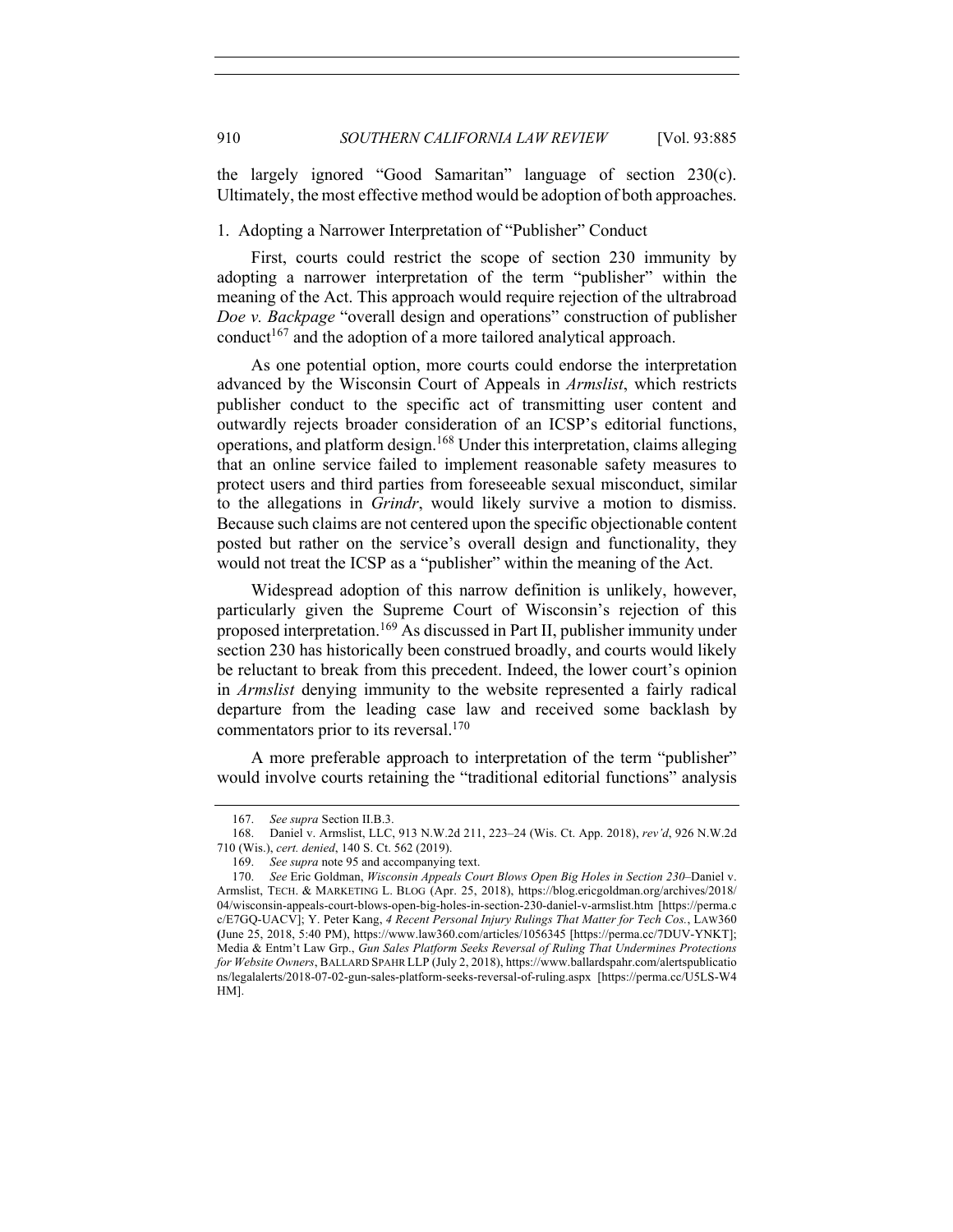that has gained traction in several circuits, $171$  but rejecting the premise of *Backpage* and *Grindr* that an ICSP's design and operational features, including safety technology and policies, fall within the scope of such functions.<sup>172</sup> This approach would require courts to focus more narrowly on the Fourth Circuit's language in *Zeran* (defining quintessential editorial functions as decisions to publish, retract, delay or alter content)<sup>173</sup> and infer that an ICSP's design, operations, and functionality do not reflect "traditional" editorial choices. This construction makes sense given the reality of the Internet today. Platform design does more than facilitate the screening, editing, and posting of user content; it significantly "influences, restricts, and directs behavior" of users on the platform.<sup>174</sup> Under this slightly narrower interpretation of publisher conduct, plaintiffs who have suffered sexual harassment or sexual assault would be able to bring claims against online services for failing to implement safety features and policies related to the interactions they actively facilitate among users.

#### 2. Elevating the "Good Samaritan" Language of Section 230

A second method of reinterpreting the scope of section 230 immunity would encourage courts to place a greater focus on the "Good Samaritan" language of the statute, $175$  an approach that has also been advocated for by some courts and commentators.<sup>176</sup> As discussed in Part II, courts sometimes consider and acknowledge an online service's incentives in determining whether to afford it immunity under the Act, as seen in *Roommates*. However, this consideration is rarely given much weight, and appears largely unconnected to the "Good Samaritan" text of section 230. Courts have gone so far as to repeatedly provide immunity to ICSPs that *know* their services are being used for nefarious purposes, illustrating the lack of import that the "Good Samaritan" language currently carries.<sup>177</sup>

Courts could reign in the scope of section 230 immunity by restricting its application solely to "Good Samaritan" ICSPs, meaning those "providers or users engaged in good faith efforts to restrict illegal activity."178 This would not only deny immunity to services that intentionally facilitate

<sup>171.</sup> *See supra* Section II.C.2.

<sup>172.</sup> *See supra* Section II.C.3.

<sup>173.</sup> Zeran v. Am. Online, Inc., 129 F.3d 327, 330 (4th Cir. 1997).

<sup>174.</sup> Waldman, *supra* note 146, at 1001–02; *see also* Lavi, *supra* note 108, at 14–15.

<sup>175.</sup> 47 U.S.C. § 230(c) (2018) ("Protection for 'Good Samaritan' blocking and screening of offensive material.").

<sup>176.</sup> *See generally* Citron & Wittes, *supra* note 107 (arguing that courts should place a greater focus on the "Good Samaritan" language of section 230).

<sup>177.</sup> *See* Daniel v. Armslist, 926 N.W.2d 710, 726 (Wis.), *cert. denied*, 140 S. Ct. 562 (2019).

<sup>178.</sup> Citron & Wittes, *supra* note 107, at 416.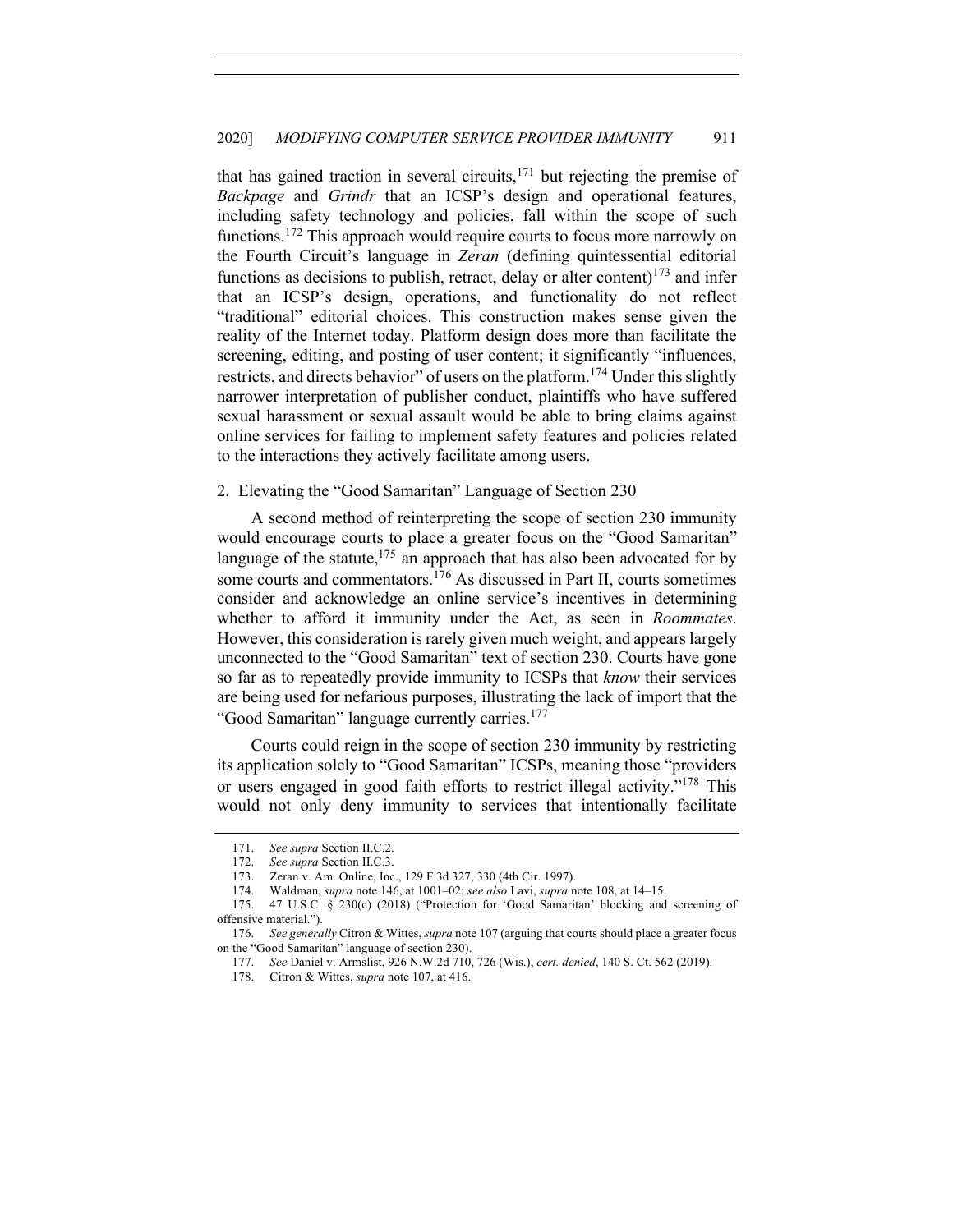unlawful conduct (such as the infamous Backpage.com), but also those that are aware of such activity yet fail to take meaningful measures to address it.<sup>179</sup>

Promoting adherence to the principles of "Good Samaritan" ICSP conduct would benefit users and bring current section 230 doctrine more in line with its policy goals. While one of Congress's objectives in enacting the CDA was to "remove *disincentives* for the development and utilization of blocking and filtering technologies,"180 judicial interpretations of section 230 have done the opposite, removing ICSPs' *incentives* to block and filter by affording them immunity from liability regardless of whether they take reasonable steps to monitor user conduct.<sup>181</sup> If courts begin to withhold section 230 immunity from ICSPs that have failed to act as "Good Samaritans"—meaning that they have not taken reasonable regulatory measures to protect individuals from known harms—plaintiffs who suffer from sexual harassment or sexual assault enabled by web-based services may have greater leeway in bringing claims against negligent ICSPs.<sup>182</sup>

### 3. Enforcing a Combined Approach

Either judicial adoption of a narrower interpretation of the term "publisher" within the meaning of section 230 or an elevated focus on the "Good Samaritan" language of the provision may be sufficient to increase ICSP accountability for facilitating sexual harassment or assault. However, a combination of the two approaches would be the most effective method of responding to the MeToo movement's call for greater accountability in mitigating sexual misconduct. First, the reconfigured "publisher" prong would prevent courts from dismissing plaintiffs' claims on the basis of ineffective user safety features. Second, the "Good Samaritan" prong would provide a standard by which courts could evaluate these allegedly deficient features, using applicable industry baselines to determine whether the ICSP acted reasonably to protect its users from known harms. This could likely be established in the early stages of litigation. In *Grindr*, for example, the

<sup>179.</sup> *See id.* at 417–18.

<sup>180.</sup> 47 U.S.C. § 230(b)(4) (emphasis added); *see also* Doe v. MySpace, Inc., 474 F. Supp. 2d 843, 850 (W.D. Tex. 2007), *aff'd*, 528 F.3d 413 (5th Cir. 2008) ("[Section 230(c)(2)(A)] reflects Congress's recognition that the potential for liability attendant to implementing safety features and policies created a disincentive for interactive computer services to implement any safety features or policies at all.").

<sup>181.</sup> Citron, *supra* note 148, at 1931; Waldman, *supra* note 146, at 1007; Richard M. Guo, Note, *Stranger Danger and the Online Social Network*, 23 BERKELEY TECH L.J. 617, 637 (2008); Patricia Spiccia, Note, *The Best Things in Life Are Not Free: Why Immunity Under Section 230 of the Communications Decency Act Should Be Earned and Not Freely Given* , 48 VAL. U. L. REV. 369, 405 (2013).

<sup>182.</sup> The way in which this "Good Samaritan" analysis could play out in the courts is discussed *infra* Section III.C.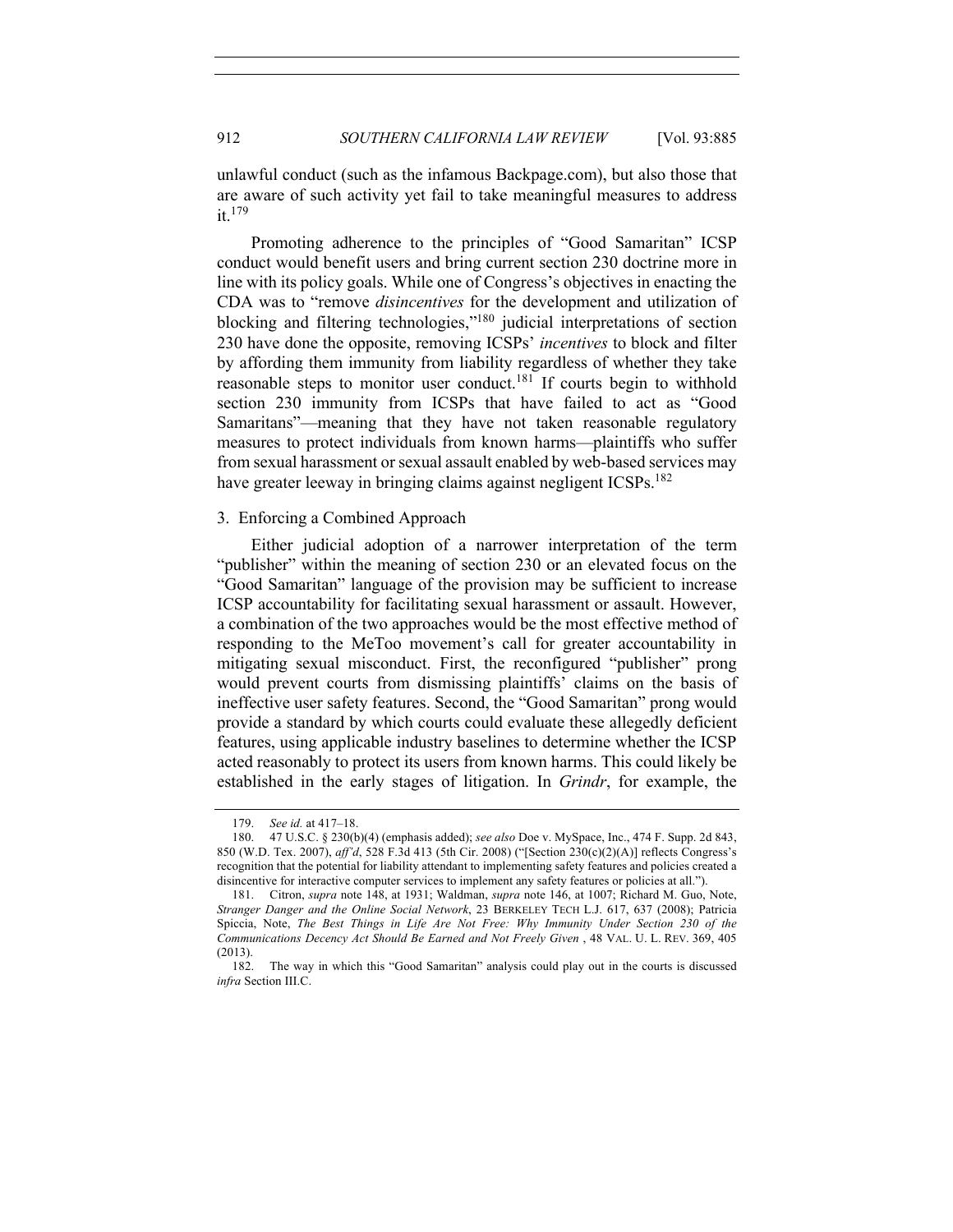plaintiff could have easily demonstrated that the app failed to take any action in response to his numerous reports of abuse, while similar apps like Scruff and Jack'd, which the plaintiff also used, immediately and effectively responded to his claims.<sup>183</sup>

Of course, these changes would not ensure that a plaintiff who has suffered sexual harassment or assault would ultimately prevail against an ICSP in court, but they would allow more plaintiffs to proceed past the dismissal stage. Such an approach would allow section 230 to operate with more flexibility in response to changing societal norms and could be administered in a way that addresses and alleviates the key concerns associated with narrowing the scope of ICSP immunity under section 230.

## C. ANALYZING THE PROPOSED APPROACH IN LIGHT OF COURTS' KEY **CONCERNS**

As discussed in Part II, courts' determinations of whether an ICSP is entitled to immunity under section 230 of the CDA are colored by certain factors: the importance of protecting free speech, the appropriate role of the user, and the purpose or incentives of the online service. This Section will revisit these considerations and argue that the suggested modification of the doctrine discussed above will not exacerbate courts' concerns.

1. Modification of the Section 230 Immunity Doctrine Will Not Jeopardize Free Speech

Judicial adoption of a narrower interpretation of "publisher" conduct that excludes an ICSP's adoption of user safety features and policies does not threaten freedom of expression. While broad immunity was viewed as necessary to the preservation of free speech online during the burgeoning days of the Internet, these extreme prophylactic measures are no longer required. The phenomenal growth of web-based services—from social networking platforms to e-commerce sites to home and ride-sharing apps makes clear that the existence of the Internet is no longer under threat.<sup>184</sup> Additionally, claims alleging insufficient user safety features and technologies do not go to the heart of the type of content-based activity that warrants protection. Adoption of a heightened level of accountability for online services that facilitate actual human interactions among users, rather than merely provide a platform for user expression, is a reasonable and necessary element of the Internet's progression. However, interpretations of section 230 of the CDA have failed to evolve with the times.

<sup>183.</sup> Goldberg, *supra* note 10.

<sup>184.</sup> *See* Citron & Wittes, *supra* note 107, at 410–12.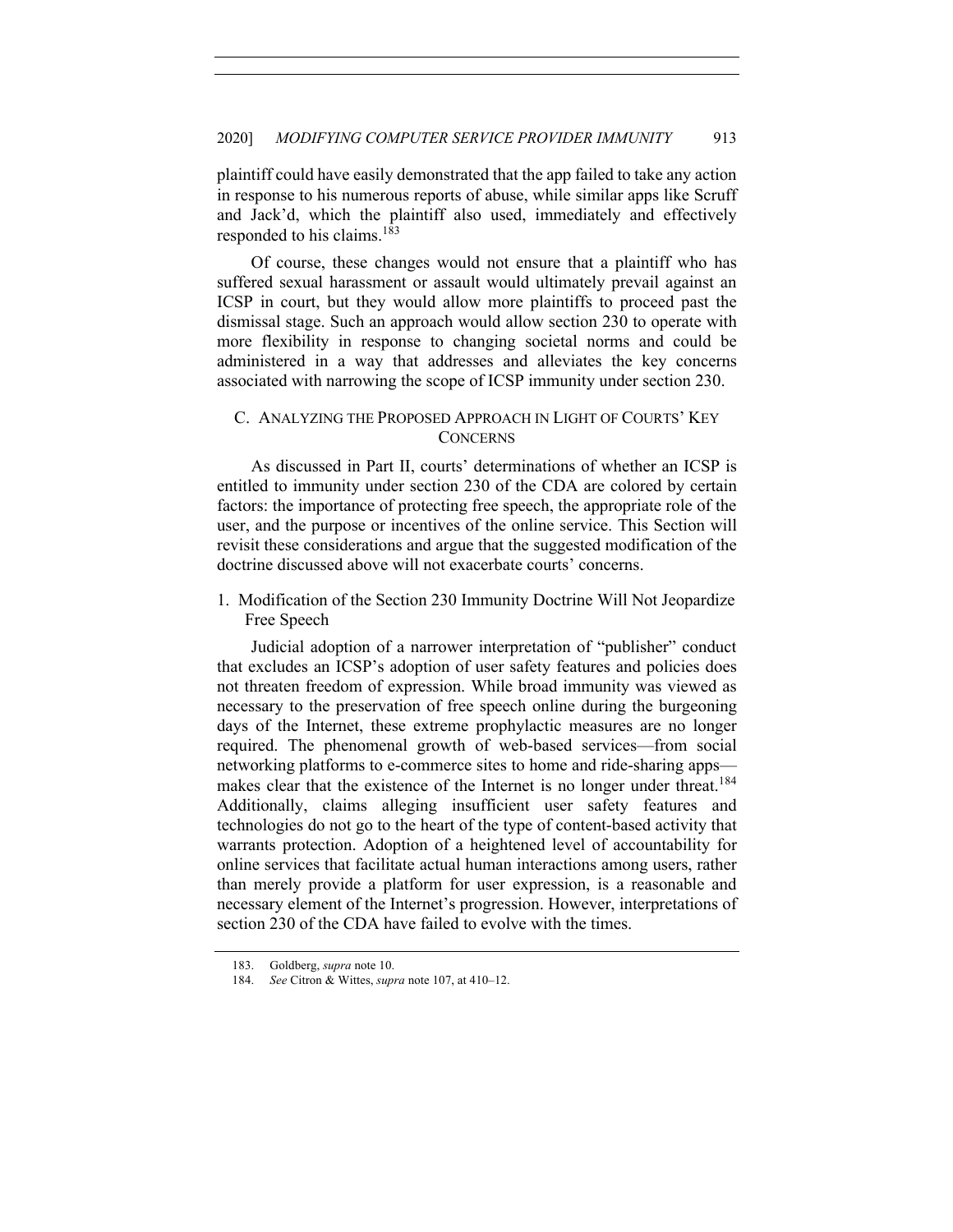Professor Danielle Keats Citron and Benjamin Wittes provide insight into this phenomenon, discussing how online businesses in the on-demand economy that "have little to do with free expression," such as Airbnb and e-Bay, have been able to reap the benefits of section 230 immunity simply because they operate online instead of as physical businesses.<sup>185</sup> A shift away from an ultrabroad interpretation of "publisher" conduct makes sense in the "on-demand economy" as well as in the context of online social networking and dating services, many of which exist fundamentally to connect human beings rather than to curate and publish user content.<sup>186</sup> As Professor Ari Ezra Waldman explains, "[dating a]pps like Tinder and OkCupid are overtly predicated on transferring to the physical world a connection that originated online."187 While free speech proponents argue that section 230 protection is still necessary in these contexts to avoid "incentivizing platforms to dramatically curtail what people can discuss on line" and stifling protected speech,<sup>188</sup> interactive services like dating apps are less akin to publications offering content and more like real-life communities that require adequate regulation and oversight.<sup>189</sup> They should be treated as such.

Moreover, the type of free speech considerations present in early cases like *Zeran*—which dealt with defamatory comments on an online bulletin board—are not nearly as relevant in modern cases alleging insufficient user protection technologies and policies. Social networking services, which form interactive communities "primarily structured around people," did not gain mainstream popularity until more than half a decade after the CDA was passed in 1996.<sup>190</sup> The "traditional editorial functions" interpretation of publisher conduct advocated for in *Zeran* in 1997 likely would not have anticipated the inclusion of modern safety technologies like "geofencing"<sup>191</sup> within this category. Therefore, while section 230 should remain in effect to ensure that online services are not held legally responsible for the expression

<sup>185.</sup> *Id.* at 412.

<sup>186.</sup> *See* Cheryl J. Eisner, Note, *MySpace in a Post-*Grokster *World: Digital Finger Pointing for Offenses Perpetrated Through Use of Social Networking Sites After* MGM v. Grokster, 6 CARDOZO PUB. L. POL'Y & ETHICS J. 467, 467 (2008).

<sup>187.</sup> Waldman, *supra* note 146, at 990.

<sup>188.</sup> *See, e.g.*, EFF Amicus Brief, *supra* note 140, at 5.

<sup>189.</sup> This is apparent in Grindr's "About" page, which describes the service as "the largest social networking app for gay, bi, trans, and queer people" with "millions of daily users who use our locationbased technology in almost every country in every corner of the planet." The service describes itself as "a safe space where you can discover, navigate, and get zero feet away from the queer world around you." *About*, GRINDR, https://www.grindr.com/about [https://perma.cc/PT7V-TDLN].

<sup>190.</sup> Guo, *supra* note 181, at 620, 631.

<sup>191.</sup> Geofencing uses "global positioning (GPS) or radio frequency identification (RFID) to define a geographic boundary. . . . [O]nce this 'virtual barrier' is established, the administrator can set up triggers that send a . . . notification when a mobile device enters (or exits) the specified area." Lauryn Chamberlain, *GeoMarketing 101: What Is Geofencing?* (Mar. 7, 2016, 11:22 AM), https://geomarketi ng.com/geomarketing-101-what-is-geofencing [https://perma.cc/WJK4-Q4Z4].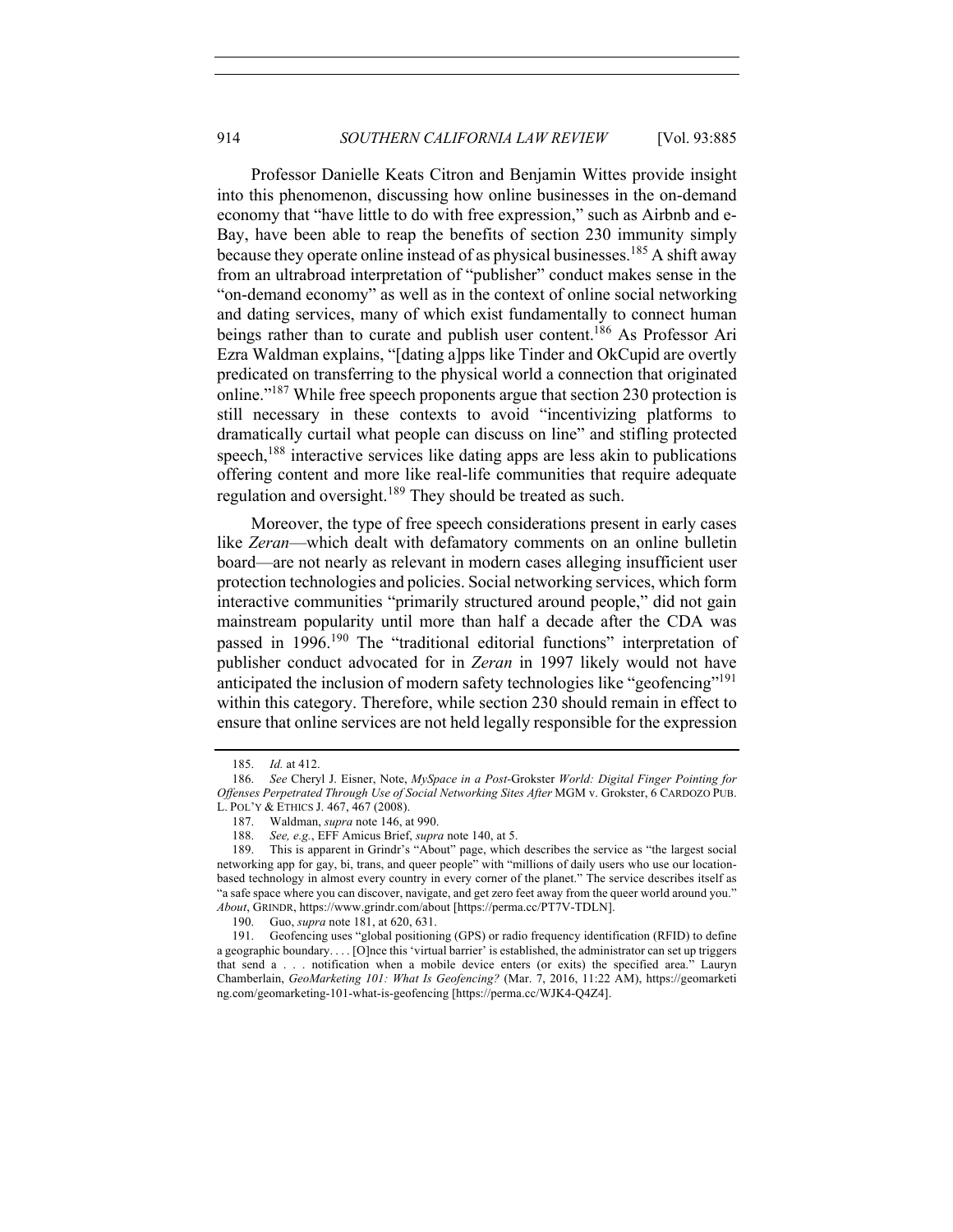of their users, the measures these services take (or fail to take) to protect individuals within their communities should not be protected in the same way. These actions do not fit squarely within the confines of "editor" or "publisher" conduct and should not be shielded entirely from legal scrutiny.

2. Narrower Section 230 Immunity Better Correlates with Modern Views of User Accountability

A narrow interpretation of publisher conduct that omits safety policies and features is also better aligned with current understandings of sexual misconduct as a widespread, systemic issue that cannot and should not be addressed solely by individual users. Although courts have willingly granted section 230 immunity to ICSPs in situations involving individualized private harms,<sup>192</sup> MeToo's recognition of sexual harassment and assault as both a private and public issue paves the way for courts to view free speech concerns in this context differently. As discussed, cases dismissing harassment claims on section 230 grounds often echo the concern in *Zeran* that requiring ICSPs to adequately respond to every alleged instance of harassing content would unreasonably chill free speech.<sup>193</sup> While this frames the issue in an individualized manner, a proposed reinterpretation of "publisher" that separates safety features and policies from other "editorial functions" would allow courts to focus less on an ICSP's *specific* response to an allegation of harassment and more on whether the ICSP's *overall* operations demonstrate a reasonable standard of care to its users.<sup>194</sup> This would minimize free speech concerns associated with egregious individual claims and better reflect modern understandings of sexual violence as a public, systemic issue requiring a more muscular, collective response.

This proposed new approach to section 230 doctrine is also better aligned with emerging understandings of personal user accountability and ICSP oversight.<sup>195</sup> Online dating services have begun addressing the threat of sexual harassment and sexual assault inherent in their platforms, which should be recognized as an admission that these services are to some extent accountable for the safety of their users.<sup>196</sup> While some courts have considered the personal accountability of the user in section 230 analysis,  $197$ new cultural understandings set forth by the MeToo movement, particularly

<sup>192.</sup> *See supra* Section II.C.1.

<sup>193.</sup> *See id.*

<sup>194.</sup> *See* Citron, *supra* note 148, at 1953; Citron & Wittes, *supra* note 107, at 419–20 (advocating for a "reasonableness" approach to section 230 immunity).

<sup>195.</sup> *See* Goldberg*, supra* note 10 (discussing "society's current debate about the responsibility internet companies bear for the harm their technologies arguably propagate").

<sup>196.</sup> *See infra* Section III.C.3.

<sup>197.</sup> *See supra* Section II.C.1.b.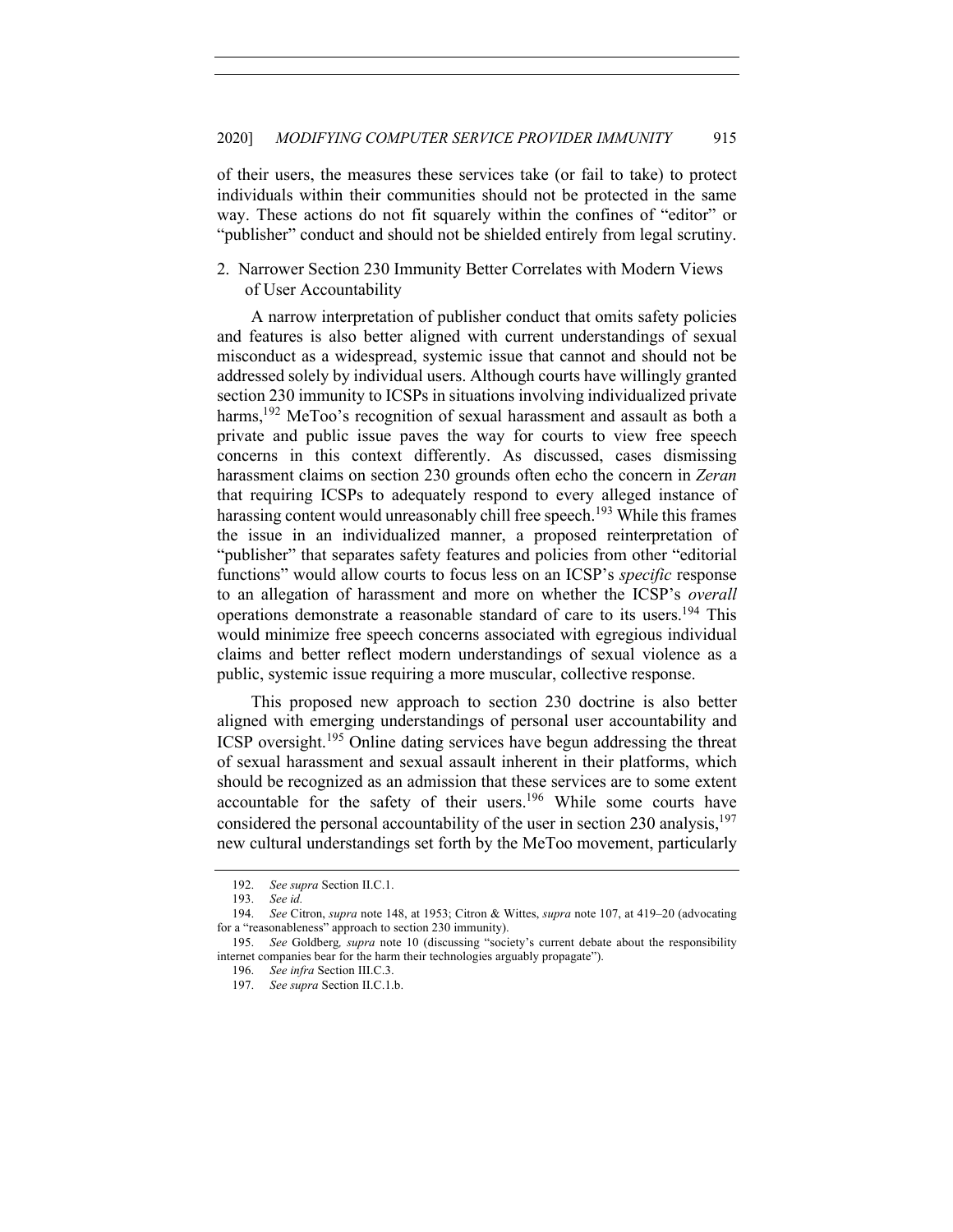regarding power disparities,<sup>198</sup> call for an adjustment of this perspective and a mitigation of the role of the user in sexual harassment and assault cases brought against ICSPs.199

Shifting the power structure is not a new concept. Perceptions of online accountability and responsibility continue to evolve in response to public concern around pervasive public harms.<sup>200</sup> This is most notable in the context of protecting children from predatory behavior of online strangers, a call to action which both inspired the CDA in its earliest stages and has incentivized online services to bolster child-safety protections. In the early 2000s, for example, the social networking service  $MySpace^{201}$  took proactive measures to more vigorously protect young users in response to public pressures that emerged from reports of rampant use of the service by sexual predators.<sup>202</sup> This included raising the age of users whose profiles are automatically set to "private" from fourteen to eighteen, dedicating more of its customer service force to monitoring for offending profiles, strengthening coordination with law enforcement, and creating an industry-leading database to crossreference registered sex offenders with MySpace users.<sup>203</sup>

In the MeToo era, condemnation of business practices that enable sexual misconduct has some parallels to previous public discourse around accountability for the safety of young Internet users. This suggests that perceptions of personal responsibility for sexual harassment or assault suffered as a result of online behavior have become out of touch with emerging views of ICSP accountability. As more people urge businesses to shoulder the burden of minimizing sexual harassment and assault, these changing perspectives should be reflected in interpretations of section 230 immunity for online platforms.

<sup>198.</sup> *See* North, *supra* note 165.

<sup>199.</sup> As Carrie Goldberg, plaintiff's attorney in *Grindr* has stated:

Tech companies today wield unimaginable power and influence and offer services that didn't even exist in 1996 . . . . Yet internet companies not only use Section 230 to shield themselves from liability for anything users post on their platforms; they also think that immunity extends to cover any and all decisions they make about how their products operate—even if those decisions cause users harm.

Goldberg, *supra* note 10.

<sup>200.</sup> *See Children Internet Safety*, U.S. DEP'T OF JUST., https://www.justice.gov/criminalceos/children-internet-safety [https://perma.cc/5BXY-2KHK] (discussing dangers to children posed by Internet technology and providing national and local resources for maximizing Internet safety).

<sup>201.</sup> MYSPACE, https://myspace.com [https://perma.cc/8U5P-JLFJ].

<sup>202.</sup> *See, e.g.*, Sam Jones, *MySpace Removes 90,000 Sex Offenders*, GUARDIAN (Feb. 4, 2009, 10:01 AM), https://www.theguardian.com/technology/2009/feb/04/myspace-social-networking-sex-offender s [https://perma.cc/2K49-Z9V5].

<sup>203.</sup> *See, e.g.*, Anne Barnard, *MySpace Agrees to Lead Fight to Stop Sexual Predators*, N.Y. TIMES (Jan. 15, 2008), https://www.nytimes.com/2008/01/15/us/15myspace.html [https://perma.cc/Y5ZY-69 9Z]; Jones, *supra* note 202; *see also* Guo, *supra* note 181, at 621–22, 638–41.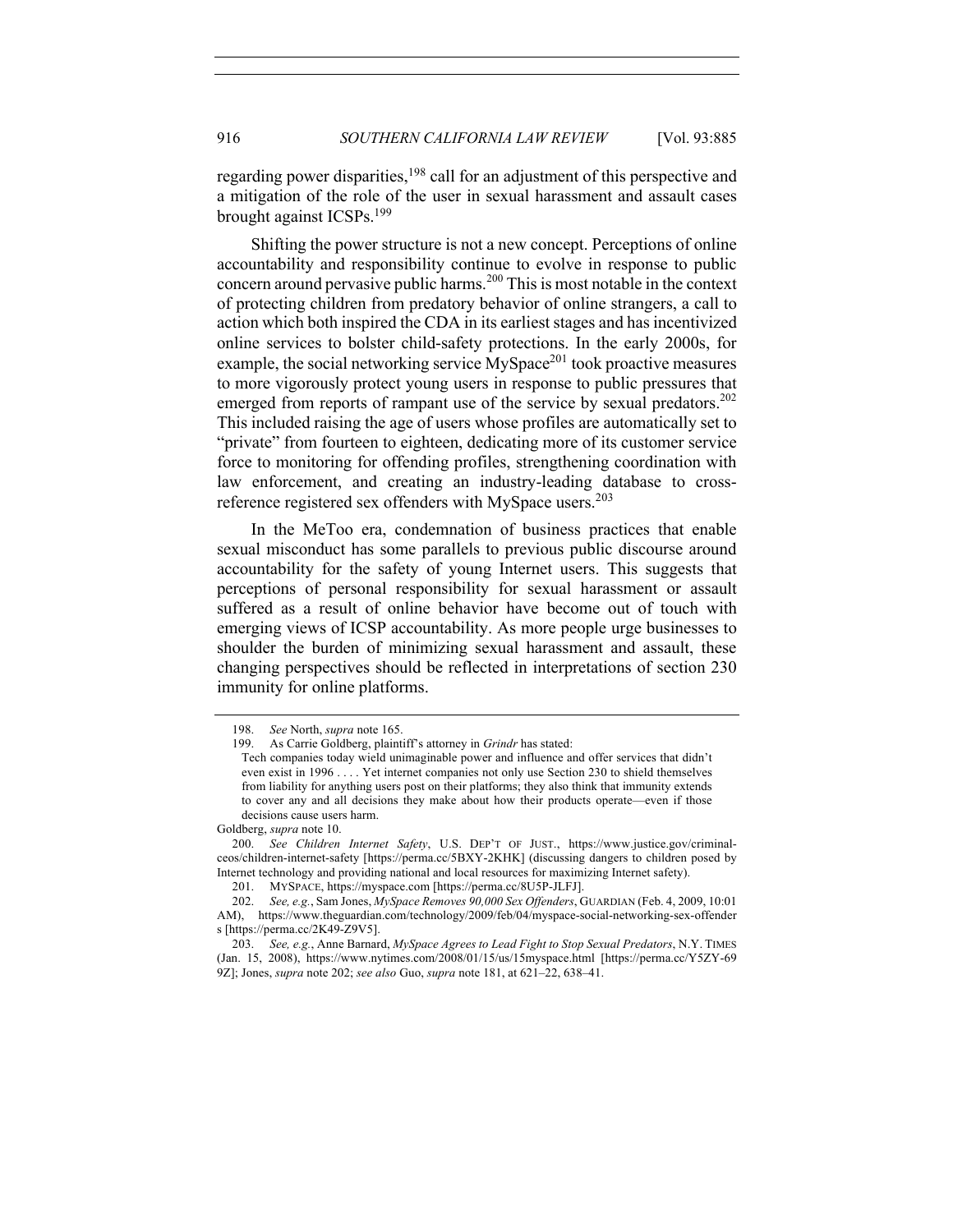## 3. Evaluations of "Good Samaritan" ICSP Behavior Will Help Guide Courts' Analyses

A heightened focus on the "Good Samaritan" language of section 230 of the CDA better aligns with the policies and legislative history of the Act; however, there may be questions about how it could be practically implemented. While some online services clearly operate as "Bad Samaritans," categorizing relatively good-intentioned social networking or dating services may not be so easy, as evidenced by the disparate evaluations of Grindr's policies and Terms of Service.204 However, if courts decide to place greater emphasis on this analysis, they need not grasp at straws. Courts can and should more carefully consider industry standards in determining whether an ICSP has taken reasonable measures to ensure user safety, thus qualifying as a "Good Samaritan" within the meaning of the Act. This is a benchmark that will necessarily move as standard business practices and consumer expectations evolve.<sup>205</sup>

Since the MeToo movement incited a surge of conversation around sexual violence and demanded that businesses better address and prevent instances of sexual harassment and assault, $206$  technology leaders have already begun to crystallize a role and responsibility for online services in this initiative.<sup>207</sup> Strides made by leaders in this area will likely set new and more rigorous standards for online safety for web-based social networking and dating services, which competitors will be incentivized to meet. Courts should consider these developments within the context of section 230 analysis and more reticently extend immunity to ICSPs that fall short of the mark. Enforcement, or at least acknowledgment, of changing industry standards by the courts would also provide another incentive for interactive online services to take user protection seriously.

This is particularly relevant with respect to web-based dating services. Online dating has become a billion-dollar industry,  $208$  with approximately 15 percent of American adults reporting using online dating services in 2015.<sup>209</sup> The number of adults ages eighteen to twenty-four using these services has

<sup>204.</sup> *See supra* Section II.C.

<sup>205.</sup> Citron, *supra* note 148, at 1953.

<sup>206.</sup> *See supra* Section I.C.

<sup>207.</sup> *See infra* notes 216–218 and accompanying text; *see also* Buchwald, *supra* note 50.

<sup>208.</sup> Quentin Fottrell, *10 Things Dating Sites Won't Tell You*, MARKETWATCH (Aug. 19, 2015, 12:19 PM), https://www.marketwatch.com/story/10-things-dating-sites-wont-tell-you-2013-02-08 [http s://perma.cc/3UAZ-N4ZJ].

<sup>209.</sup> Aaron Smith, *15% of American Adults Have Used Online Dating Sites or Mobile Dating Apps*, PEW RES. CTR. (Feb. 11, 2016), https://www.pewresearch.org/internet/2016/02/11/15-percent-ofamerican-adults-have-used-online-dating-sites-or-mobile-dating-apps [https://perma.cc/VWG2-B3YD].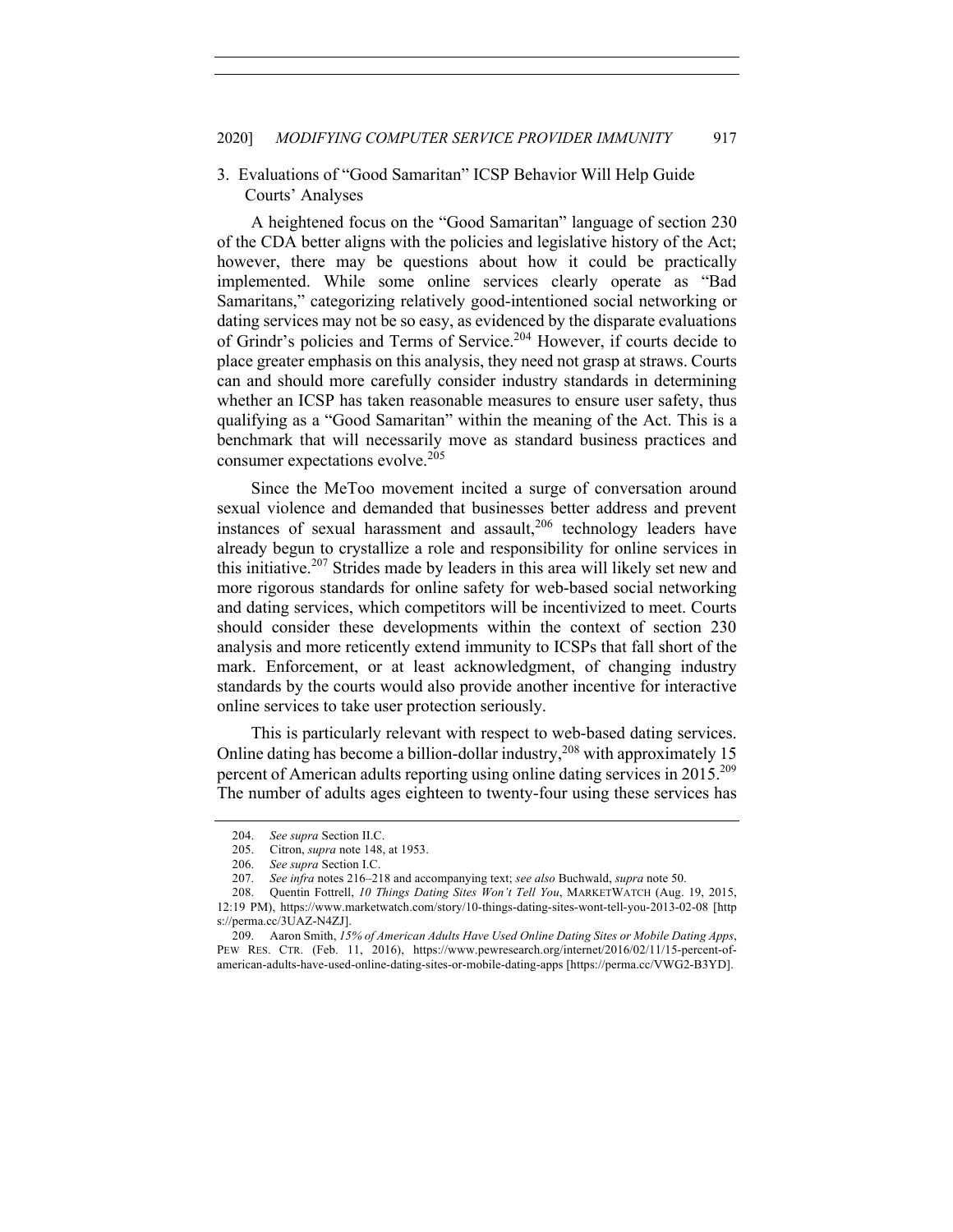tripled between 2013 and 2015,  $2^{10}$  and the overall popularity of online dating services has likely grown further since.<sup>211</sup> But with greater ubiquity comes greater publicity, awareness, and accountability for missteps. Online dating services present risks of exposing users and third parties to toxic, harassing, and sexually violent behavior,  $2^{12}$  and these services have come under fire from media and interest groups for insufficiently protecting users from threatening activity.<sup>213</sup> Risks of online harassment are especially significant for women, people of color, and sexual minorities.<sup>214</sup> With the influx of MeToo-related rhetoric on the national and global stage, ICSPs providing social or romantic services will likely find it difficult to avoid addressing public concerns about sexual assault or harassment that may be enabled by their platforms.<sup>215</sup>

Indeed, several online dating services have already heeded the call for more stringent user protections. In July 2018, Match Group, the parent company of popular dating platforms Match.com, Tinder, OkCupid, and Plenty of Fish, announced the creation of an advisory board aimed at preventing sexual assault, with members including MeToo founder Tarana Burke.<sup>216</sup> The board will convene several times a year to advise the company

<sup>210.</sup> *Id.*

<sup>211.</sup> *See* J. Clement, *Online Dating in the United States – Statistics & Facts*, STATISTA (March 20, 2019), https://www.statista.com/topics/2158/online-dating [https://perma.cc/XQP5-URN7] (finding that 31 percent of U.S. internet users aged eighteen to twenty-nine are currently using or have used dating websites or apps as of April 2017); *Over 50% of Couples Will Meet Online by 2031*, EHARMONY: LOVE DECODED, https://www.eharmony.co.uk/dating-advice/online-dating-unplugged/over-50-of-couples-wil l-meet-online-by-2031 [https://perma.cc/KL96-77GT] (predicting that more than 50 percent of couples in the UK will have met online by 2031 and 70 percent by 2040).

<sup>212.</sup> *See* Alyssa Murphy, Note & Comment, *Dating Dangerously: Risks Lurking Within Mobile Dating Apps*, 26 CATH. U. J.L. & TECH. 100, 109–14 (2017) (discussing increase in crimes including rape, stalking, and sexual exploitation of children linked to online dating apps); Darla Murray, *How to Prevent Your Worst Online Dating Nightmare*, COSMOPOLITAN (Jan. 15, 2018), https://www.cosmopolita n.com/sex-love/a14465018/dating-apps-safety-features [https://perma.cc/AV9Z-8JNM] (providing tips for readers to avoid "dating app horror stories [that] are common for women").

<sup>213.</sup> *See* EPIC Amicus Brief, *supra* note 146, at 10–11; Brent Holmes, *How Rejected Men Use Dating Apps to Torment Women*, VICE (May 25, 2017, 8:30 AM), https://www.vice.com/en\_us/artic le/8x4jbg/when-harassers-use-tinder-and-bumble-to-dox-and-women [https://perma.cc/DA5S-D775]; Cassie Werber, *Nobody Knows How Dangerous Online Dating Really Is—And Dating Sites Won't Talk About It*, QUARTZ (Mar. 31, 2017), https://qz.com/890320/nobody-know-how-dangerous-online-datingreally-is-and-dating-sites-wont-talk-about-it [https://perma.cc/W36E-MMC7].

<sup>214.</sup> Citron, *supra* note 148, at 1890–92, 1908; Waldman, *supra* note 146, at 987–88.

<sup>215.</sup> *See* Maureen Horcher, Comment, *World Wide Web of Love, Lies, and Legislation: Why Online Dating Websites Should Screen Members*, 29 J. MARSHALL J. COMPUTER & INFO. L. 251, 273 (2012); Amelia Tait, *#MeToo: The Changing Face of Dating Apps*, GQ (Feb. 12, 2018), https://www.gqmagazine.co.uk/article/metoo-dating-apps-bumble [https://perma.cc/Q2AB-MQ82].

<sup>216.</sup> *Feel Secure Online: Social Media, Dating Apps, and Technology*, RAINN (Jan. 7, 2019), https://www.rainn.org/news/feel-secure-online-social-media-dating-apps-and-technology [https://perm a.cc/ALG5-LSM8]; Melissa Locker, *"Me Too" Founder Tarana Burke is Joining Match Group's New Sexual Assault Advisory Board*, FAST COMPANY (July 19, 2018), https://www.fastcompany.com/902050 43/me-too-founder-tarana-burke-is-joining-match-groups-new-sexual-assault-advisory-board [https://pe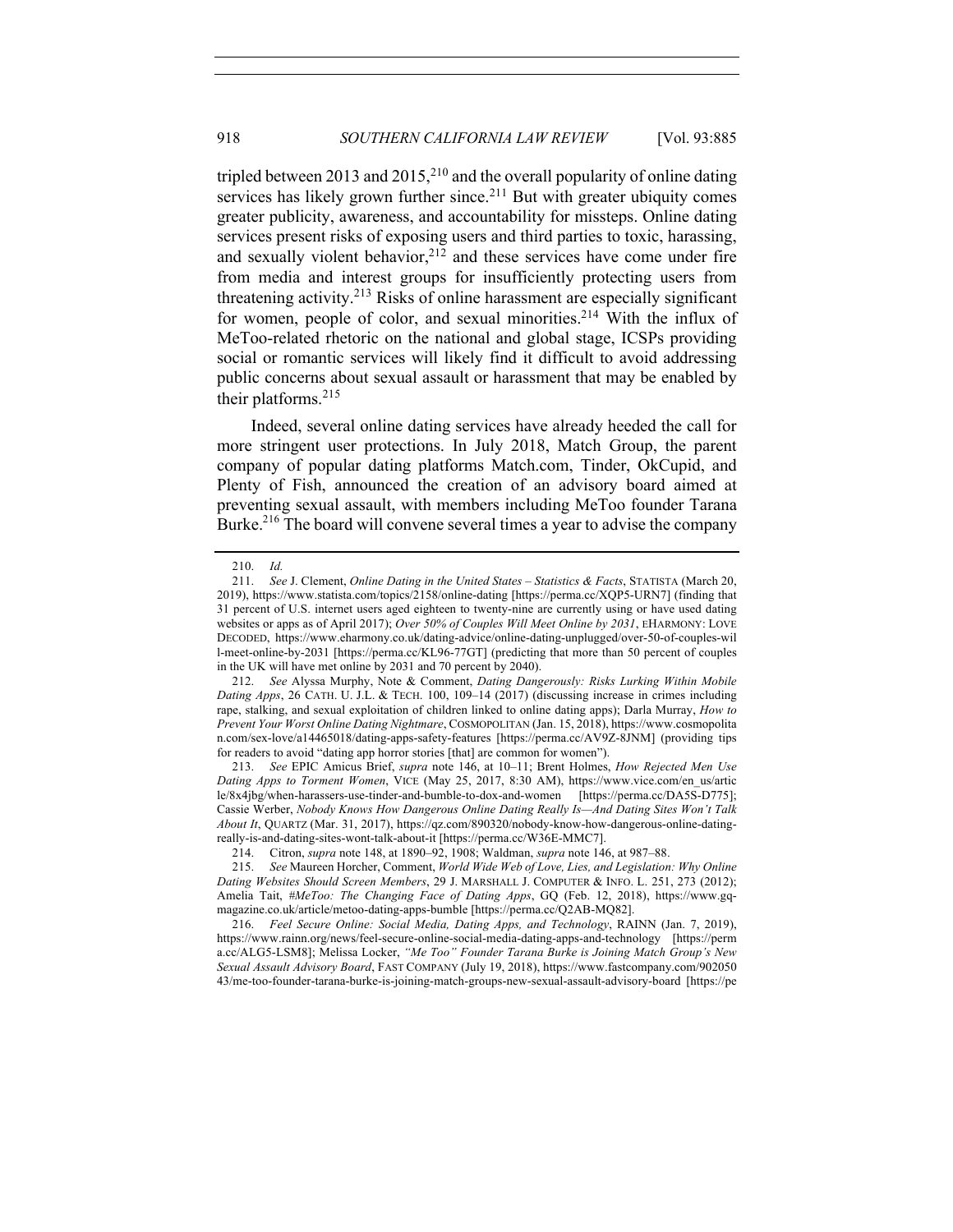on how to improve safety on its platforms and potentially recommend new safety measures. $2^{17}$  Among other online dating players, new safety features and entirely new platforms have emerged in the aftermath of MeToo, with the explicit goal of making online dating safer.  $218$ 

a. Industry Standards Will Provide a Workable Benchmark for Courts

The concept of "Good Samaritan" behavior does not exist in a vacuum; thus, courts should consider these evolving standards of ICSP behavior in the context of section 230 analysis. Holding all ICSPs to the highest standard of conduct would not be prudent in light of the free speech concerns implicated with Internet regulation, as smaller platforms that do not have the resources of Match Group<sup> $219$ </sup> would potentially choose to shut down if held to the same standards.<sup>220</sup> However, the actions of industry leaders may move the needle subtly toward increased responsibility for user safety in the context of sexual harassment and assault, thereby nudging the bar a bit higher for smaller players.

An adjusted industry benchmark would help guide courts in deciphering whether an ICSP has acted reasonably to protect its users from known harms in the event of an allegation of deficient safety measures. Of course, this prong of the analysis would only require online services to protect users to a minimum standard prescribed by industry competitors; users would still assume responsibility for much of their own conduct and remain incentivized to exercise caution online, in accordance with courts' concerns regarding personal accountability.

Acknowledging industry standards in this way does not mean that online services would collectively choose to decelerate their efforts to curb sexual misconduct on their platforms in an attempt to lower the bar for accountability. Because MeToo is a grassroots social movement with huge consumer implications, $2^{21}$  online social networking and dating services will

rma.cc/TJ7J-8N4E]; David McCabe, *Match Group Moves to Protect Users from Sexual Assault*, AXIOS (July 19, 2018), https://www.axios.com/match-groups-new-moves-to-protect-users-from-sexual-assault-90cbad73-3f0e-4f3f-ac7d-2cec5910c4a4.html [https://perma.cc/W58A-KRAD].

<sup>217.</sup> Locker, *supra* note 216; McCabe, *supra* note 216.

<sup>218.</sup> Murray, *supra* note 212; Tait, *supra* note 215 ("The dating industry needs to be finally able to offer some type of post-dating service: we can't be a simple online messaging system anymore. We have to take responsibility for what actually happens during the date.").

<sup>219.</sup> Match Group reported \$2 billion in LTM Revenue as of September 30, 2019 and had 9.6 million average subscribers. *Investor Relations*, MATCH GROUP, https://ir.mtch.com/overview/default.as px [https://perma.cc/8SNQ-MX3R].

<sup>220.</sup> *See, e.g.*, EFF Amicus Brief, *supra* note 140, at 8–9.

<sup>221.</sup> *See, e.g.*, Chavie Lieber, *Topshop Billionaire Philip Green Is at the Center of a #MeToo Scandal*, VOX (Oct. 25, 2018, 4:40 PM), https://www.vox.com/the-goods/2018/10/25/18024504/philipgreen-topshop-sexual-harassment-claims-metoo [https://perma.cc/2TT9-BWA8]; Mark Edward Nero, *Boycott of Terranea Resort Launched Over Sexual Harassment, Misconduct Allegations*, DAILY BREEZE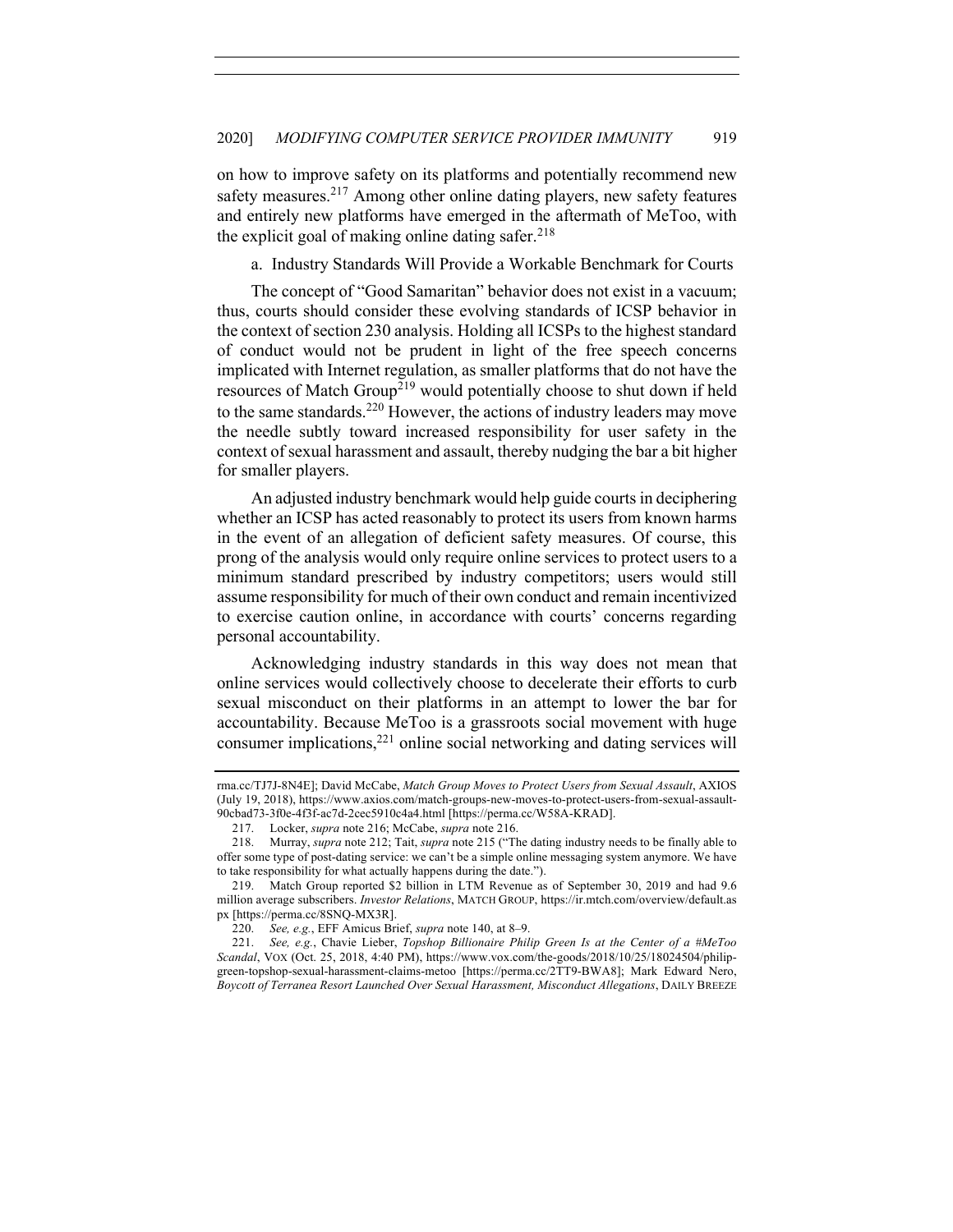likely continue to focus on these issues in order to gain or maintain competitive advantage. This claim is bolstered by the example of social networking sites like MySpace putting forth great effort to increase safety precautions for minor users in response to societal pressures around Internet predators,222 despite the promise of nearly unfettered section 230 immunity. The presence of market incentives for interactive online services to eliminate harassment on their platforms will help ensure that industry standards remain high enough to meaningfully protect members of online communities from the threat of sexual harassment and sexual assault.<sup>223</sup>

#### **CONCLUSION**

Section 230 of the Communications Decency Act has played a pivotal role in promoting the development of the Internet and protecting interactive computer service providers from liability based on the speech of their users. However, ambiguous interpretations of the provision have led to uncertainty in the courts as to the proper scope of section 230 immunity. While ICSPs have historically been afforded ultrabroad protection under the Act's safe harbor, immunity most often prevails where free speech concerns, issues of personal user accountability, and a lack of explicit wrongdoing by the ICSP are implicated. Because of these factors, lawsuits brought against social networking and online dating services for allegedly enabling acts of sexual misconduct have frequently been rejected by the courts, leaving little recourse for plaintiffs who have suffered these harms as a result of insufficient online safety features and policies.

The MeToo movement against sexual harassment and sexual assault suggests that some modification of the section 230 immunity doctrine is needed to hold ICSPs accountable for curbing sexual misconduct online. While this may be achieved by courts adopting a narrower interpretation of "publisher" within the meaning of the CDA or an elevated focus on the "Good Samaritan" language of the statute, the most effective solution would be a combination of the two approaches. This reinterpretation of the doctrine would allow plaintiffs to bring claims against ICSPs for maintaining deficient user safety protocols, using applicable industry standards as a benchmark for "Good Samaritan" conduct. Allowing online services that facilitate personal human interactions to face potential liability for failing to take reasonable measures to protect their users from the threat of sexual

<sup>(</sup>Oct. 18, 2018, 9:55 PM), https://www.dailybreeze.com/2018/10/18/boycott-of-terranea-resort-launchedover-sexual-harassment-misconduct-allegations [https://perma.cc/AU9U-VDJH] (discussing consumer boycotts of companies embroiled in MeToo-related scandals).

<sup>222.</sup> *See supra* Section III.C.2.

<sup>223.</sup> *See* Waldman, *supra* note 146, at 1007.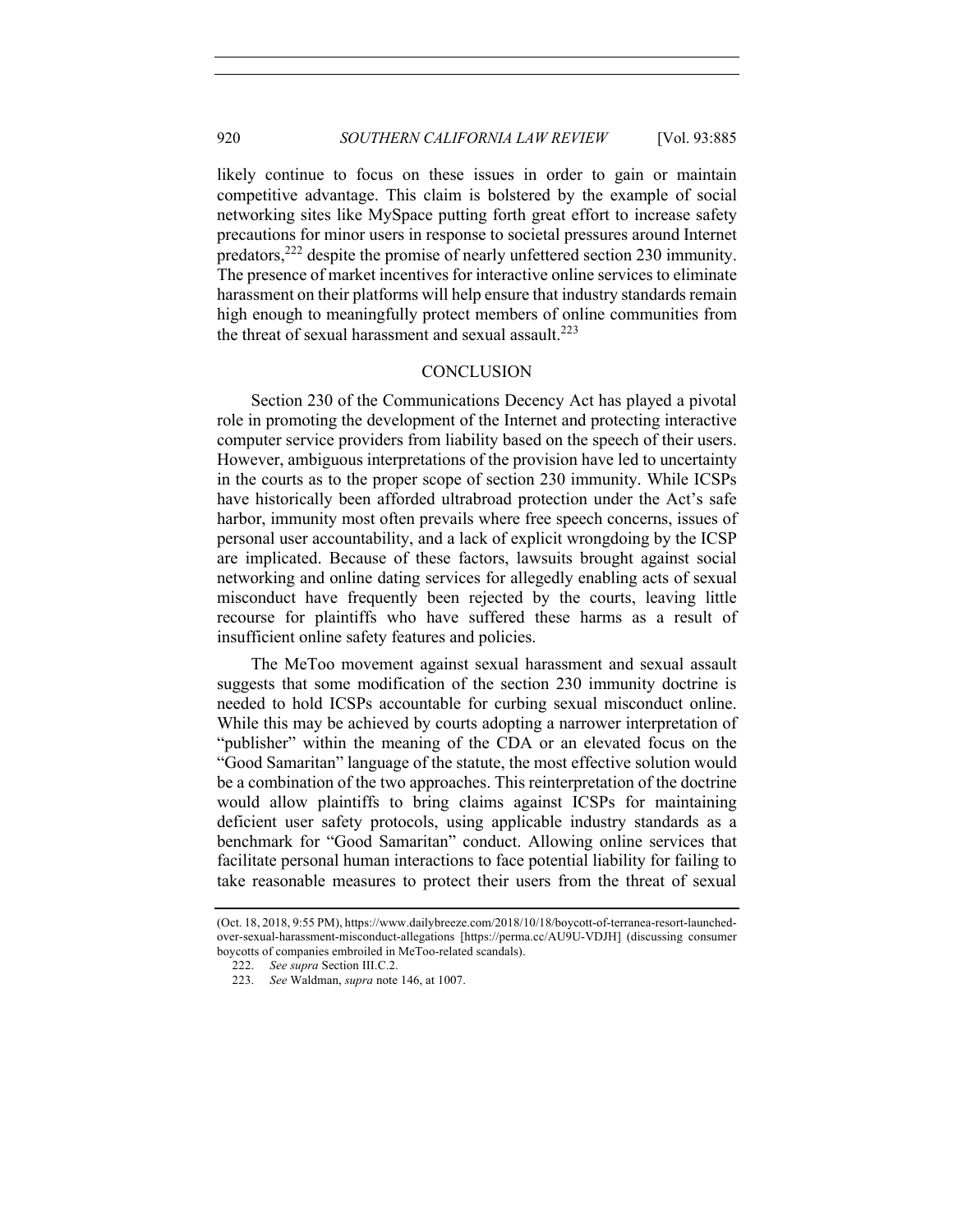harassment and assault is necessary to bring section 230 in line with modern societal understandings and will not threaten the continued growth of expression and innovation online.